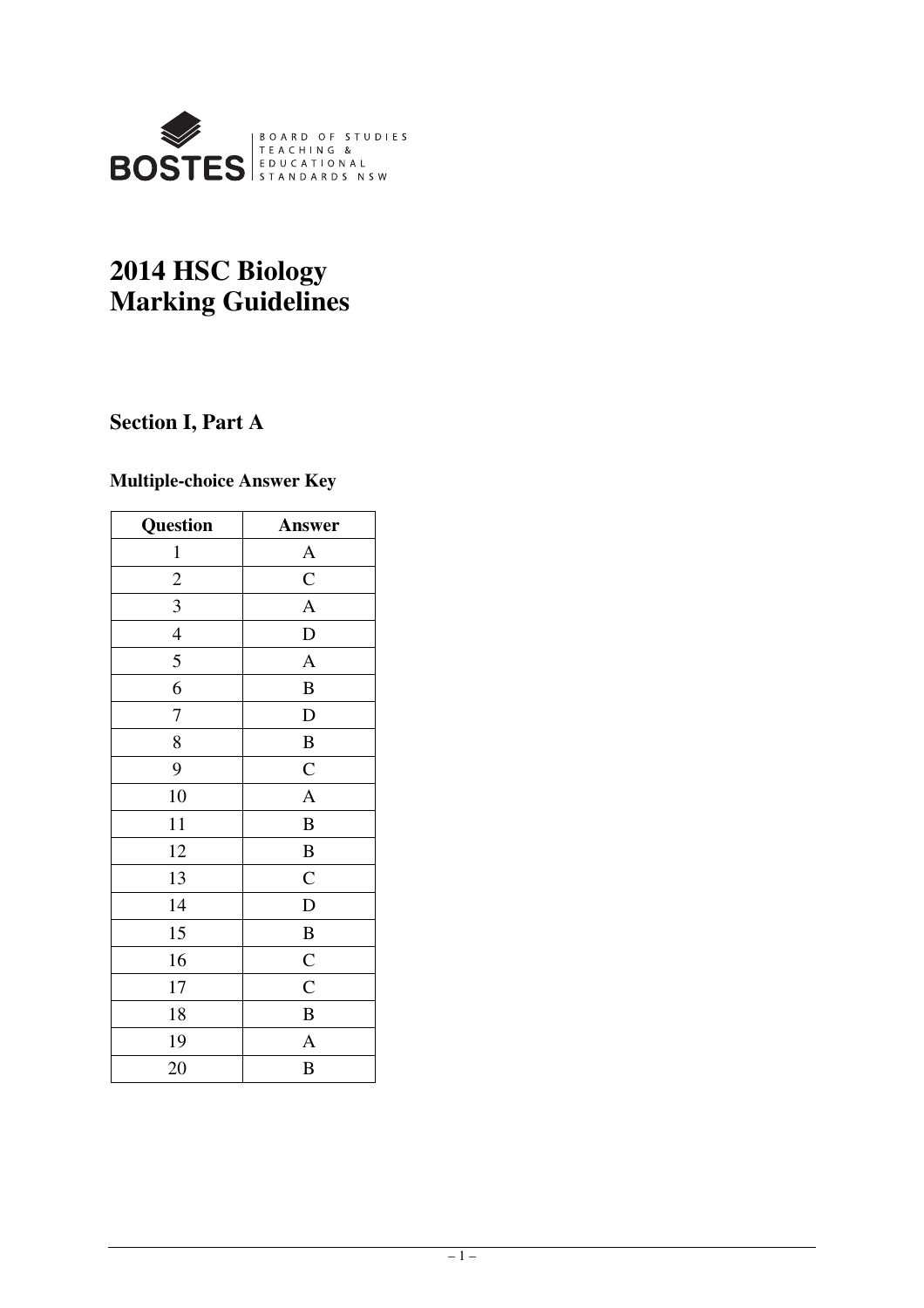## **Section I, Part B**

## **Question 21 (a)**

| Criteria                                 | <b>Marks</b> |
|------------------------------------------|--------------|
| Provides the correct name of the process |              |

#### *Sample answer:*

Phagocytosis

## **Question 21 (b)**

| <b>Criteria</b>                                   | <b>Marks</b> |
|---------------------------------------------------|--------------|
| • Identifies one adaptive feature of inflammation |              |
| • Relates feature to immune response              |              |
| • Identifies one adaptive feature of inflammation |              |

#### *Sample answer:*

Increased blood flow into the site of infection brings more antibodies white blood cells to engulf the pathogen.

#### **Question 22 (a)**

| <b>Criteria</b>                                                                                                             | Marks |
|-----------------------------------------------------------------------------------------------------------------------------|-------|
| Identifies TWO appropriate personal hygiene practices                                                                       |       |
| Clearly relates each practice to reduction of transmission of pathogens                                                     | 4     |
| Identifies ONE personal hygiene practice and clearly relates this practice<br>to the reduction of transmission of pathogens |       |
| Identifies ONE appropriate cleanliness practice                                                                             |       |
| Identifies ONE appropriate cleanliness practice and relates it to the<br>reduction of transmission of pathogens             | ാ     |
| OR                                                                                                                          |       |
| Identifies TWO appropriate personal hygiene practices                                                                       |       |
| Identifies ONE appropriate cleanliness practice                                                                             |       |

#### *Sample answer:*

Washing hands after going to toilet removes pathogens from skin so they cannot get into the body.

Placing hand over mouth when coughing stops spread of water droplets which can carry pathogens.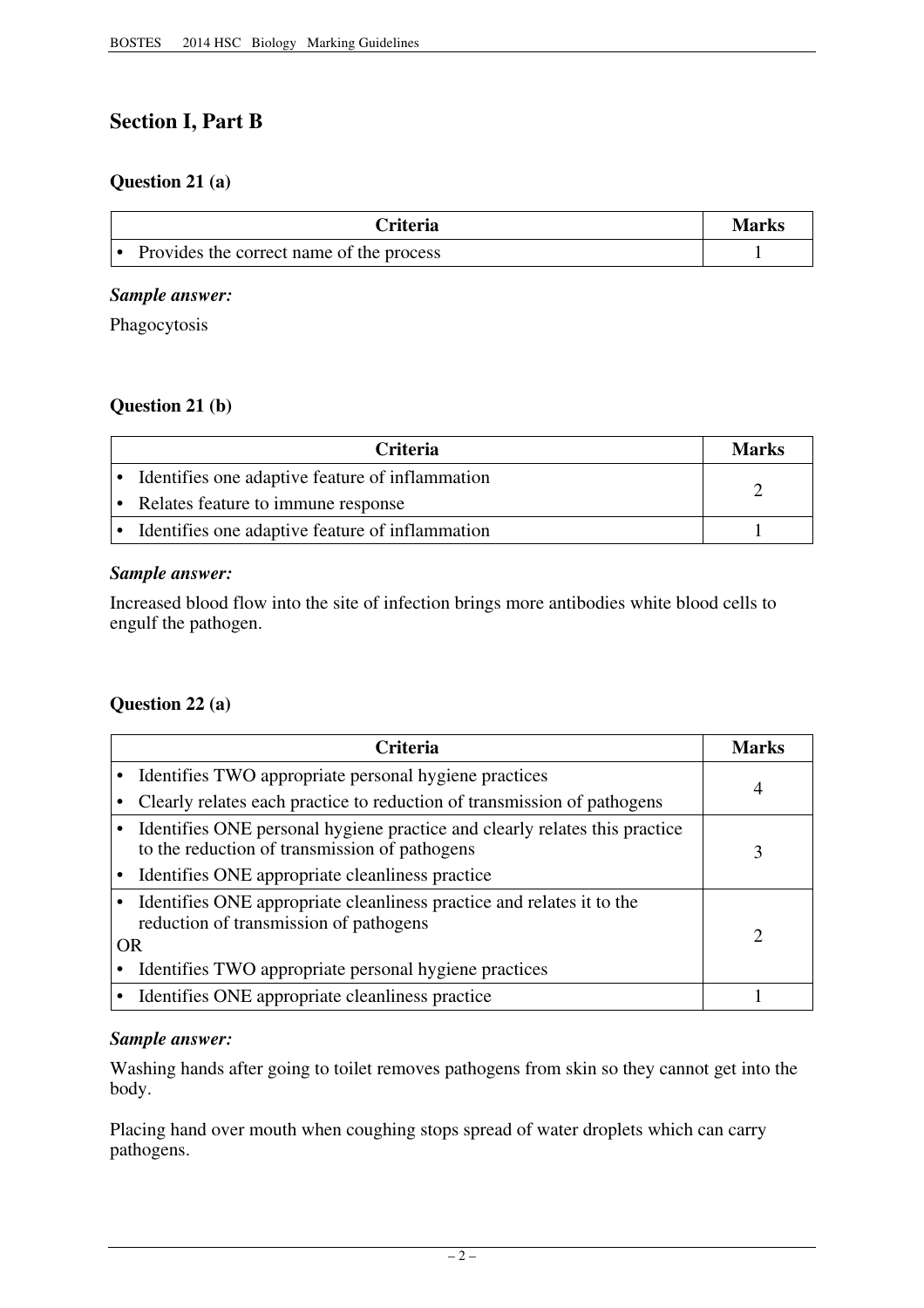## **Question 22 (b)**

| <b>Criteria</b>                      | Marks |
|--------------------------------------|-------|
| • Classifies disease correctly       |       |
| • Provides appropriate justification |       |
| • Provides some relevant information |       |

#### *Sample answer:*

The disease is non-infectious. It is not caused by a pathogen so it cannot be transmitted from person to person.

## **Question 23 (a)**

| <b>Criteria</b>                                                                                                                                                                                                       | Marks |
|-----------------------------------------------------------------------------------------------------------------------------------------------------------------------------------------------------------------------|-------|
| Writes a valid procedure which demonstrates a clear understanding of<br>sample size, collection of appropriate data, variables kept constant and a<br>control in the context of the aim of the experiment             |       |
| Demonstrates a clear understanding of collection of some data, a variable<br>kept constant and a control in the context of the aim of the experiment<br>Identifies variables kept constant OR appropriate sample size |       |
| Provides some appropriate features of a controlled experiment relevant to<br>the aim                                                                                                                                  |       |
| • Provides a feature of a controlled experiment relevant to the aim                                                                                                                                                   |       |

#### *Sample answer:*

- 1. Obtain 50 plants of the same species infected with the same species of rust
- 2. Following instructions on the fungicide pack, treat 25 plants with the fungicide and leave the other 25 plants untreated
- 3. Keep all the plants in the same conditions eg ambient temperature
- 4. After the time advised on the pack, examine each plant for number and size of orangebrown patches
- 5. Record results in an appropriate table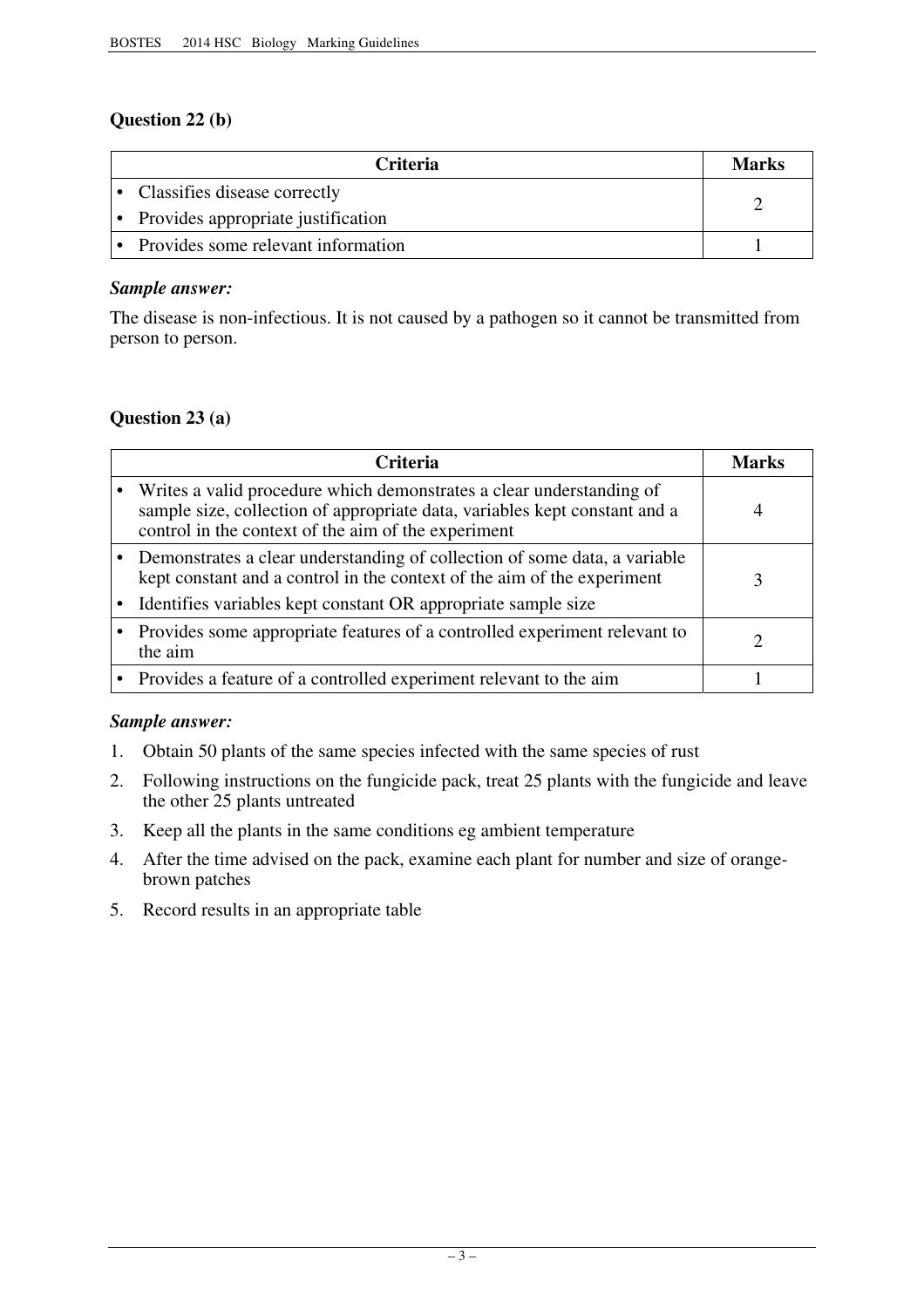## **Question 23 (b)**

| <b>Criteria</b>                                                                    | <b>Marks</b> |
|------------------------------------------------------------------------------------|--------------|
| $\bullet$ Identifies a suitable method for assessing reliability of the experiment |              |

## *Sample answer:*

Compare results of repeat runs and/or check for similarities/consistency.

## **Question 24 (a)**

|           | <b>Criteria</b>                                                                                                | Marks |
|-----------|----------------------------------------------------------------------------------------------------------------|-------|
|           | Provides appropriately labelled diagrams which correctly distinguish the<br>structures of artery and capillary |       |
|           | Provides appropriate diagrams for an artery and a capillary                                                    |       |
| OR        |                                                                                                                |       |
|           | Provides an appropriately labelled diagram of an artery or a capillary                                         |       |
| <b>OR</b> |                                                                                                                |       |
|           | Provides difference in writing without using diagrams                                                          |       |

## *Sample answer:*





Artery Capillary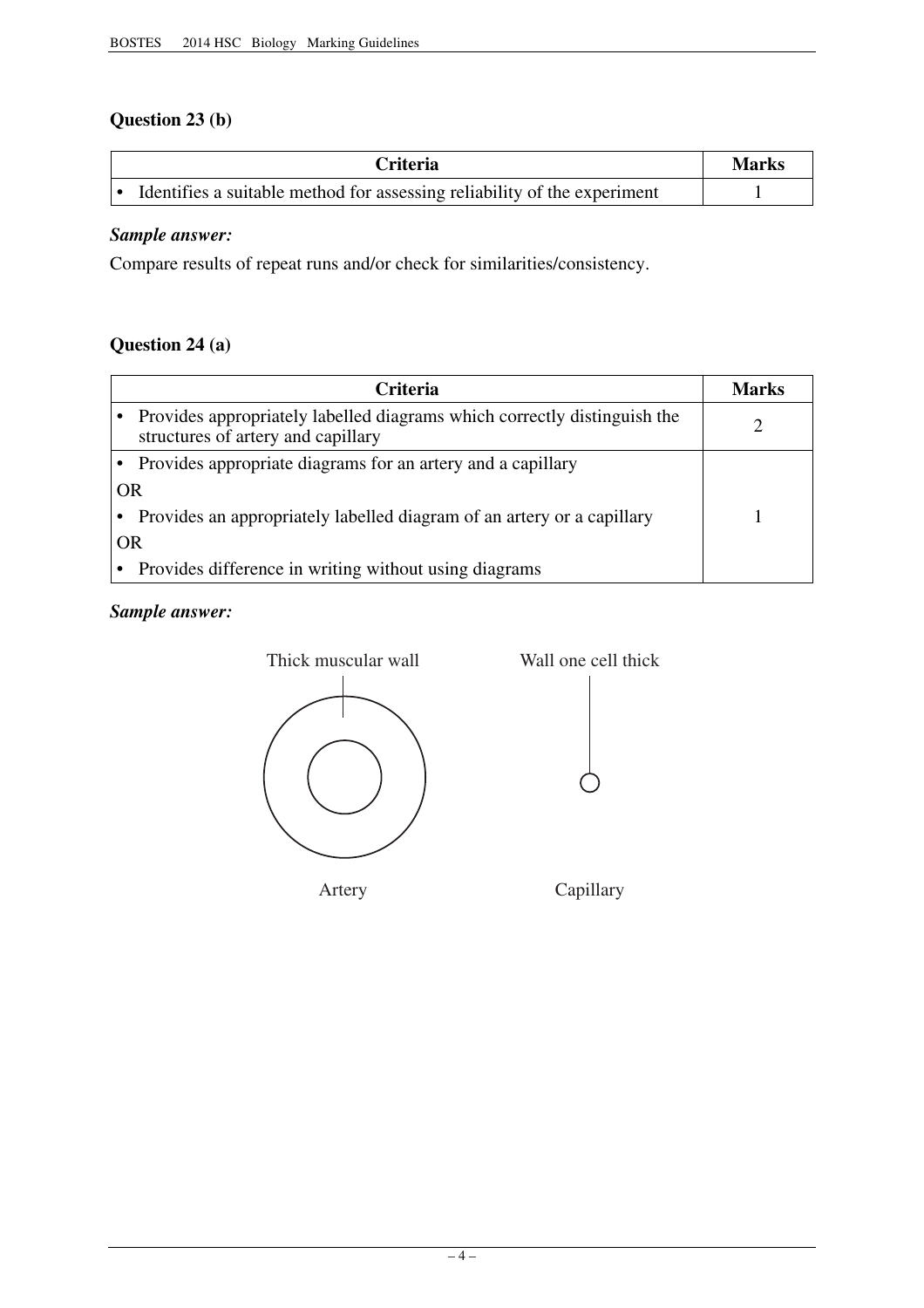## **Question 24 (b)**

| <b>Criteria</b>                                            | Marks |
|------------------------------------------------------------|-------|
| Relates one structure to a correct function of a capillary |       |
| • Identifies a correct function of a capillary             |       |

#### *Sample answer:*

Having a wall that is one cell thick allows diffusion of small molecules through the capillary wall to allow substances in and out of the bloodstream.

## **Question 25 (a)**

| <b>Criteria</b>                                                          | Marks |
|--------------------------------------------------------------------------|-------|
| • Names a correct historical development in the understanding of malaria |       |
| Identifies a resulting prevention strategy                               |       |
| • Names a correct historical development in the understanding of malaria |       |
| OR                                                                       |       |
| Identifies a prevention strategy for malaria                             |       |

#### *Sample answer:*

Malaria was discovered to be transmitted by mosquitoes. A prevention strategy that came from this discovery was the use of mosquito netting over people at night, when mosquitoes are active, to prevent mosquito bites.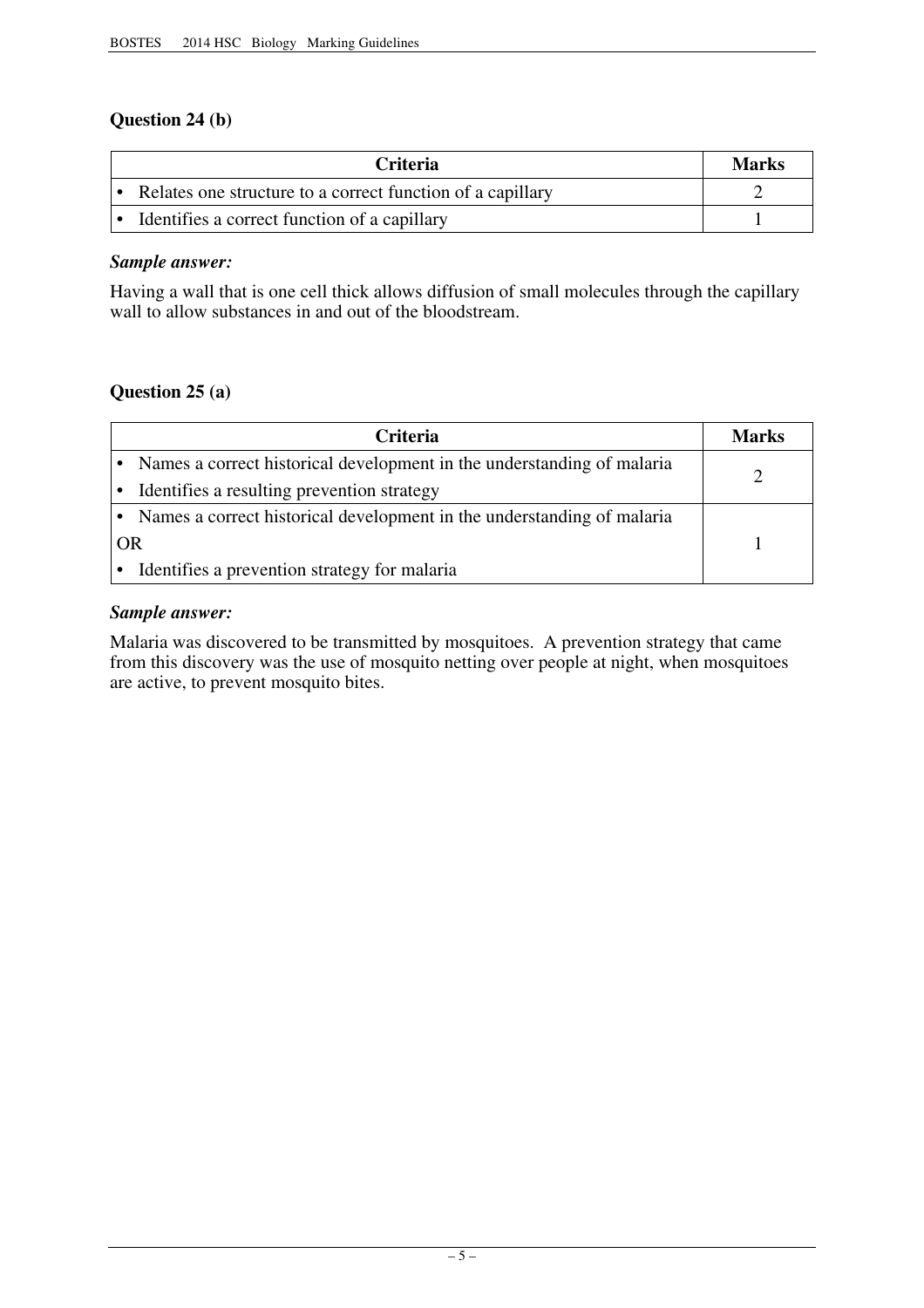## **Question 25 (b)**

|   | Criteria                                                                                                            | <b>Marks</b>          |
|---|---------------------------------------------------------------------------------------------------------------------|-----------------------|
|   | Demonstrates thorough knowledge of the specific immune response in<br>malaria                                       |                       |
|   | Demonstrates thorough knowledge of the mechanism of a vaccine in<br>rendering immunity to the individual            | $\overline{4}$        |
|   | Relates use of vaccine to reduced spread of malaria                                                                 |                       |
|   | Relates use of the vaccine to reduction in occurrence and/or possible<br>eradication of the disease in a population |                       |
| ٠ | Demonstrates sound knowledge of the specific immune response                                                        |                       |
|   | Demonstrates sound knowledge of the mechanism of a vaccine in<br>rendering immunity to the individual               | 3                     |
|   | Relates the use of the vaccine to reduction in occurrence or spread of a<br>disease                                 |                       |
|   | Demonstrates some knowledge of the mechanism of a vaccine in<br>rendering immunity to the individual                | $\mathcal{D}_{\cdot}$ |
|   | <b>OR</b>                                                                                                           |                       |
|   | Relates the use of vaccines to reduce the occurrence or spread of a disease                                         |                       |
|   | Provides some relevant information about the immune response and/or<br>vaccination                                  |                       |

#### *Sample answer:*

A vaccine against malaria would produce memory B cells/memory T cells. When a malarial plasmodium is encountered these cells will quickly immobilise the pathogen and kill it. If all individuals in a population are vaccinated the plasmodium will not be able to complete its life cycle leading to reduction in occurrences and transmission of the disease.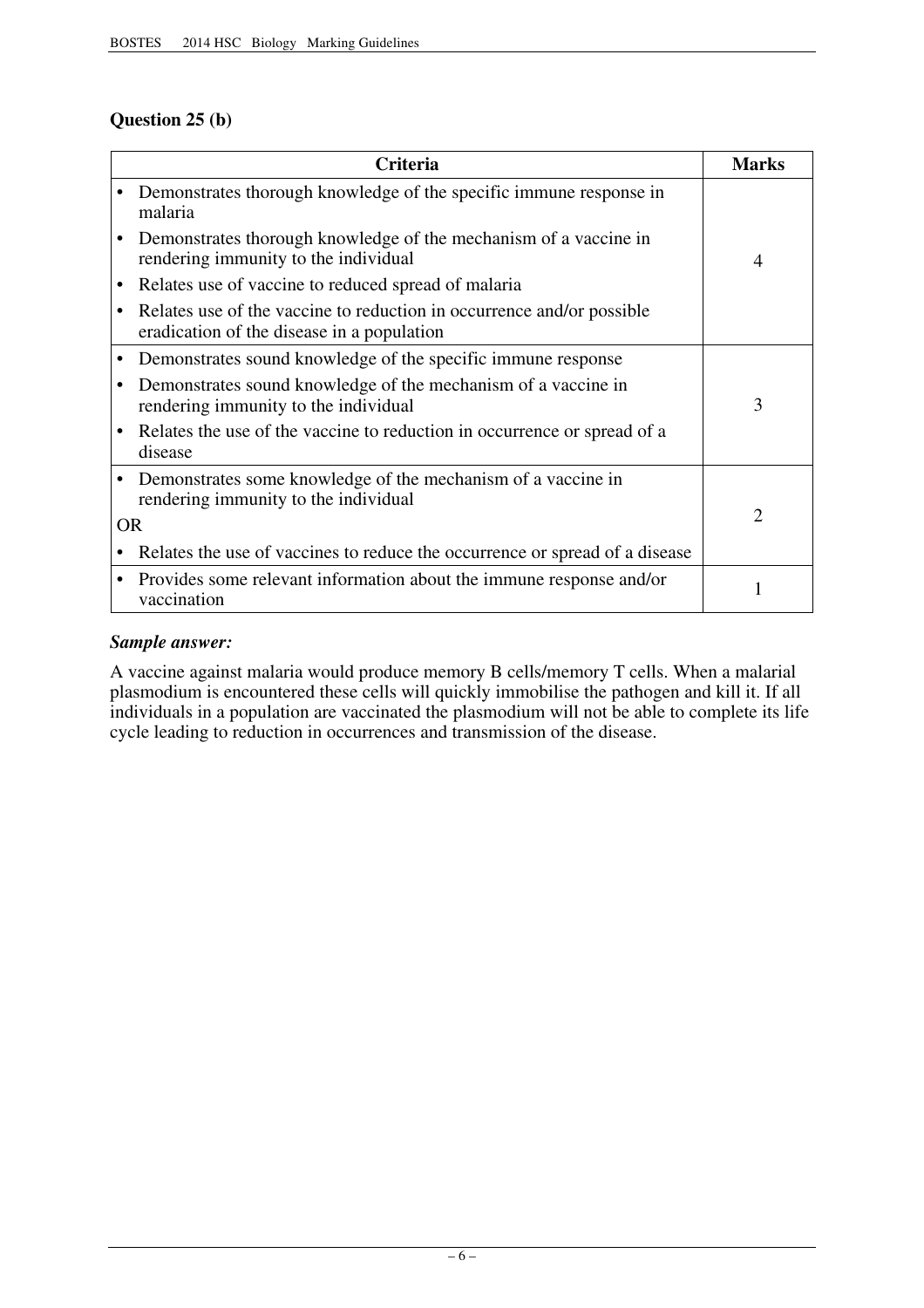## **Question 25 (b)**

|           | Criteria                                                                                                                | <b>Marks</b>   |
|-----------|-------------------------------------------------------------------------------------------------------------------------|----------------|
|           | Demonstrates thorough knowledge of the specific immune response in<br>malaria                                           |                |
|           | Demonstrates thorough knowledge of the mechanism of a vaccine in<br>rendering immunity to the individual                | $\overline{4}$ |
|           | Relates use of vaccine to reduced transmission of a pathogen                                                            |                |
| $\bullet$ | Relates use of the vaccine to reduction in occurrence and/or possible<br>eradication of the disease in a population     |                |
|           | Demonstrates sound knowledge of the specific immune response in<br>malaria                                              |                |
|           | Demonstrates sound knowledge of the mechanism of a vaccine in<br>rendering immunity to the individual                   | 3              |
|           | Relates the use of the vaccine to reduction in occurrence and/or possible<br>eradication of the disease in a population |                |
|           | Demonstrates some knowledge of malaria                                                                                  |                |
|           | Demonstrates some knowledge of the mechanism of a vaccine in<br>rendering immunity to the individual                    | $\overline{2}$ |
|           | <b>OR</b>                                                                                                               |                |
|           | Relates the use of vaccines to reduce the transmission of a pathogen                                                    |                |
|           | Provides some relevant information                                                                                      |                |

#### *Sample answer:*

A vaccine against malaria would produce memory B cells and memory T cells. When a malarial plasmodium is encountered these cells will quickly immobilise the pathogen and kill it. If all individuals in a population are vaccinated the plasma-division will not be able to complete its life cycle leading to reduction in occurrences and transmission of the disease.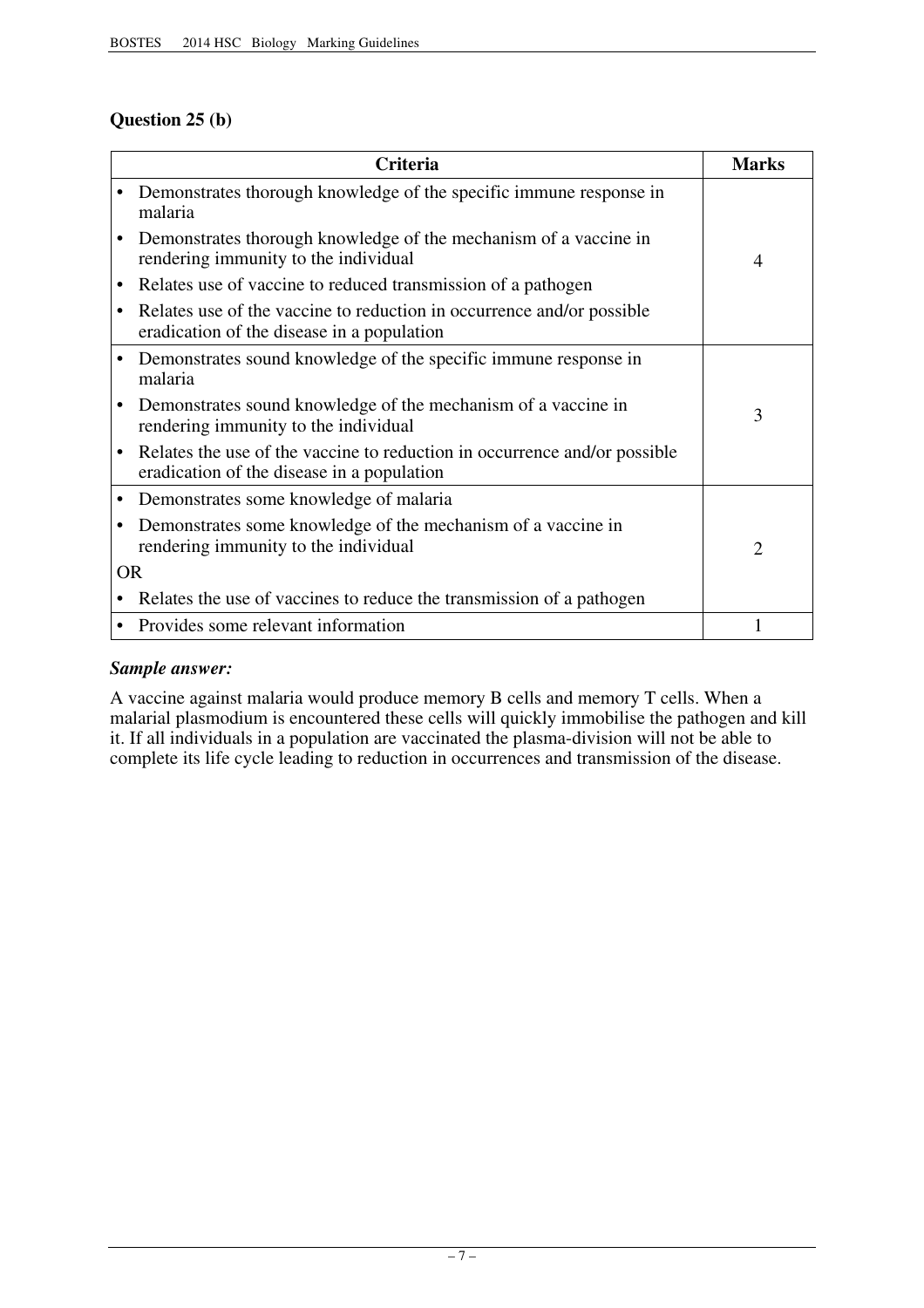## **Question 26**

|           | Criteria                                                                                                       | <b>Marks</b>   |
|-----------|----------------------------------------------------------------------------------------------------------------|----------------|
|           | Demonstrates thorough understanding of convergent evolution                                                    |                |
|           | Provides an appropriate example of unrelated organisms in similar<br>environments                              |                |
|           | Demonstrates thorough understanding of the mechanism of natural<br>selection under similar selection pressures | 5              |
| $\bullet$ | Demonstrates thorough understanding of role of isolation (genetic and/or<br>physical) on evolution             |                |
| $\bullet$ | Demonstrates sound understanding of convergent evolution                                                       |                |
| $\bullet$ | Provides an appropriate example of unrelated organisms in similar<br>environments                              | 4              |
|           | Demonstrates sound understanding of natural selection and/or isolation to<br>explain the example               |                |
|           | • Provides some understanding of convergent evolution                                                          |                |
| $\bullet$ | Provides an appropriate example OR demonstrates some understanding of<br>natural selection or isolation        | 3              |
|           | Demonstrates some understanding of natural selection or isolation                                              |                |
| $\bullet$ | Provides an appropriate example                                                                                | $\overline{2}$ |
| <b>OR</b> |                                                                                                                |                |
|           | Provides good understanding of natural selection or isolation on speciation                                    |                |
|           | Provides some relevant information about evolution                                                             |                |

#### *Sample answer:*

Convergent evolution occurs when two species, which are not close in evolutionary terms, evolve similar characteristics by natural selection in similar environments. The organisms cannot interbreed to share any new DNA generated by mutation. They are genetically isolated from each other. Yet they develop similar characteristics.

Natural selection occurs when some variants in a population live longer and produce more offspring than other variants because they are suited to the environment. Their adaptive characteristics are passed on to their offspring.

After many generations the traits of those variants are common in the population.

Dolphins and sharks demonstrate convergent evolution. The dolphin is a mammal and the shark is a fish. They inhabit the marine environment which imposes the same selection pressures on both types of organism. Both groups exhibit streamlined body shape and possess fins for propulsion and stability. These features are adaptive for movement in a highly viscous environment.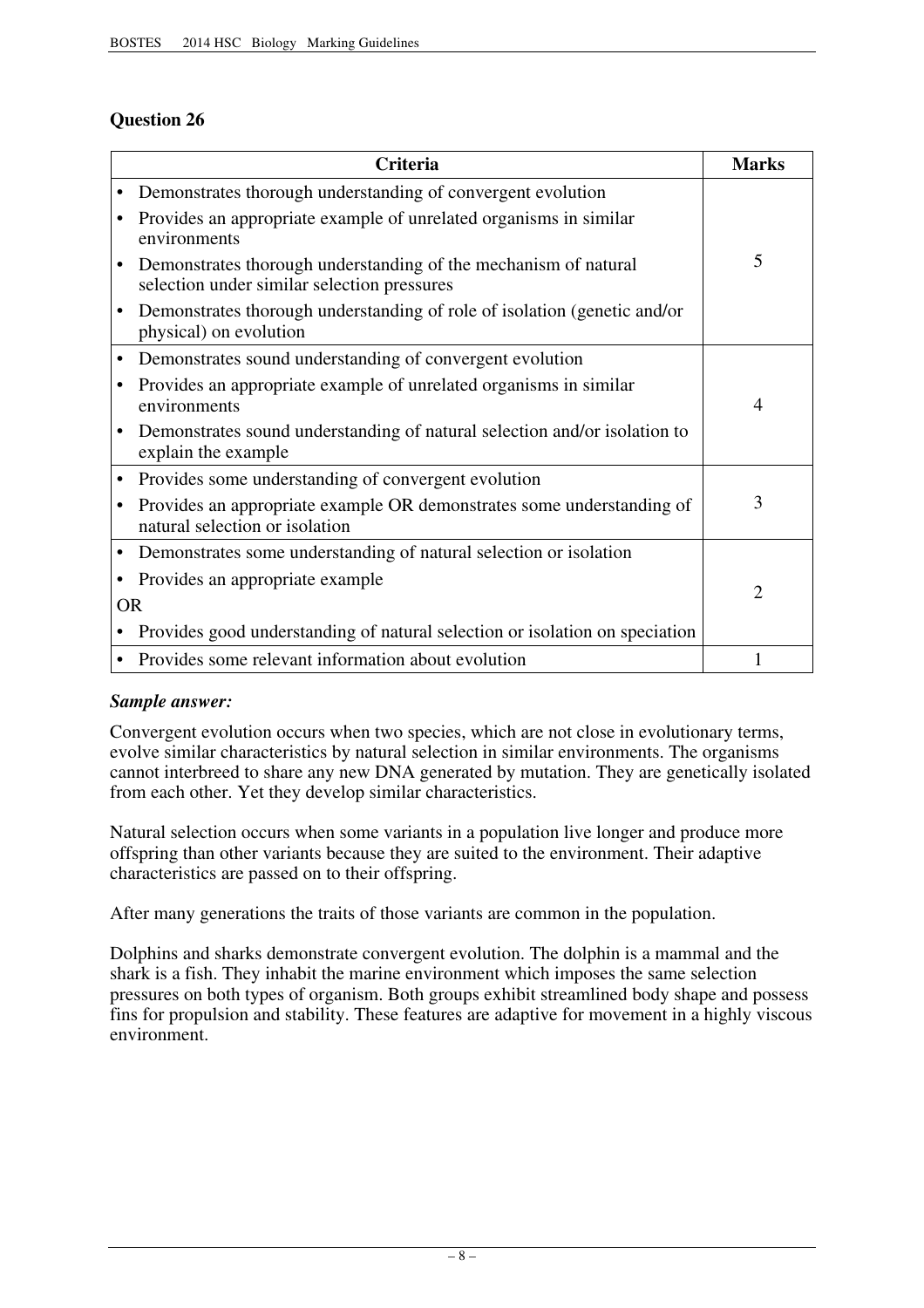## **Question 27 (a)**

| <b>Criteria</b>                              | Marks |
|----------------------------------------------|-------|
| Provides a valid cause for the rise in $CO2$ |       |

#### *Sample answer:*

 $CO<sub>2</sub>$  is a waste product of cellular respiration. OR

 $CO<sub>2</sub>$  was released into the air by the animals

### **Question 27 (b)**

|           | <b>Criteria</b>                                                                   | <b>Marks</b> |
|-----------|-----------------------------------------------------------------------------------|--------------|
| ٠         | Sketches both lines showing the correct starting points and the correct<br>trends | 3            |
|           | Shows the correct starting and finishing points for each graph                    |              |
|           | Shows the correct trend in one graph                                              |              |
| <b>OR</b> |                                                                                   |              |
|           | Shows the correct trend in each graph                                             |              |
| <b>OR</b> |                                                                                   |              |
|           | Shows the correct starting and finishing points and trend for one graph           |              |
|           | Shows the correct trend in one graph                                              |              |
| <b>OR</b> |                                                                                   |              |
|           | Shows the correct starting or finishing point for one graph                       |              |

#### *Sample answer:*

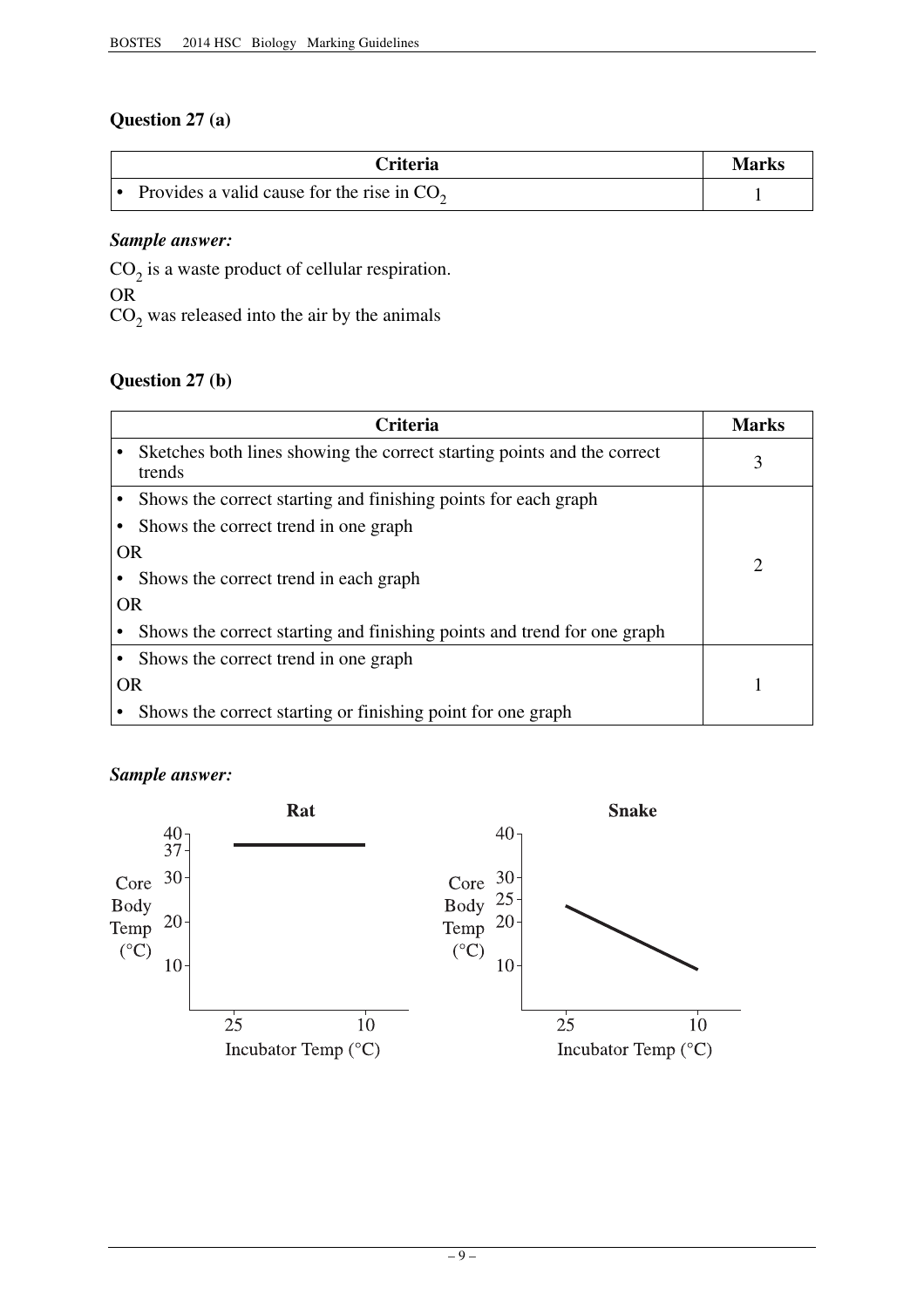## **Question 27 (c)**

|           | <b>Criteria</b>                                                                                                              | Marks                       |
|-----------|------------------------------------------------------------------------------------------------------------------------------|-----------------------------|
|           | Predicts two physiological or behavioural observations in the rat                                                            |                             |
|           | Provides a clear explanation linked to increasing body heat or reducing<br>body heat loss in the context of EACH observation | 3                           |
|           | Predicts two physiological or behavioural observations in the rat                                                            |                             |
|           | Provides a clear explanation linked to increasing body heat or reducing<br>body heat loss in the context of ONE observation  |                             |
| <b>OR</b> |                                                                                                                              | $\mathcal{D}_{\mathcal{L}}$ |
|           | Predicts two physiological or behavioural observations in the rat                                                            |                             |
|           | Provides a generic explanation of each observation                                                                           |                             |
|           | Predicts observation(s)                                                                                                      |                             |

## *Sample answer:*

| Predicted observation                               | Explanation                                                                                                                |
|-----------------------------------------------------|----------------------------------------------------------------------------------------------------------------------------|
| Rat increases food intake                           | The rat uses cellular respiration to generate body heat which<br>requires glucose contained in food                        |
| Carbon dioxide levels rise<br>at an increasing rate | The rat continues to increase the rate of production of body<br>heat. The by-product of these reactions is carbon dioxide. |

## **Question 28 (a)**

| Criteria                                                                                 | Marks |
|------------------------------------------------------------------------------------------|-------|
| Identifies that the average is calculated not using Trial 4 result                       |       |
| Justifies the deliberate exclusion of the Trial 4 result from the average<br>calculation |       |
| Engages appropriately with the data at 300 bubbles of $CO2$                              |       |

#### *Sample answer:*

Before averaging the data at 300 bubbles of  $CO<sub>2</sub>$ , the outlier (311 seconds) was removed. This was necessary as it is significantly different to other values for time taken to curdle at that  $CO<sub>2</sub>$  volume.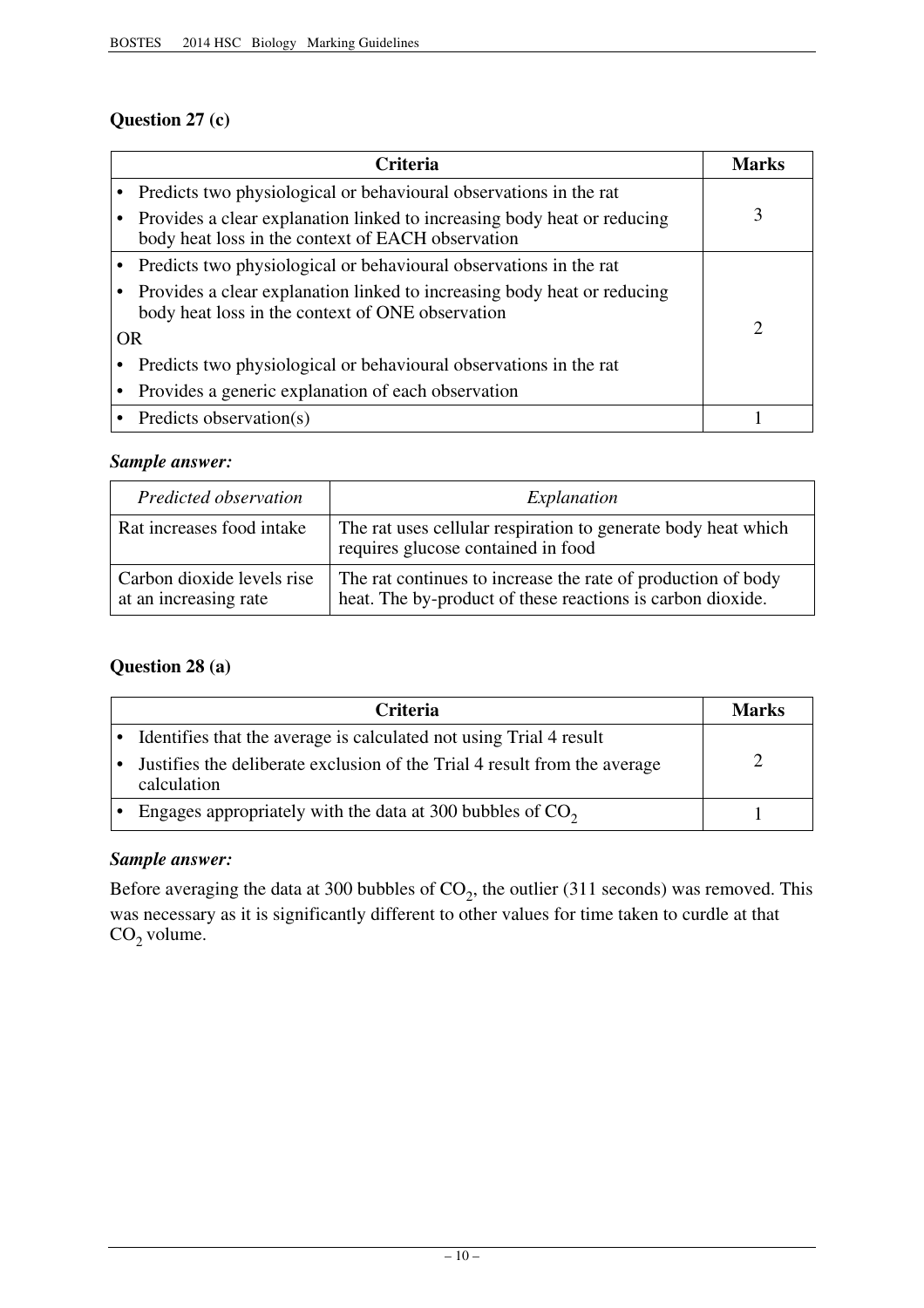## **Question 28 (b)**

|           | Criteria                                                                                   | <b>Marks</b>   |
|-----------|--------------------------------------------------------------------------------------------|----------------|
|           | Relates increase in $CO2$ to decrease in pH and an increase in enzyme<br>activity          |                |
|           | Relates observable changes in the activity of this enzyme to optimal pH of<br>an enzyme    | $\overline{4}$ |
|           | Observes rate of increase of enzyme activity slows down for the larger<br>volumes of $CO2$ |                |
|           | Relates increase in $CO2$ to decrease in pH and an increase in enzyme                      |                |
|           | activity                                                                                   | 3              |
|           | Relates enzyme activity over a limited pH range/optimal pH                                 |                |
|           | Identifies a trend from the results table                                                  |                |
|           | Relates the bubbling of CO <sub>2</sub> to a change in pH                                  | 2              |
|           | Identifies a trend from the results table                                                  |                |
| <b>OR</b> |                                                                                            |                |
|           | Relates the bubbling of $CO2$ to a change in pH                                            |                |

## *Sample answer:*

One trend observable in the results is that as bubbles of  $CO<sub>2</sub>$  in the milk samples increase, the time taken to curdle decreases. This means that the concentration of  $CO<sub>2</sub>$  increases activity of the enzyme.

After 200 bubbles of  $CO<sub>2</sub>$  have been added the rate of increase of enzyme activity decreases with addition of further  $CO_2$ . As  $CO_2$  is added to a solution it becomes more and more acidic.

The slower increase of enzyme activity after 250 bubbles of  $CO<sub>2</sub>$  is due to the enzyme being close to its optimum pH where the enzyme activity graph flattens off at the peak of the curve.

The graph below shows that enzyme activity is similar at 250 bubbles and at 300 bubbles of  $CO<sub>2</sub>$ .

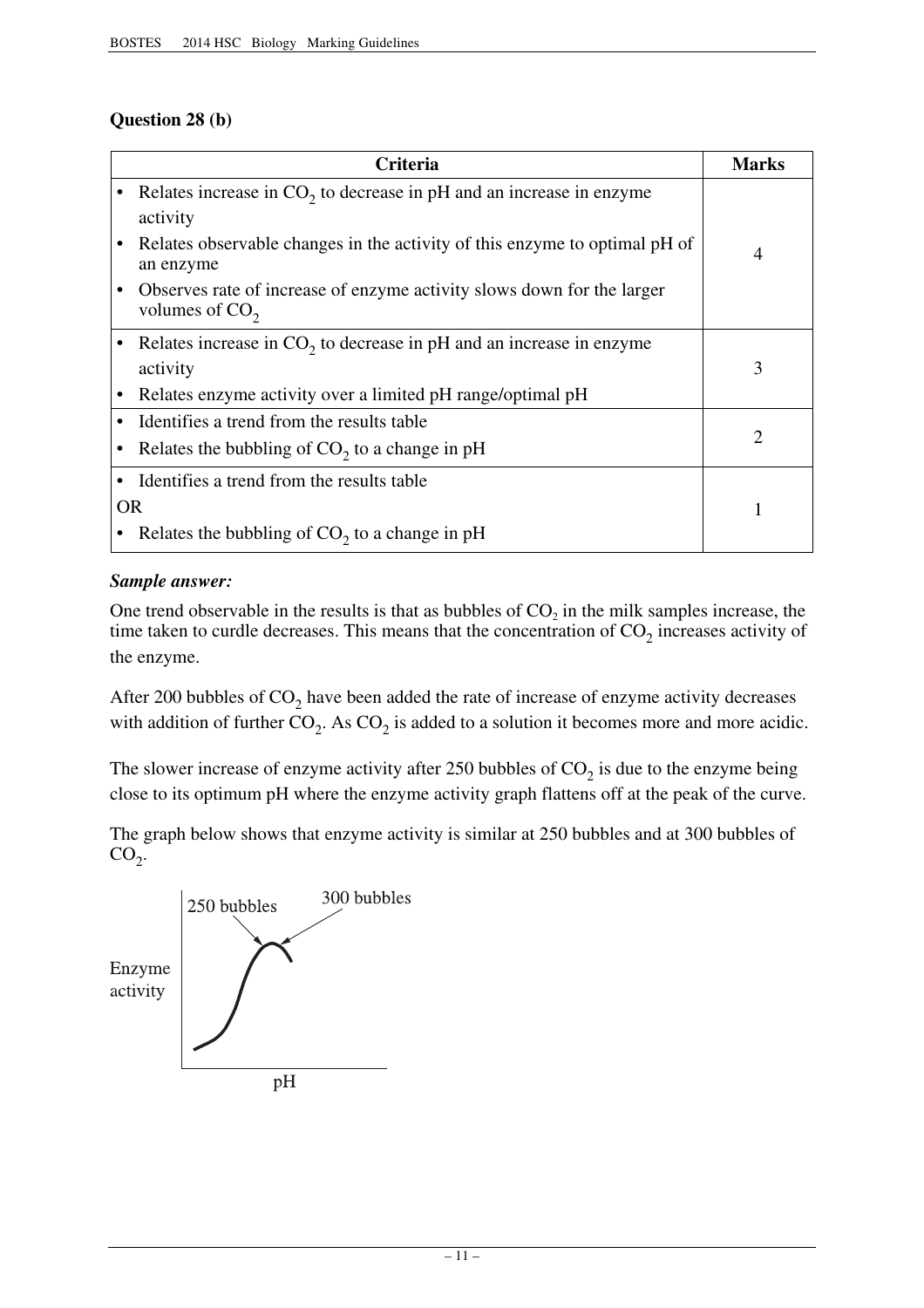## **Question 29**

|           | <b>Criteria</b>                                                                                                                                                                                                                                                                                                                                          | <b>Marks</b>   |
|-----------|----------------------------------------------------------------------------------------------------------------------------------------------------------------------------------------------------------------------------------------------------------------------------------------------------------------------------------------------------------|----------------|
|           | Makes an appropriate assessment of whether offspring produced is a clone<br>of the female on the basis of whether they are genetically identical                                                                                                                                                                                                         |                |
|           | Clearly explains the relationship between the structure and behaviour of<br>chromosomes during meiosis and the production of unique gametes<br>(includes crossing over and independent assortment)                                                                                                                                                       | 5              |
|           | Explains the role of gametes and their combination in sexual reproduction<br>to produce a unique genetic combination in each fertilisation                                                                                                                                                                                                               |                |
| $\bullet$ | Links explanation to stimulus                                                                                                                                                                                                                                                                                                                            |                |
| $\bullet$ | Makes an appropriate assessment of whether offspring produced is a clone<br>of the female on the basis of whether they are genetically identical                                                                                                                                                                                                         |                |
| $\bullet$ | Provides suitable explanations of the variability of the products of meiosis<br>in gamete production (includes crossing over and independent assortment)<br>OR explains the relationship between the structure and behaviour of<br>chromosomes during meiosis and the production of unique gametes<br>(includes crossing over or independent assortment) | 4              |
|           | Explains the role of gametes and their combination in sexual reproduction<br>to produce a unique genetic combination in each fertilisation                                                                                                                                                                                                               |                |
|           | Links explanation to stimulus                                                                                                                                                                                                                                                                                                                            |                |
| $\bullet$ | Makes an appropriate assessment of whether offspring produced is a clone<br>of the female                                                                                                                                                                                                                                                                |                |
| $\bullet$ | Provides relevant statement regarding the variability of the products of<br>meiosis in gamete production                                                                                                                                                                                                                                                 | 3              |
| $\bullet$ | Refers to the combination of gametes in sexual reproduction to produce a<br>unique genetic combination in each fertilisation                                                                                                                                                                                                                             |                |
|           | • Provides correct statements about cloning and/or sexual reproduction                                                                                                                                                                                                                                                                                   |                |
| <b>OR</b> |                                                                                                                                                                                                                                                                                                                                                          | $\overline{2}$ |
| $\bullet$ | Makes an appropriate assessment of whether offspring produced is a clone<br>of the female on the basis of whether they are genetically identical                                                                                                                                                                                                         |                |
|           | • Provides some relevant information about cloning or sexual reproduction                                                                                                                                                                                                                                                                                | $\mathbf{1}$   |

#### *Sample answer:*

The offspring would not be a clone of the female because the offspring and the female would not be genetically identical.

The offspring was produced using two ova. The nuclei of the two ova are different to each other and to the nuclei in the female's body cells. The ova were produced by meiosis of a body cell of the female.

During meiosis the processes of independent assortment of chromosomes and crossing over occur. In crossing over, segments of DNA swap positions on homologous chromosomes so new gene combinations are possible. Independent assortment results in different sorting of chromatids into ova. This results in genetically unique ova.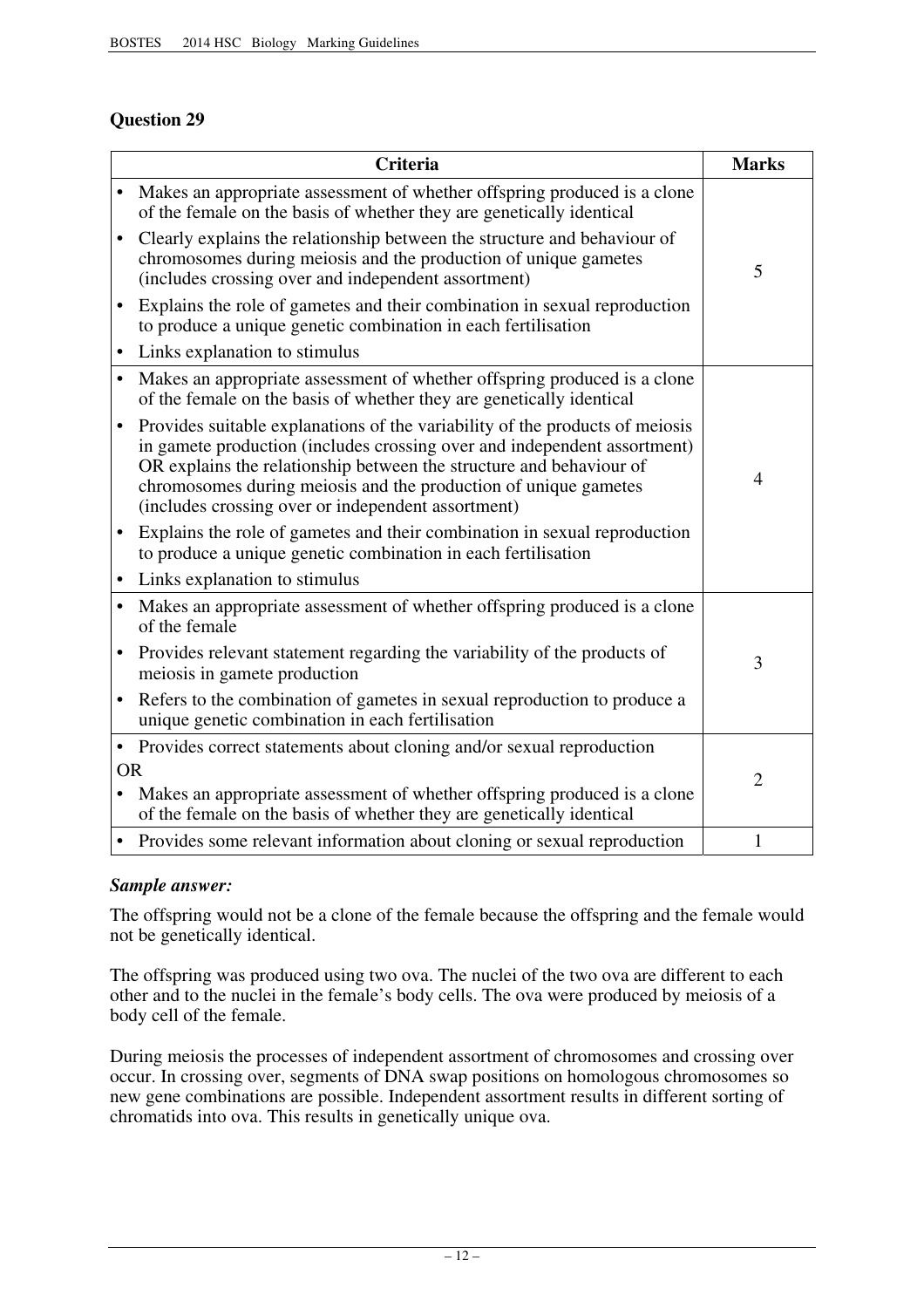If these two genetically unique ova fuse there will be a new unique combination of genetic information in the offspring that is not identical to that of the female who produced the ova (eggs).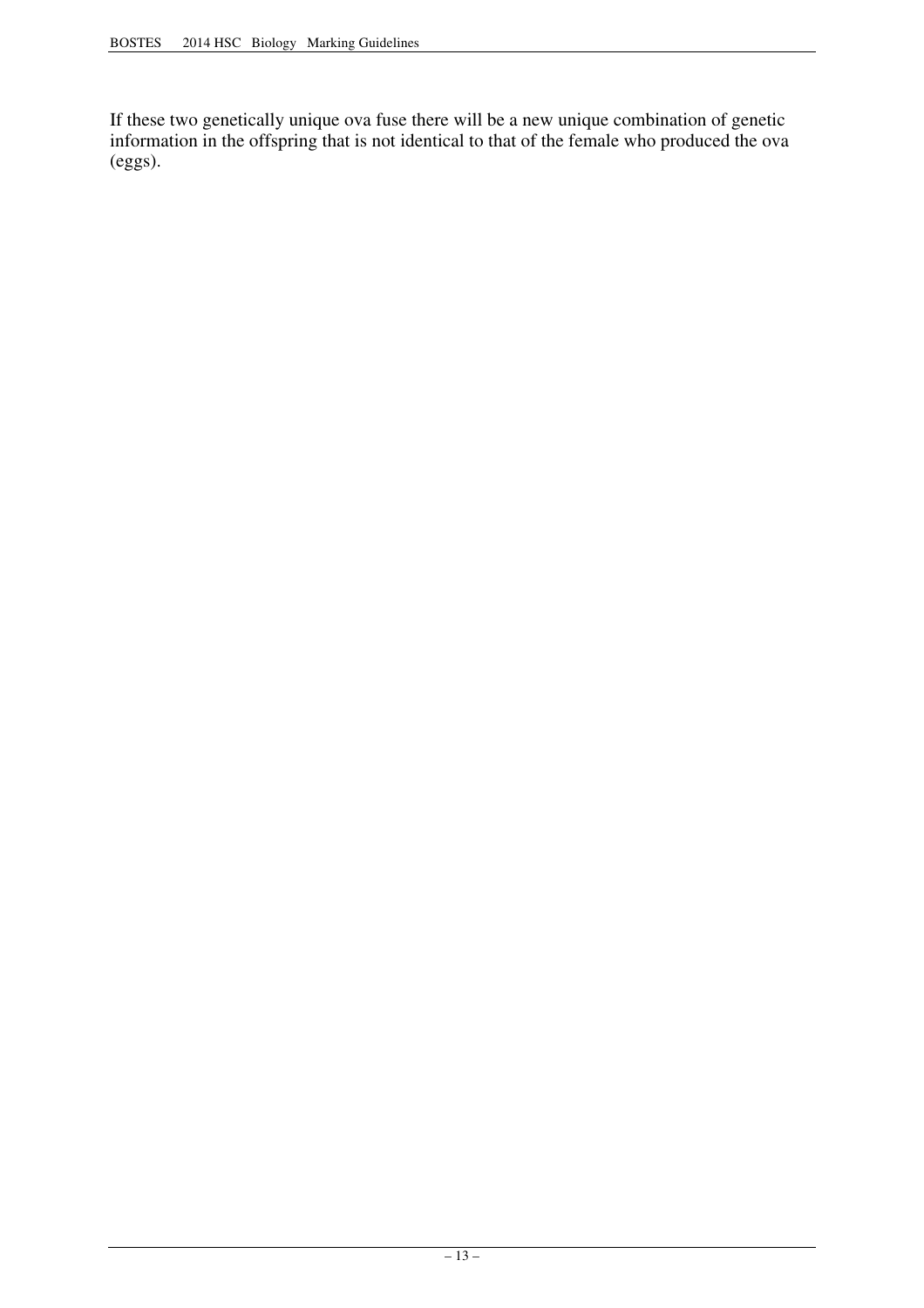## **Question 30**

|           | <b>Criteria</b>                                                                                                                                                              | <b>Marks</b> |
|-----------|------------------------------------------------------------------------------------------------------------------------------------------------------------------------------|--------------|
| $\bullet$ | Demonstrates thorough knowledge of the sequence of landmark<br>developments in the understanding of inheritance, with reference to the<br>work of three scientists           |              |
| $\bullet$ | Relates the technology used by each scientist to the development of their<br>ideas                                                                                           | 8            |
|           | Provides clear explanations offered by each scientist relevant to the<br>questions explored                                                                                  |              |
| $\bullet$ | Provides appropriate examples of verification or modification of the work<br>of previous scientists                                                                          |              |
| $\bullet$ | Demonstrates thorough knowledge of the sequence of landmark<br>developments in the scientific understanding of inheritance, with reference<br>to the work of some scientists |              |
| $\bullet$ | Relates the technology used by the scientists to the development of their<br>ideas                                                                                           | $6 - 7$      |
| $\bullet$ | Provides explanations offered by each scientist relevant to the questions<br>explored                                                                                        |              |
| $\bullet$ | Provides some example(s) of verification or modification of the work of<br>previous scientists                                                                               |              |
| $\bullet$ | Demonstrates some knowledge of the sequence of landmark developments<br>in the scientific understanding of inheritance                                                       |              |
| $\bullet$ | Demonstrates some knowledge of some technologies or experimental<br>techniques used by scientist(s) relevant to the question explored                                        | $4 - 5$      |
| $\bullet$ | Identifies explanations offered by some named scientist(s)                                                                                                                   |              |
| $\bullet$ | Demonstrates some knowledge of a landmark development in the<br>understanding of inheritance                                                                                 |              |
| $\bullet$ | Identifies a technology or experimental techniques used by the scientist(s)                                                                                                  | $2 - 3$      |
| $\bullet$ | Identifies explanation offered by the scientist(s)                                                                                                                           |              |
| $\bullet$ | Provides some information relevant to the question                                                                                                                           | $\mathbf{1}$ |

## *Sample answer:*

Gregor Mendel explored the inheritance of traits in pea plants using artificial pollination. He crossed pure breeding plants to produce the  $F_1$  generation. He explored whether the  $F_1$  plants had lost the recessive hereditary information from one of their parents by allowing them to self-pollinate and produce offspring.

Gregor Mendel hypothesised that plants possess two inheritable factors for every trait; that these factors separated in gamete formation; that the two factors were restored after fertilisation; and that some factors dominated others.

Sutton used microscopes and staining techniques to explore the behaviour of chromosomes in meiosis, fertilisation and embryonic development. He saw pairs of chromosomes separating during cell division (meiosis), and saw the pairs of chromosomes restored after fertilisation. He related their observations of chromosomes to Mendel's ideas on the behaviours of factors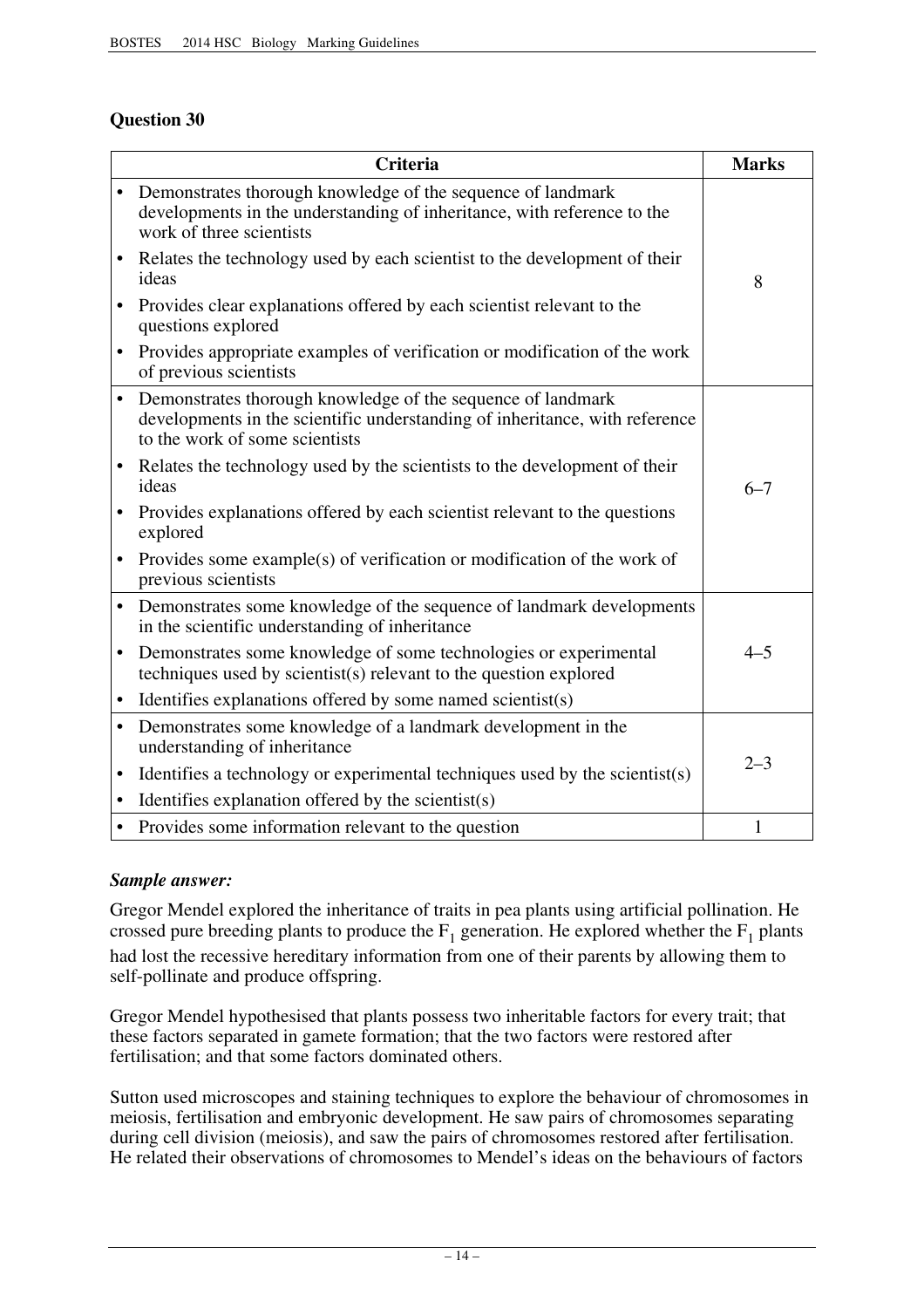in inheritance (that numbers of factors halved in gamete formation and restored after fertilisation), concluding that Mendel's factors were genes on chromosomes. Beadle and Tatum used X-rays to subject mould to radiation. They showed that some of the mutant mould would not grow on basic medium and required the addition of a specific amino acid. They formulated the concept that one gene led to the production of a specific enzyme. Their results build on the work of Mendel and Sutton in that they showed that genes, on chromosomes, were responsible for the production of proteins and therefore traits.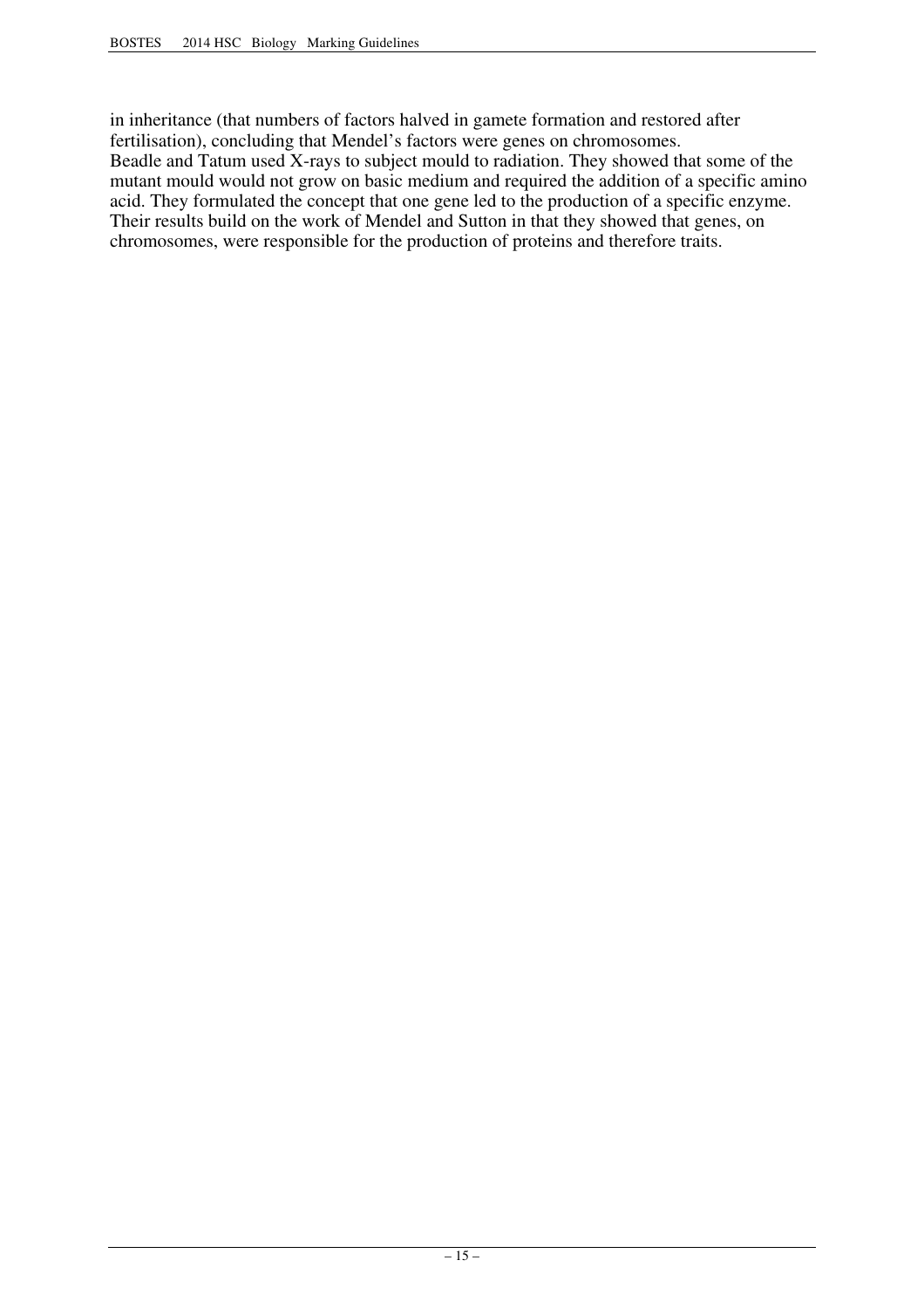## **Section II**

## **Question 31 (a) (i)**

| Criteria                           | Marks |
|------------------------------------|-------|
| Correctly identifies the structure |       |

### *Sample answer:*

Neurone or nerve cell ('Nerve' not accepted)

## **Question 31 (a) (ii)**

| <b>Criteria</b>                                                                                        | Marks |
|--------------------------------------------------------------------------------------------------------|-------|
| Indicates the main features of the steps between the stimulus and the<br>response, in correct sequence |       |
| Refers to the central nervous system or components of the central nervous<br>system                    |       |
| Identifies in correct sequence some steps between the stimulus and the<br>response                     |       |
| Identifies a component in the pathway                                                                  |       |
| <b>OR</b>                                                                                              |       |
| Provides a definition of stimulus and/or response                                                      |       |

## *Sample answer:*

- 1. Stimulus activates receptor
- 2. Receptor sends message to the brain
- 3. The brain sends a message to the effector organ resulting in a response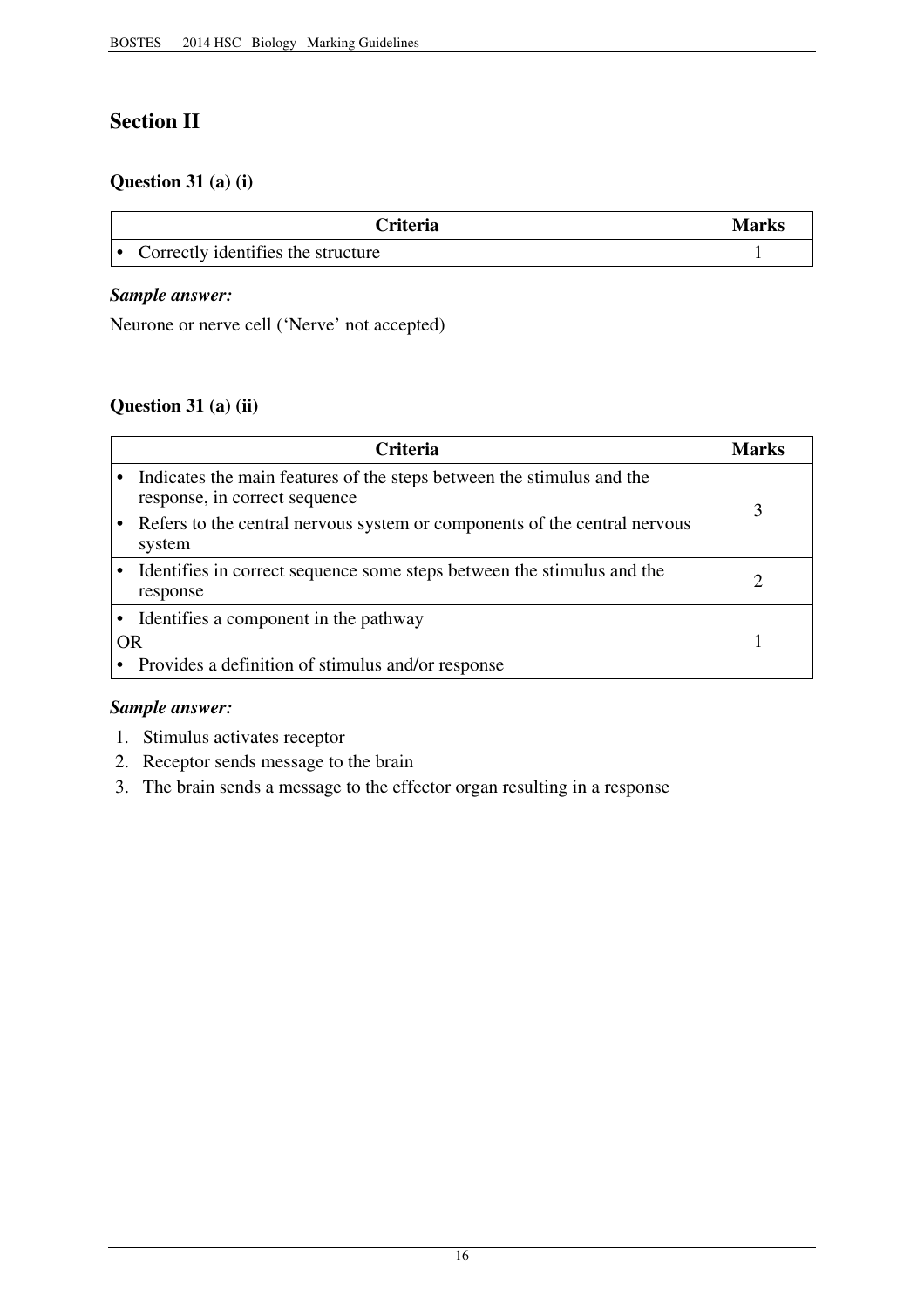## **Question 31 (b)**

| <b>Criteria</b>                                                                                                                              | Marks |
|----------------------------------------------------------------------------------------------------------------------------------------------|-------|
| • Provides sequential steps linked by arrows where each step follows<br>logically, from the preceding step, in terms of structure of the ear |       |
| Identifies type of energy at each step                                                                                                       | 4     |
| Identifies locations of energy transformations within the ear                                                                                |       |
| • Provides steps linked by arrows where most of the steps follow logically<br>in terms of structure of the ear                               |       |
| Identifies type of energy at most of the steps                                                                                               | 3     |
| Identifies a location of an energy transformation within the ear                                                                             |       |
| • Provides ordered steps where some of the steps follow logically in terms<br>of structure of the ear                                        | 2     |
| Identifies a location of an energy transformation within the ear                                                                             |       |
| • Provides some correct information on the sound pathway in the ear                                                                          |       |

## *Sample answer:*

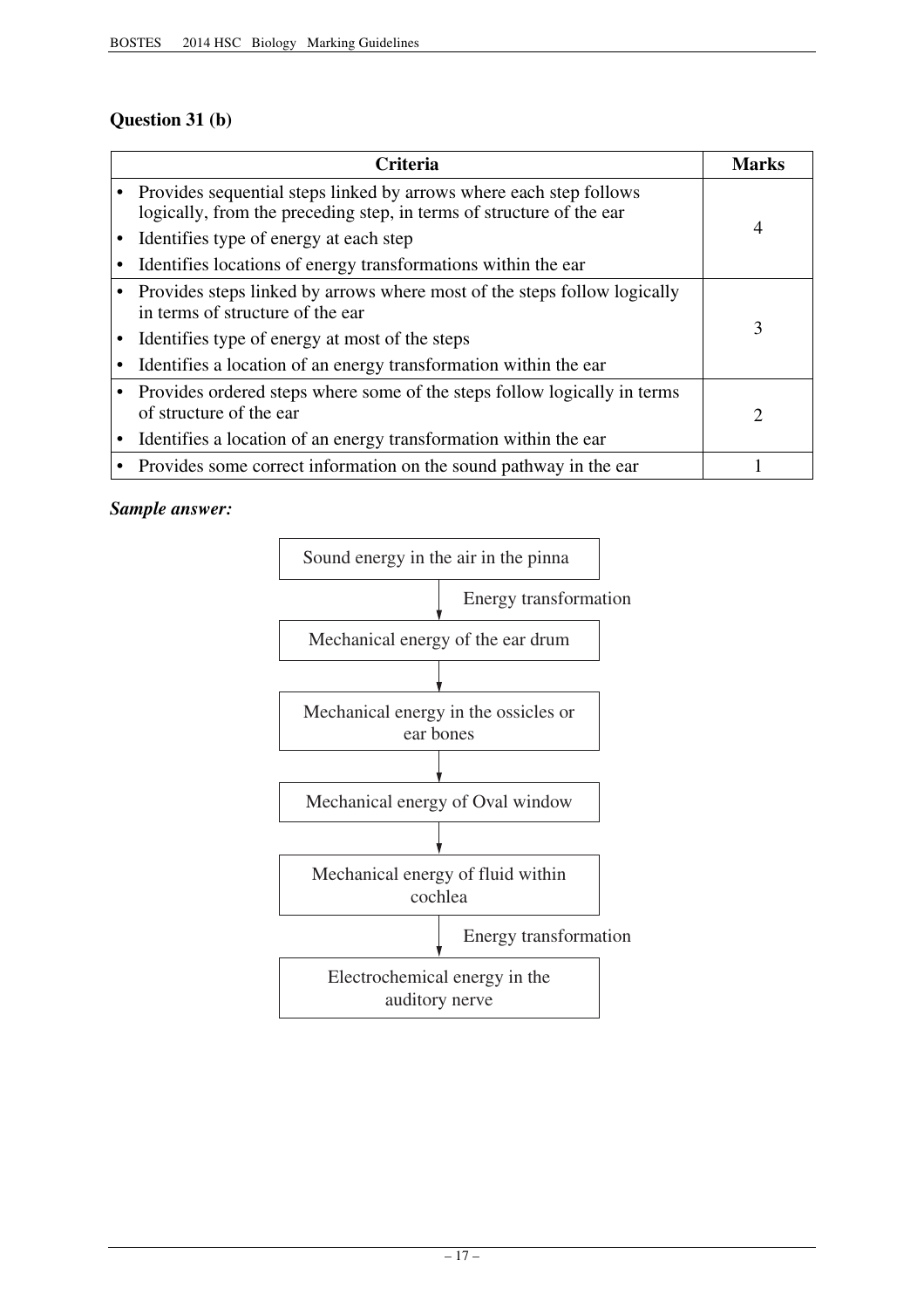## **Question 31 (c)**

| <b>Criteria</b>                                                                            | <b>Marks</b> |
|--------------------------------------------------------------------------------------------|--------------|
| Clearly identifies the two types of photoreceptor                                          |              |
| Provides differences between photoreceptor cells based on common<br>criteria               | 4            |
| Relates differences observed to different features of human vision                         |              |
| Identifies the two types of photoreceptor                                                  |              |
| Provides differences between photoreceptor cells based on at least one<br>common criterion | 3            |
| Relates differences observed to different features of human vision                         |              |
| Identifies the two types of photoreceptor                                                  |              |
| Provides specific features of the photoreceptors                                           | 2            |
| Relates a feature of each photoreceptor to human vision                                    |              |
| Provides some information about photoreceptors                                             |              |

## *Sample answer:*

The two types of photoreceptors are rods and cones. Having both receptors allows the eye to function in a range of different conditions.

|                                          | Rods                                                     | Cones                                                                   |
|------------------------------------------|----------------------------------------------------------|-------------------------------------------------------------------------|
| Optimal light conditions                 | Low light levels allowing<br>vision at dusk              | High light levels; vision is possible<br>in strong daylight             |
| Colour or black and<br>white perception? | Black and white due to<br>rhodopsin pigments in<br>cells | Colour vision $-$ photopsin pigments<br>Can perceive a range of colours |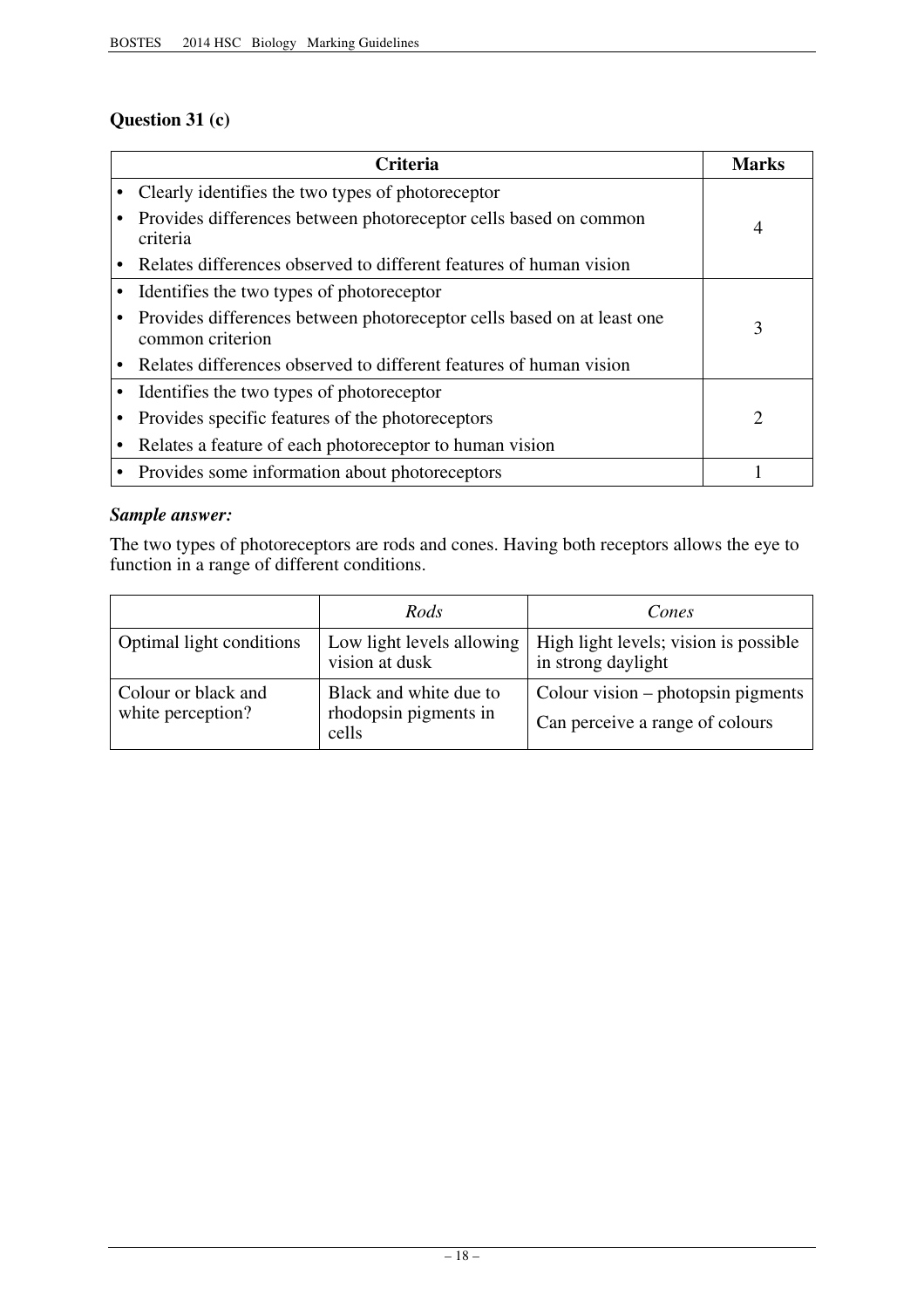## **Question 31 (d) (i)**

|           | <b>Criteria</b>                                                                                                          | <b>Marks</b> |
|-----------|--------------------------------------------------------------------------------------------------------------------------|--------------|
|           | Describes the relationship between the position of the eyes on the side of<br>the head and the size of overlapping field | 2            |
|           | Describes the relationship between the position of the eyes on the side of<br>the head and the overall field of view     |              |
|           | Describes the relationship between the position of the eyes and size of<br>overlapping field                             |              |
| <b>OR</b> |                                                                                                                          |              |
|           | Describes the relationship between the position of the eyes and the overall<br>field of view                             |              |
| <b>OR</b> |                                                                                                                          |              |
|           | Identifies for an animal the relationship between the position of its eyes<br>and the extent of the fields of view       |              |

## *Sample answer:*

When the eyes are on the side of the skull and/or further apart on the skull then:

- (i) the size of the overlapping field decreases
- (ii) the total/overall field of view increases.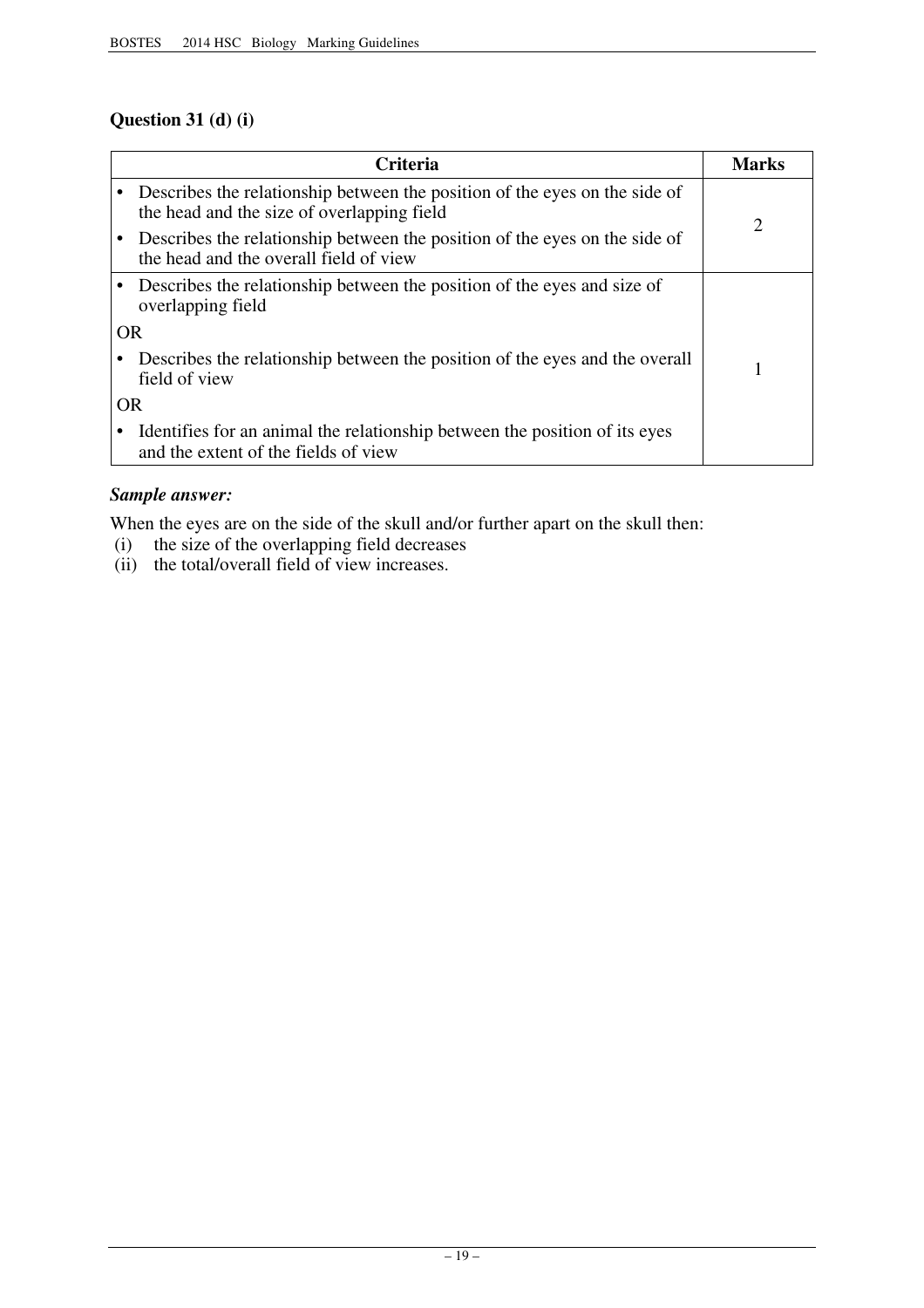## **Question 31 (d) (ii)**

|     | Criteria                                                                                                                                   | <b>Marks</b>   |
|-----|--------------------------------------------------------------------------------------------------------------------------------------------|----------------|
|     | Explains how loss of one eye results in loss of depth perception and reduced<br>visual field                                               | 4              |
|     | Relates how both changes in vision reduce the chance of survival in a specific<br>context                                                  |                |
|     | Explains how the loss of one eye results in loss of depth perception or reduced<br>visual field, and outlines the other effect             | 3              |
|     | Relates how a change in vision reduces the chance of survival in a specific<br>context                                                     |                |
|     | Outlines that the loss of one eye results in loss of depth perception and reduced<br>visual field, and links to reduced chance of survival |                |
| OR. |                                                                                                                                            | $\overline{2}$ |
|     | Explains how the loss of one eye results in loss of depth perception or reduced<br>visual field, and links to reduced chance of survival   |                |
|     | Identify that the loss of one eye results in loss of depth perception or reduced<br>visual field                                           |                |

## *Sample answer:*

If the monkey lost an eye then the size of the visual field on the animal would be significantly reduced. For example if it lost its right eye, the visual field would be reduced to  $A + (A+B)$ from  $A+(A+B)+B$ .

The monkey would be able to see much less of the environment around it. This might mean it could not keep a good look out for predators and therefore might die early in life.

The loss of an eye would mean there would be no part of the visual field where two eyes are looking at the same part of the environment at the same time.

This means that the monkey would have no depth perception. This may adversely affect its movements in the environment, not having a complete 3D view of the environment. It might not be able to collect food or prey upon other animals for food or protect itself with the same ease.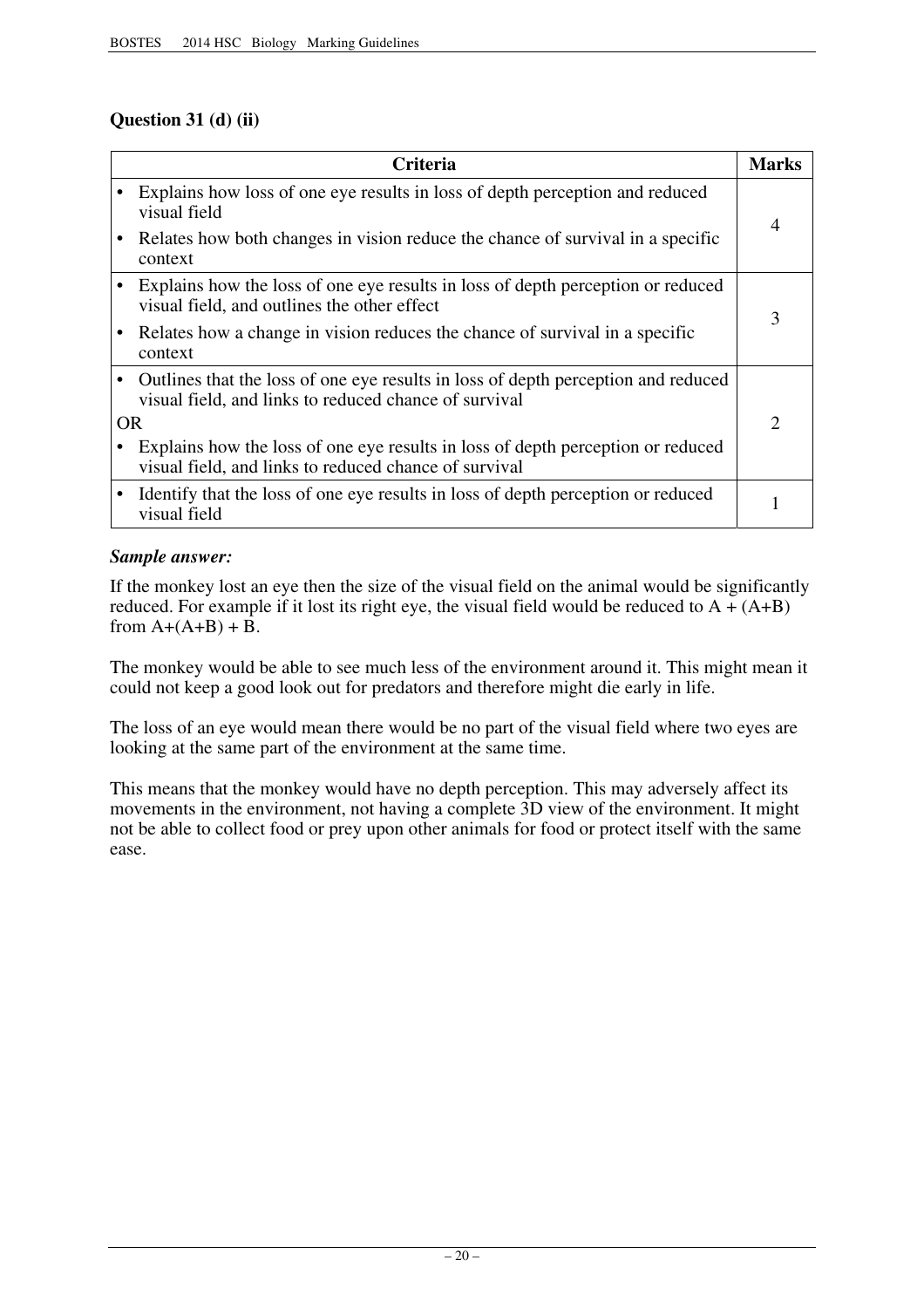## **Question 31 (e)**

| <b>Criteria</b>                                                                                                                             | <b>Marks</b> |
|---------------------------------------------------------------------------------------------------------------------------------------------|--------------|
| Demonstrates thorough understanding of the versatility of sound as a<br>communication mechanism                                             |              |
| Demonstrates thorough understanding of the production and detection of<br>sound, using appropriate examples (intraspecies and interspecies) | 7            |
| Links the successful transfer of sound signals to their<br>wavelength/frequency and purpose                                                 |              |
| Demonstrates an understanding of the versatility of sound as a<br>communication mechanism                                                   |              |
| Demonstrates an understanding of the production and detection of sound,<br>using appropriate examples. (intraspecies and/or interspecies)   | $5-6$        |
| Links the successful transfer of sound signals to their purpose or<br>wavelength/frequency                                                  |              |
| Outlines feature/s of sound as a communication mechanism                                                                                    |              |
| Outlines the production and/or detection of sound, using at least one<br>example                                                            | $3 - 4$      |
| Links the transfer of sound signals to their purpose or wavelength or<br>frequency                                                          |              |
| • Provides some information relevant to the question                                                                                        | $1 - 2$      |

#### *Sample answer:*

Sound is a wave created by vibrations and can travel through the air as well as through liquids and solids. It allows communication between animals that are not in line of sight, and at night when there is no light. Messages can vary in frequency and loudness. Patterns of sounds can also increase the vocabulary of the message.

Transfer of signals involves both the successful production and detection of the specific signals. The successful transfer relies on the match of the signal (frequency range) to the structures of the sound detector in the recipient animal.

The cicada produces sound by vibrating the tymbal membrane. Other cicadas detect this sound using patches of their exoskeleton called tympanum, which resonate to sounds produced by the tymbal. These sounds allow cicadas to attract mates in a short mating season. This is an example of communication between animals of the same species.

Insectivorous bats use echolocation using ultra high frequency sound to detect their prey. The sound signal reflects off the prey and is detected by the bats whose hearing frequency range includes high frequency sounds that they produce. Some moths can detect those high frequency sounds and so avoid predation by the bats, by moving away from these sounds. This is an example of communication between species.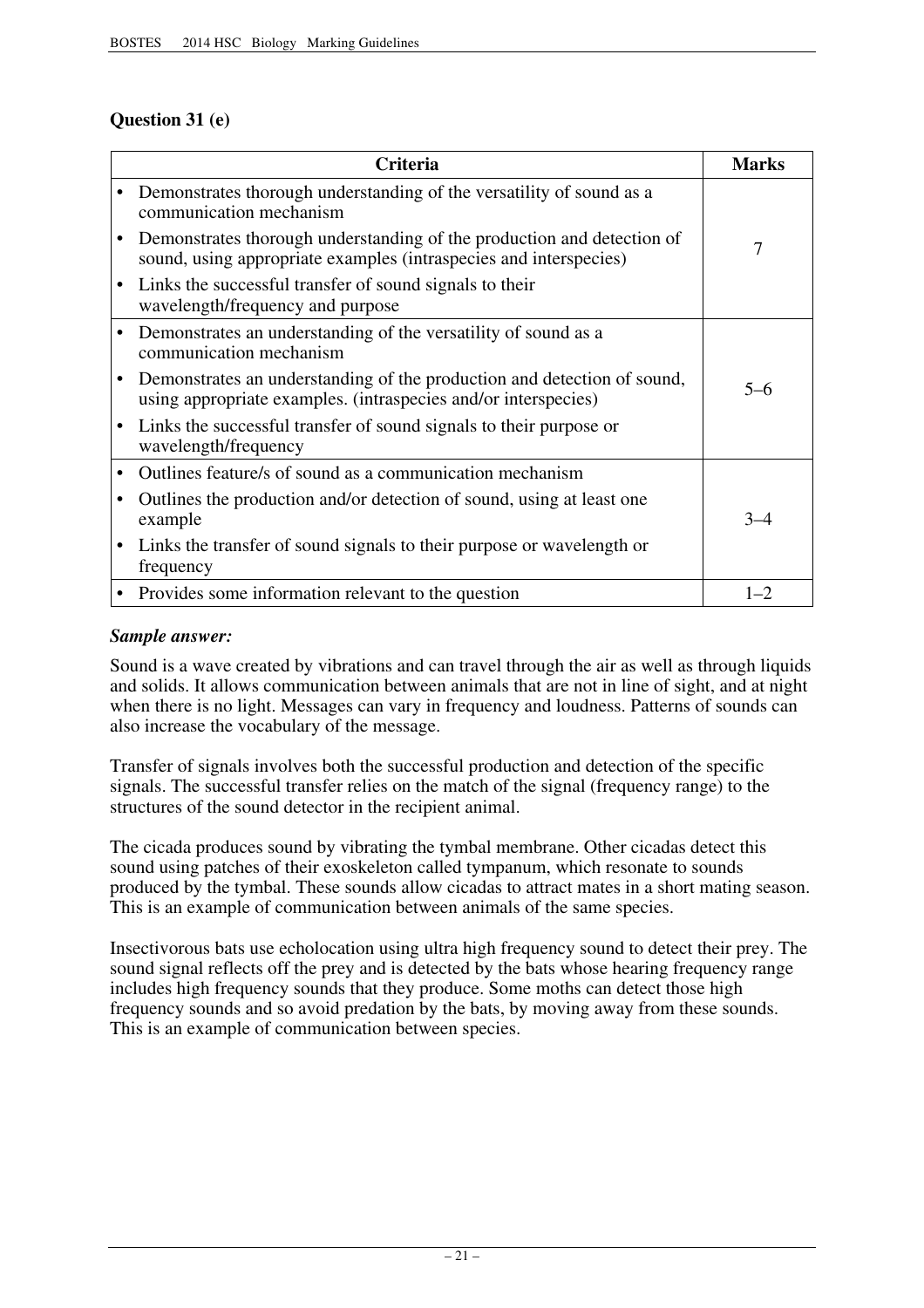## **Question 32 (a) (i)**

| <b>Criteria</b>                     | <b>Marks</b> |
|-------------------------------------|--------------|
| Names the process<br>$\blacksquare$ |              |

#### *Sample answer:*

Translation

## **Question 32 (a) (ii)**

|           | <b>Criteria</b>                                                                                                  | <b>Marks</b> |
|-----------|------------------------------------------------------------------------------------------------------------------|--------------|
|           | Indicates the main features of the steps that lead to a specific shape from a<br>polypeptide chain               |              |
|           | Relates the difference between a polypeptide chain and a protein in terms<br>of multiple chains linking together | 3            |
| ٠         | Relates protein to enzyme.                                                                                       |              |
|           | Relates shape of the enzyme to a fit with the substrate it acts on, this being<br>the function of the enzyme     |              |
| $\bullet$ | Identifies some of the steps in the formation of a protein from a<br>polypeptide chain                           |              |
| ٠         | Relates these processes to the development of the shape of the protein                                           | 2            |
|           | States that enzymes are proteins                                                                                 |              |
|           | Identifies a step in the formation of a protein from a polypeptide chain                                         |              |
| <b>OR</b> |                                                                                                                  |              |
|           | Understands one aspect of a functional enzyme.                                                                   |              |
| OR        |                                                                                                                  |              |
|           | Identifies at least one aspect of a polypeptide                                                                  |              |

### *Sample answer:*

The polypeptide chain folds up into a specific three-dimensional shape. Folded chains can then link together in a specific way. These processes shape the protein or enzyme. The shape of the enzyme defines the substrate it will act on. Acting on a specific substrate is the function of the enzyme.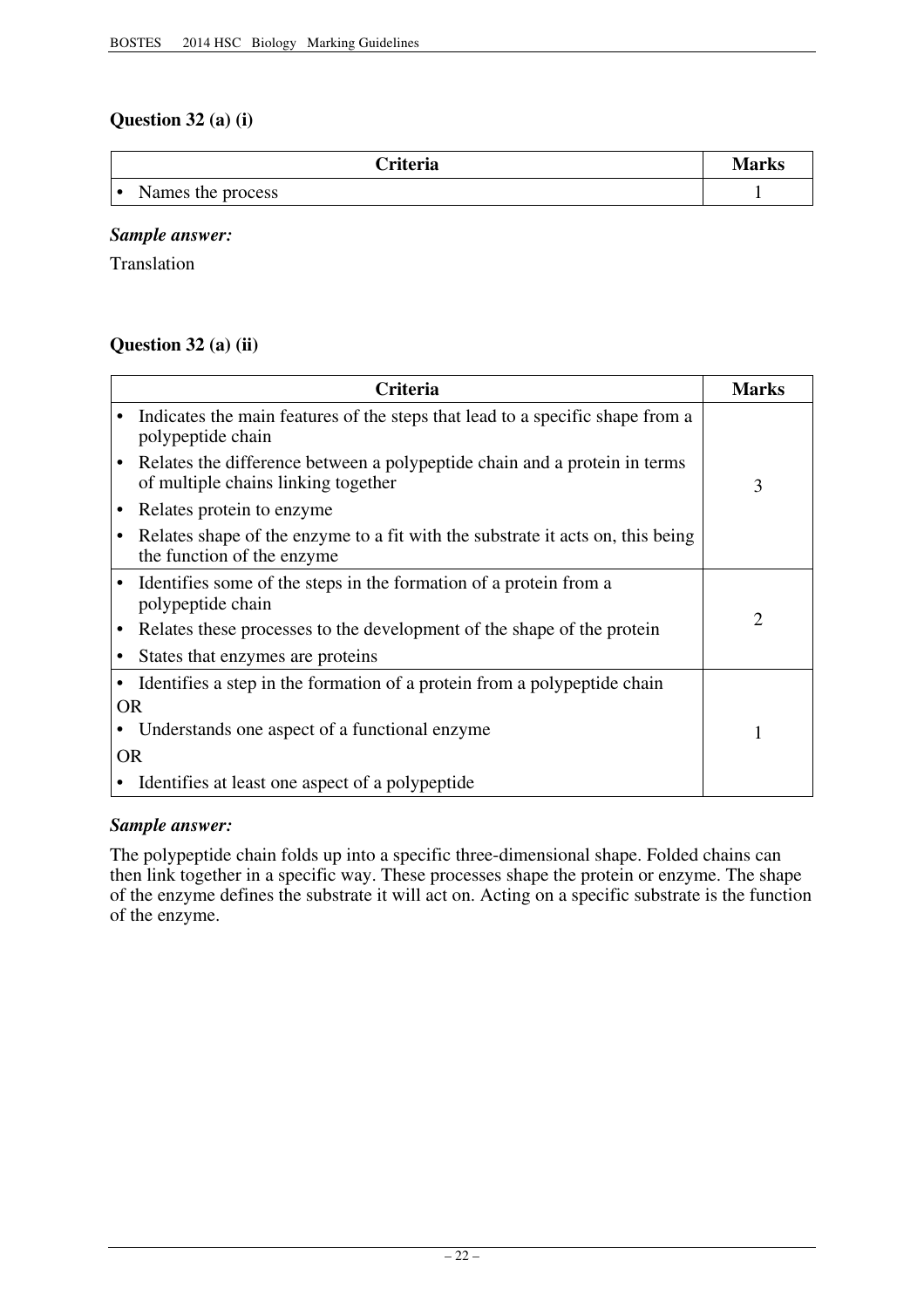## **Question 32 (b)**

| <b>Criteria</b>                                                                                                                                   | <b>Marks</b> |
|---------------------------------------------------------------------------------------------------------------------------------------------------|--------------|
| • Provides sequential steps linked by arrows where each step follows<br>logically, from the preceding step, in terms of PCR for DNA amplification |              |
| Clearly identifies conditions for each step                                                                                                       | 4            |
| Clearly demonstrates chain reaction (repeat steps)                                                                                                |              |
| Provides steps where most of the steps follow logically in terms of PCR<br>for DNA amplification                                                  | 3            |
| Identifies conditions for most steps                                                                                                              |              |
| Provides ordered steps where some of the steps follow logically in terms<br>of PCR                                                                | 2            |
| Identifies conditions for some steps                                                                                                              |              |
| • Provides some correct information on manipulation of DNA                                                                                        |              |

## *Sample answer:*

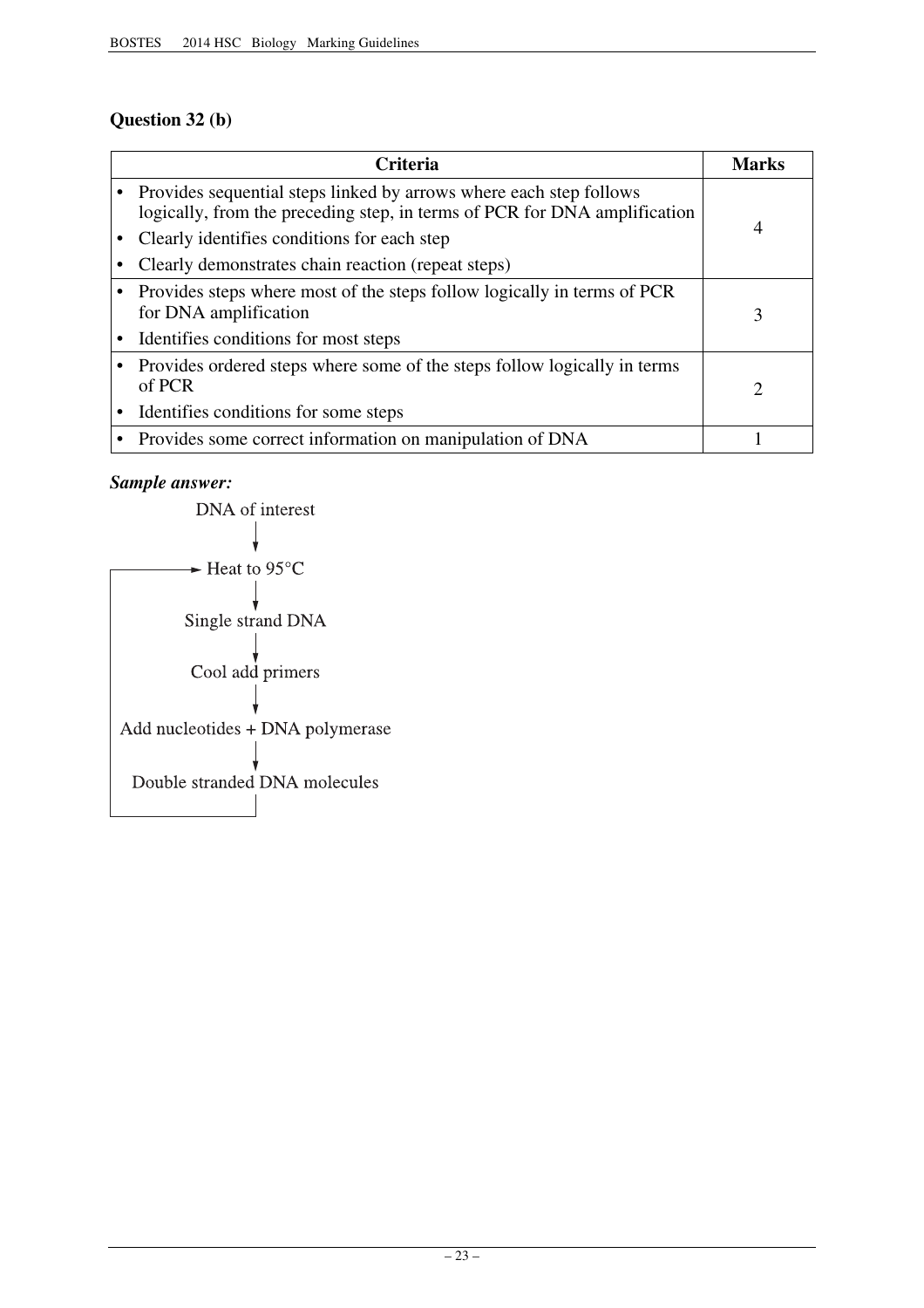## **Question 32 (c)**

| <b>Criteria</b>                                                                                                                         | <b>Marks</b> |
|-----------------------------------------------------------------------------------------------------------------------------------------|--------------|
| • Demonstrates clearly one difference and one similarity between a<br>traditional biotechnology and a biotransformational biotechnology |              |
| • Provides an example of each biotechnology                                                                                             |              |
| • Identifies one difference or one similarity between the biotechnologies                                                               |              |
| • Provides relevant information about a biotechnology                                                                                   |              |
| • Names a relevant biotechnology                                                                                                        |              |

#### *Sample answer:*

A similarity between a traditional biotechnology and a biotransformational biotechnology is that both use micro-organisms to change feedstock chemicals into different forms by intracellular enzyme catalysed reactions.

They are different in that in traditional biotechnology the whole process of chemical change happens within the microorganism. In biotransformational biotechnology only some steps happen within the microorganism. Other steps are performed in the laboratory by artificial synthesis.

## **Question 32 (d) (i)**

| Criteria                                                                           | Marks |
|------------------------------------------------------------------------------------|-------|
| • Identifies Thiobacillus novellus                                                 |       |
| Gives reasons for this choice with reference to appropriate data from the<br>table |       |
| • Identifies Thiobacillus novellus                                                 |       |
| Gives a reason that relates to success in this context                             |       |

#### *Sample answer:*

*Thiobacillus novellus* because it has a high plasmid uptake efficiency and so will be easily used in genetic engineering contexts.

*Thiobacillus novellus* has an optimum pH and pH range closer to that of blood than the other bacteria in the table.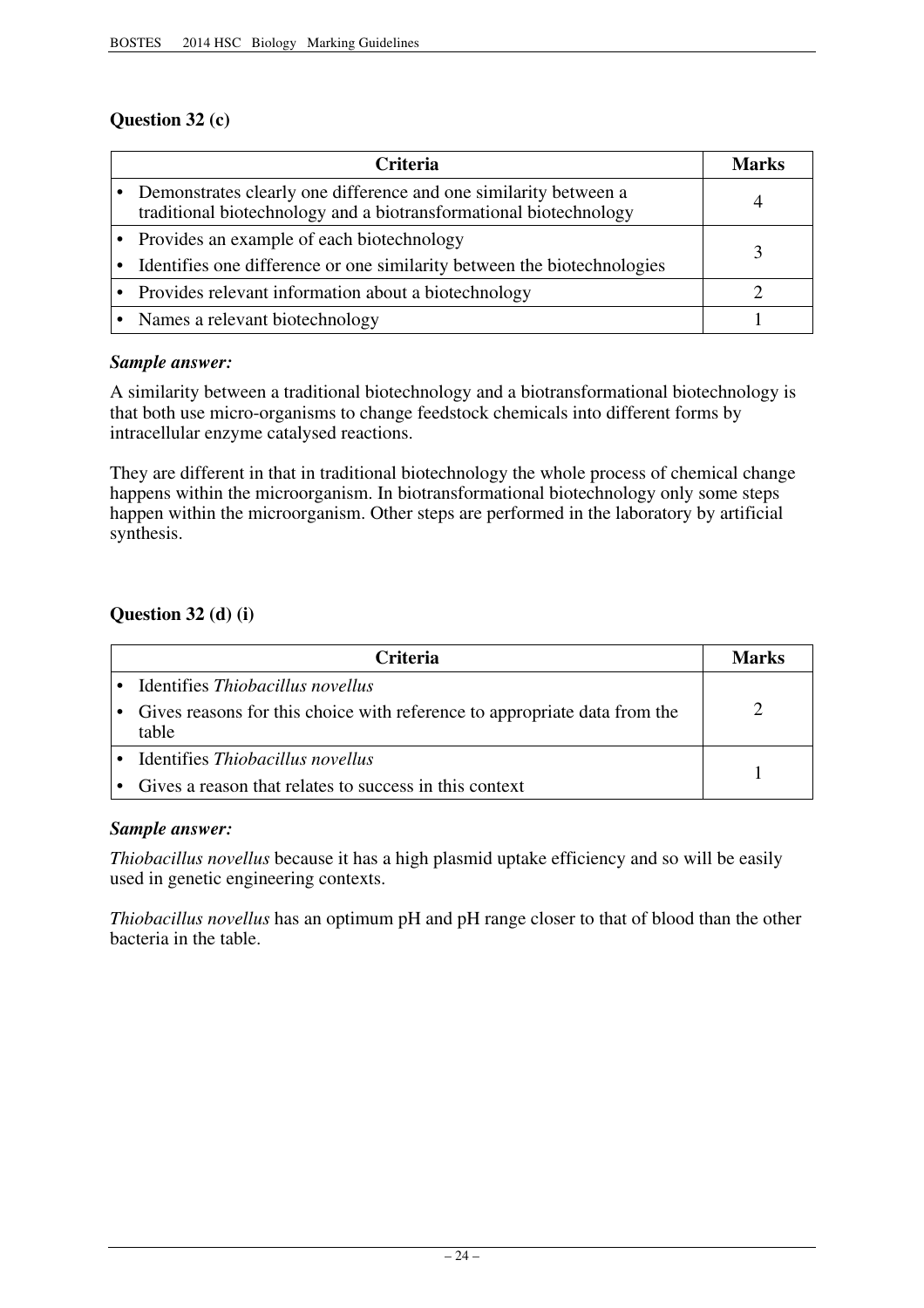## **Question 32 (d) (ii)**

|           | Criteria                                                            | <b>Marks</b>                |
|-----------|---------------------------------------------------------------------|-----------------------------|
|           | Describes the process for isolating the two species, including:     |                             |
|           | - sterile agar prepared at $pH$ 2.5 and $pH$ 7.0                    | $\overline{4}$              |
|           | mixture of strains streaked on both types of agar plates            |                             |
|           | details of appropriate sterile technique                            |                             |
|           | Describes the process, including:                                   |                             |
|           | - sterile agar prepared at $pH$ 2.5 and/or $pH$ 7.0                 | 3                           |
|           | mixture of strains streaked on agar plates                          |                             |
|           | details of appropriate sterile techniques                           |                             |
|           | Identifies:                                                         |                             |
|           | - mixture of strains streaked on agar plates                        |                             |
|           | features of relevant sterile techniques used                        | $\mathcal{D}_{\mathcal{L}}$ |
| <b>OR</b> |                                                                     |                             |
|           | Outlines the separation of bacterial strains at pH 2.5 and/or pH7.0 |                             |
|           | Provides some information on the growth of bacteria                 |                             |

## *Sample answer:*

Make two batches of agar plates: one batch with a pH of 2.5, one batch with a pH of 7.0.

Flame an inoculating loop in a Bunsen flame. Cool by touching on sterile agar. Touch the loop onto the mixture of bacterial strains.

Streak the pH 2.5 with the loop, while holding the lid of the plate just ajar to prevent airborne bacteria entering.

Re-flame and cool the loop and repeat to streak a plate at pH 7.0.

Incubate the plates until colonies begin to form.

Do not streak some pH 2.5 plates and some pH 7.0 plates to compare with the streaked plates to ensure that agar was sterile originally and that sterile techniques employed were working.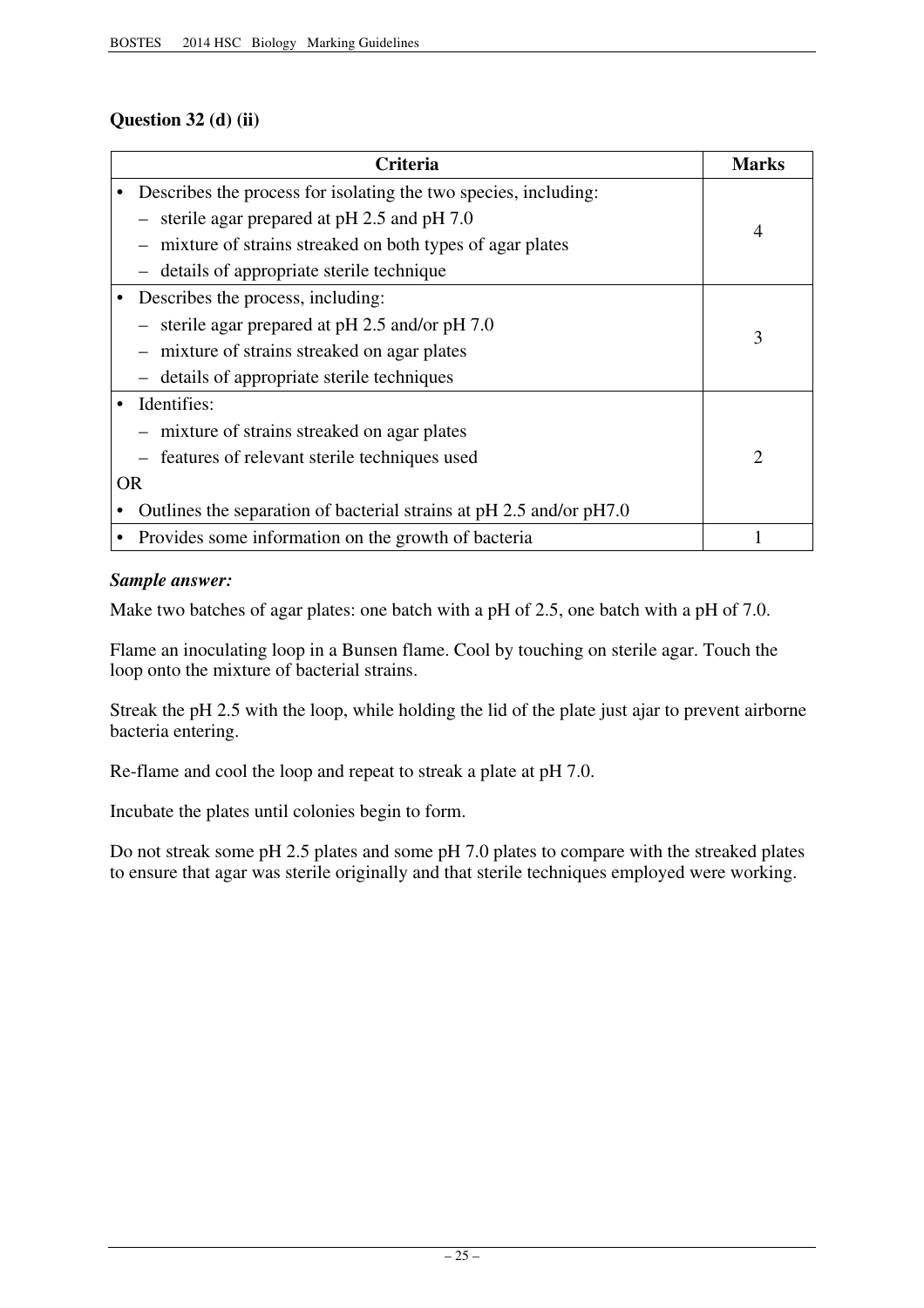## **Question 32 (e)**

|           | Criteria                                                                                                                         | <b>Marks</b>   |
|-----------|----------------------------------------------------------------------------------------------------------------------------------|----------------|
| $\bullet$ | Describes thoroughly specific biotechnology                                                                                      |                |
| $\bullet$ | Describes the known good outcomes of identified applications of their<br>chosen biotechnology for society and/or the environment |                |
| $\bullet$ | Describes the known harm of identified applications of their chosen<br>biotechnology for society and/or the environment          | $\overline{7}$ |
| $\bullet$ | Makes a judgement of known good vs known harm for their<br>biotechnology                                                         |                |
| $\bullet$ | Describes some doubts about risks that need further proof of lack of<br>significance provided by the proposer(s)                 |                |
| $\bullet$ | Relates the discussion to the given ethical framework                                                                            |                |
| $\bullet$ | Describes specific biotechnology                                                                                                 |                |
| ٠         | Identifies a known good outcome of an application of their chosen<br>biotechnology for society and/or the environment            |                |
| $\bullet$ | Identifies a known harm of an application of their chosen biotechnology<br>for society and/or the environment                    | $5 - 6$        |
|           | Describes some doubts about risks that need to have some further proof of<br>lack of significance                                |                |
| $\bullet$ | Relates to the given ethical framework and/or makes a judgement about<br>their biotechnology                                     |                |
|           | • Describes specific biotechnology                                                                                               |                |
| $\bullet$ | Identifies a known good outcome of an application of their chosen<br>biotechnology for society and/or the environment            |                |
| $\bullet$ | Identifies a known harm of an application of their chosen biotechnology<br>for society and/or the environment                    |                |
| $\bullet$ | Describes some doubts about risks that need to have some further proof of<br>lack of significance                                |                |
| <b>OR</b> |                                                                                                                                  | $3 - 4$        |
|           | Identifies a biotechnology                                                                                                       |                |
|           | Sketches in general terms the benefits of their chosen biotechnology                                                             |                |
| ٠         | Sketches in general terms the possible harms/risks of their chosen<br>biotechnology on society and/or environment                |                |
| $\bullet$ | Makes a supported ethical judgement about their biotechnology and/or<br>relates to the given framework                           |                |
| ٠         | Provides some information relevant to the question                                                                               | $1 - 2$        |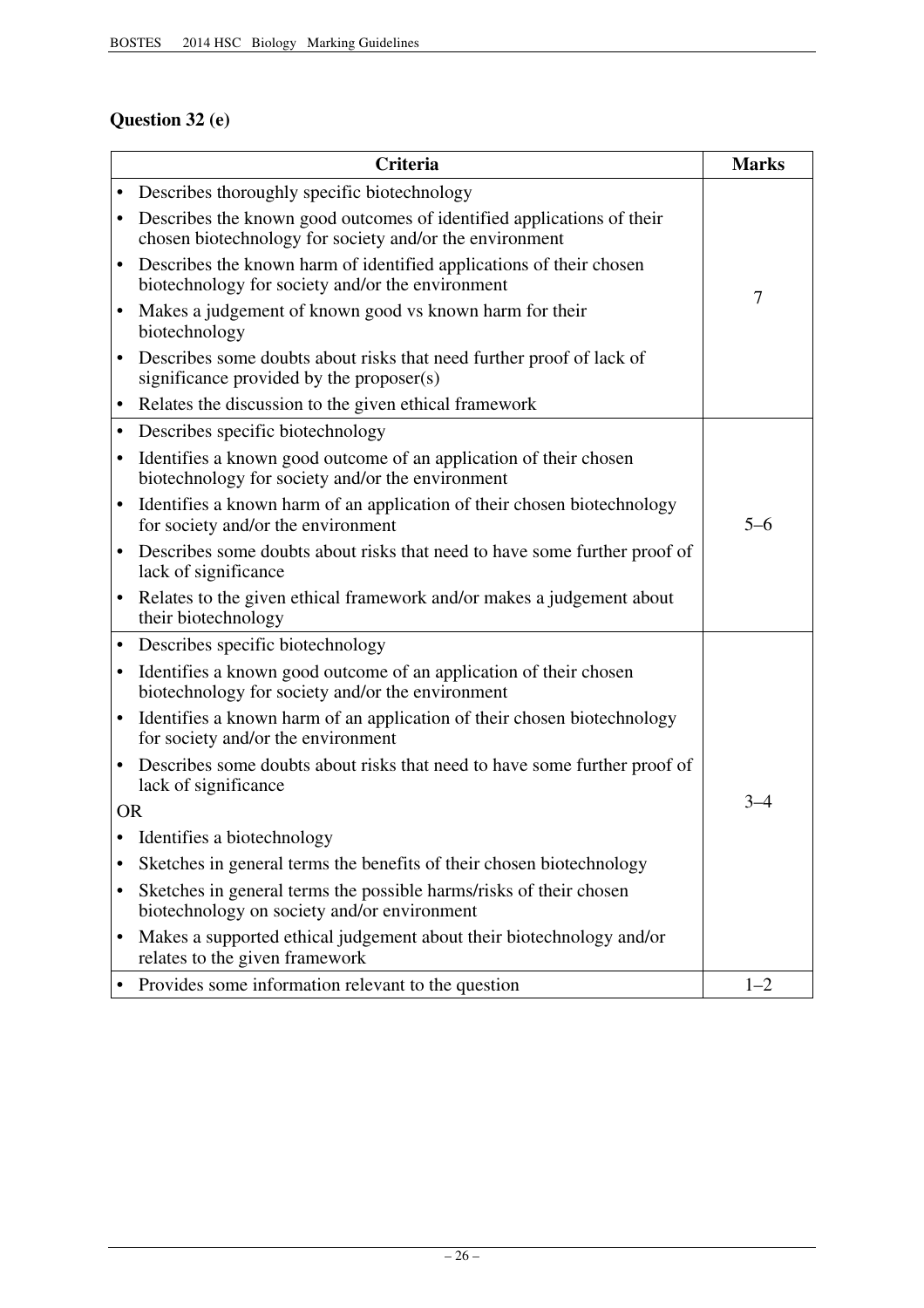#### *Sample answer:*

GMOs are genetically modified organisms, ie they contain genes from another species of animal or plant. The genes that have been inserted into them provide for useful traits in the context of agriculture or animal husbandry.

The useful trait might mean that the GMO can be used for the good of society. An example of this is the insertion of a fish gene for antifreeze that has been inserted into strawberries to prevent the fruit from being affected by frost. This would increase farm productivity, make more food available and reduce the price of strawberries. However, does the inserted gene affect the other genes in the strawberry genome to change the food value of the strawberries in ways adverse to society?

Roundup-ready soybeans have a gene for tolerance to toxic weed killer inserted into their genomes. When used in agriculture, the farmer aerial sprays Roundup over the crops. This increases the toxic chemicals in the environment and the soybeans sold to the public might contain toxic residues of Roundup. These toxins can drift into natural ecosystems and biologically magnify in food chains. Does this harm outweigh the increases in farm productivity?

In the above cases the potential adverse effects should be studied and compared to the positive effects of increased farm productivity in order to decide the balance of good over harm. (Utilitarian ethics)

The proposers of the use of GMOs (chemical companies which profit from this) must be obligated to prove that the harm is not significant. For example, they must be able to prove that the genetic drift of GMO genes to non-GMO farms by insect cross-pollination does not occur. They should prove that residues of Roundup in crops are low or safe for human consumption. (The Precautionary Principle)

Since there is little evidence put forward to justify the safety of their use, I think that a valid case for the ethical use of GMOs has not been developed.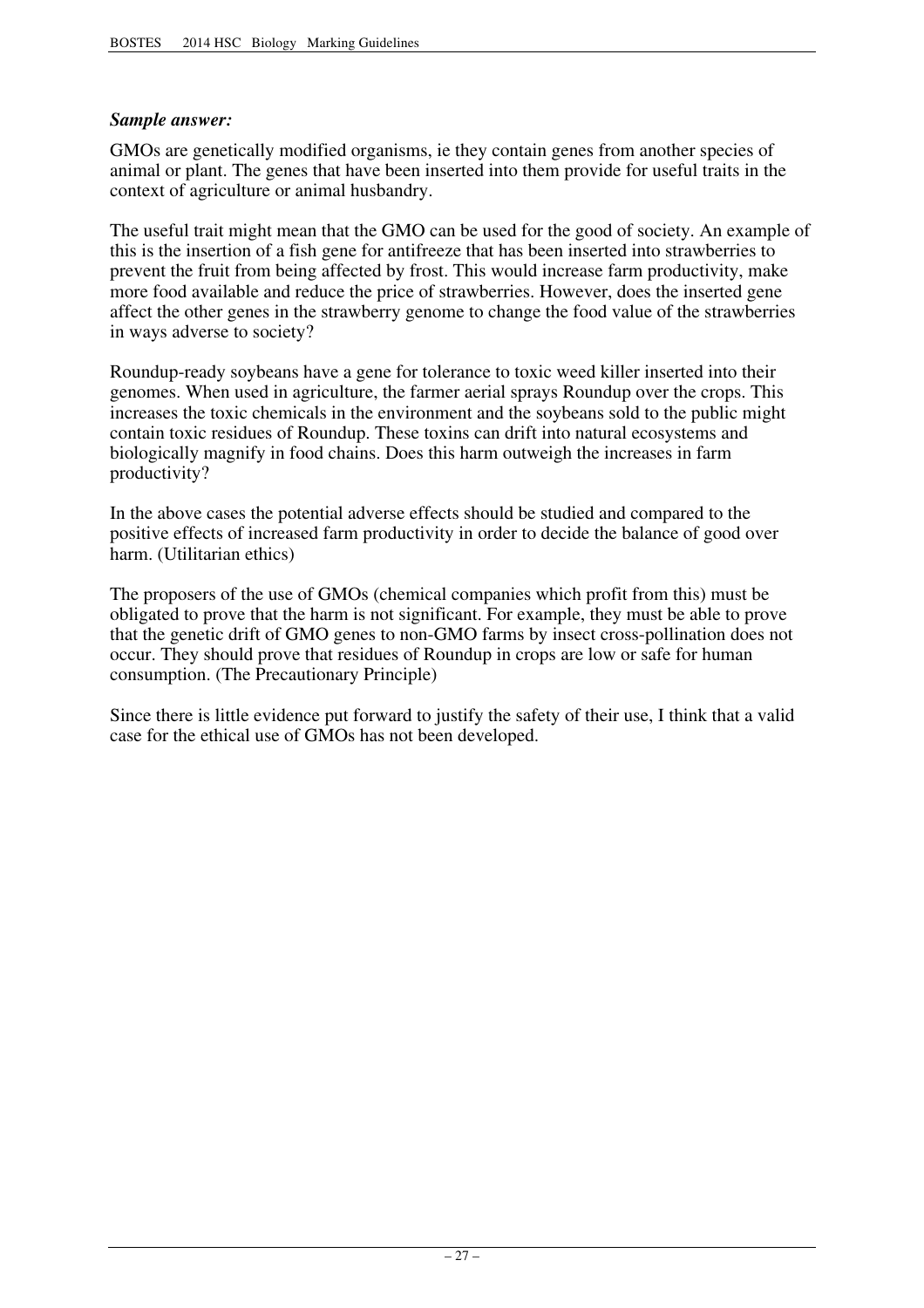## **Question 33 (a) (i)**

| <b>Criteria</b>                                  | Marks |
|--------------------------------------------------|-------|
| • Correctly identifies component as a nucleotide |       |

#### *Sample answer:*

Nucleotide

## **Question 33 (a) (ii)**

|           | <b>Criteria</b>                                                                                              | <b>Marks</b> |
|-----------|--------------------------------------------------------------------------------------------------------------|--------------|
|           | Sketches in general terms activities of enzymes that can remove and<br>replace damaged bases and nucleotides |              |
| <b>OR</b> |                                                                                                              | 3            |
|           | Identifies that DNA codes for repair enzymes and sketches in general<br>terms some activity of these enzymes |              |
|           | Identifies activities that remove and replace DNA                                                            |              |
| <b>OR</b> |                                                                                                              |              |
|           | Identifies activities of an enzyme that remove or replace DNA                                                | っ            |
| <b>OR</b> |                                                                                                              |              |
|           | Identifies that DNA codes for enzymes and provides the function of one<br>type of enzyme                     |              |
|           | • Provides some relevant information about DNA repair                                                        |              |

#### *Sample answer:*

DNA may be damaged through a variety of processes. Repair mechanisms rely on a range of different enzymes that are coded for by DNA. These enzymes have a range of functions such as:

- base excision followed by deoxyribose and phosphate excision and the insertion of a replacement nucleotide via ligase
- nucleotide excisions and covalent bonding of multiple replacement nucleotides via ligases.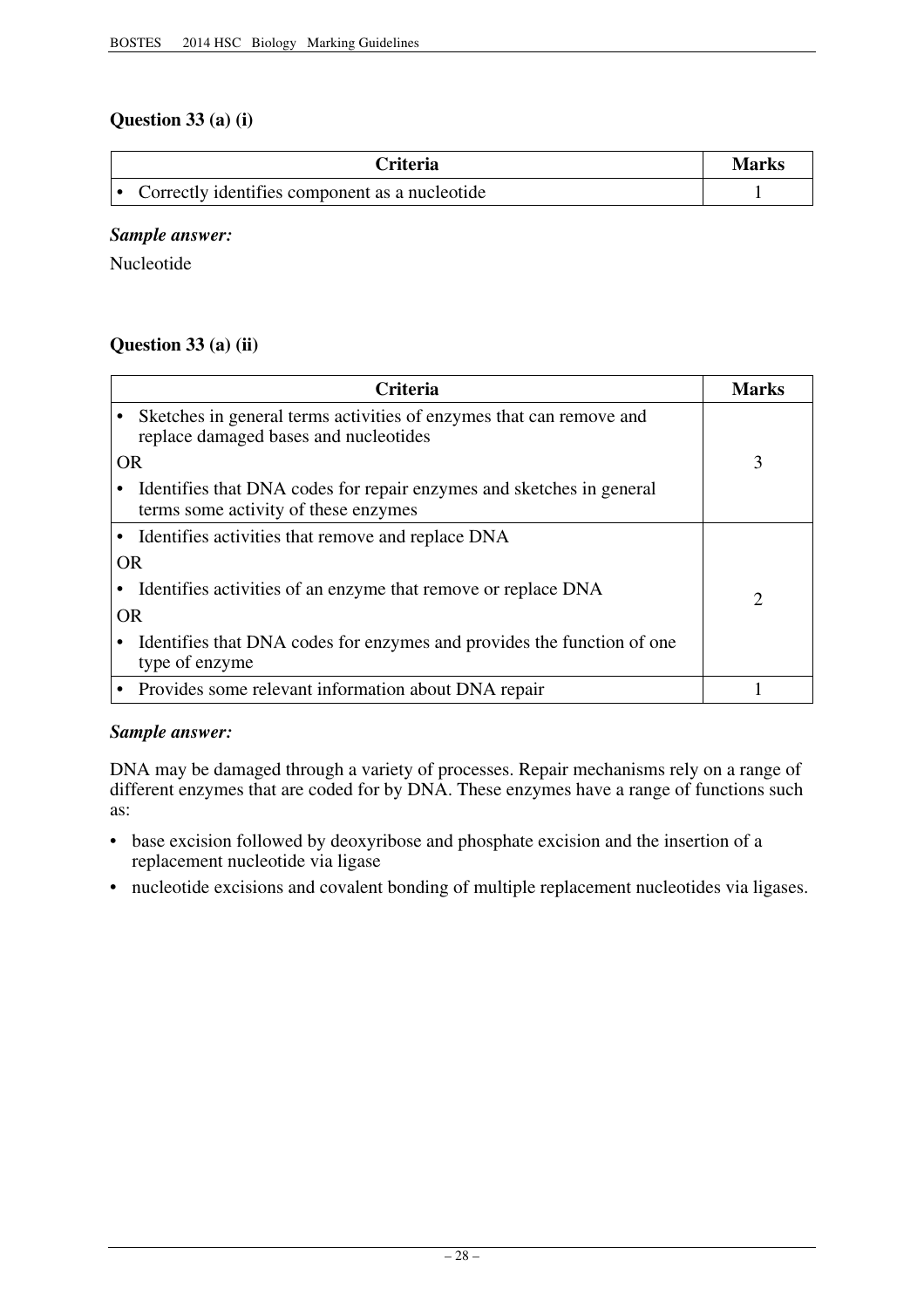## **Question 33 (b)**

| <b>Criteria</b>                                                                                                                      | Marks |
|--------------------------------------------------------------------------------------------------------------------------------------|-------|
| • Provides sequential steps linked by arrows where each step follows<br>logically, from the preceding step, in terms of gene cloning |       |
| Steps with named enzymes in correct sequence                                                                                         | 4     |
| Gives correct product at completion of process                                                                                       |       |
| Provides steps linked by arrows where most of the steps follow logically,<br>in terms of gene cloning                                |       |
| A step with correctly named enzyme                                                                                                   | 3     |
| Gives correct product at completion of process                                                                                       |       |
| Provides steps linked by arrows where some of the steps follow logically<br>in terms of gene cloning                                 |       |
| • Provides some correct information on cloning                                                                                       |       |

#### *Sample answer:*

Cloning the human insulin gene in *E.coli.* 

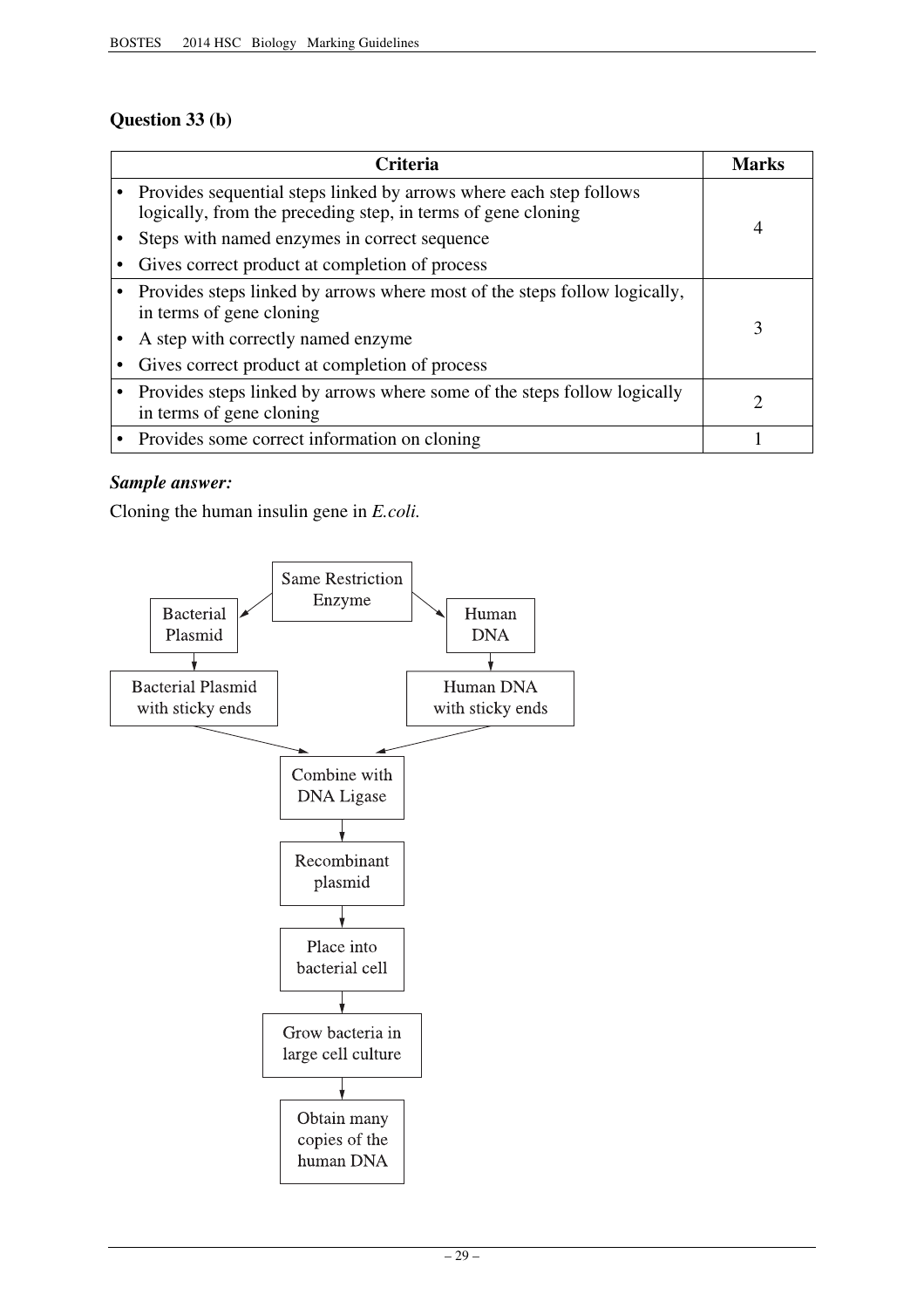## **Question 33 (c)**

Assess the use of blood groups and highly variable genes for paternity testing.

|           | Criteria                                                                                                                 | <b>Marks</b>   |
|-----------|--------------------------------------------------------------------------------------------------------------------------|----------------|
|           | Describes use of highly variable genes in paternity testing                                                              |                |
|           | Describes use of blood groups in paternity testing                                                                       | $\overline{4}$ |
|           | Makes an appropriate judgement about the validity for each technology for<br>paternity testing with supporting arguments |                |
|           | Describes use of highly variable genes in paternity testing                                                              |                |
|           | Describes the use of blood groups in paternity testing                                                                   |                |
| <b>OR</b> |                                                                                                                          | 3              |
|           | Describes one of the technologies used in paternity testing                                                              |                |
|           | Identifies a feature of the other technology                                                                             |                |
|           | Makes an appropriate judgement for the described technology                                                              |                |
|           | Describes one technology for paternity testing                                                                           |                |
|           | Makes an appropriate judgement for the technology for paternity testing                                                  | $\overline{c}$ |
| <b>OR</b> |                                                                                                                          |                |
|           | Outlines the use of both technologies for paternity testing                                                              |                |
|           | Provides some relevant information                                                                                       |                |

#### *Sample answer:*

Highly variable genes are the repeat sequence of junk DNA found at defined locii in the human genome. Individuals vary in the number of repeat sequences for each allele at any one locus. Ten variable genes are isolated from the offspring and potential parent and are compared (using electrophoresis).

If the suspected father and the child share the same variable genes at the same locii and the mother does not, then the suspected father is almost certainly the child's father.

Using blood groups can give negative answers with clarity, eg a type O man could not be the father of a type AB child if the mother was type A. However if the man was type B he might be the father of the child, but not certainly. Another individual who is type B could also be the father, as type B is common.

The fact that blood groups are not as varied as the highly variable genes makes the blood group technologies less useful in paternity testing.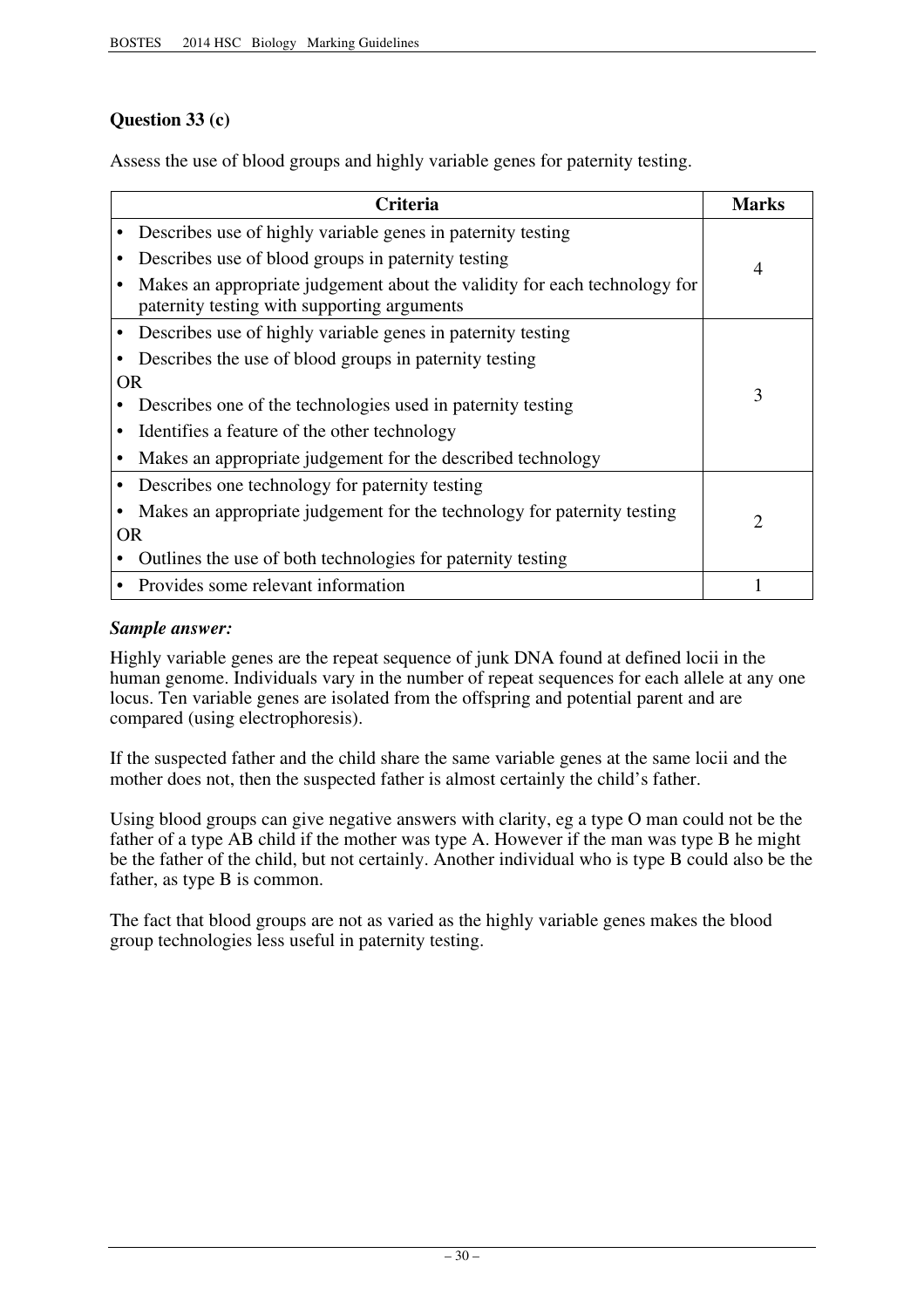## **Question 33 (d) (i)**

| <b>Criteria</b>                                                                                                                 | <b>Marks</b> |
|---------------------------------------------------------------------------------------------------------------------------------|--------------|
| • Provides relevant information from the table to explain how the same<br>protein can be produced from different gene sequences |              |
| Provides some relevant information from the table to verify the statement<br>in the question                                    |              |

#### *Sample answer:*

DNA sequence is made up of a series of triplets (groups of three bases) that provide information for specific amino acids. There is more than 1 triplet that codes for a particular amino acid, so different codes can produce the same protein. For example in Species 2 the third base in the first triplet is different but still codes for the same amino acid, hence the protein produced is the same.

## **Question 33 (d) (ii)**

| Criteria                                                                                                                                                                                                  | <b>Marks</b> |
|-----------------------------------------------------------------------------------------------------------------------------------------------------------------------------------------------------------|--------------|
| Demonstrates a thorough understanding of genetic evidence for common<br>ancestry in terms of similar genes and identical gene product                                                                     |              |
| Demonstrates a thorough understanding of the genetic evidence required<br>to determine evolutionary proximity in terms of number of<br>mutations/percentage genetic difference as a measure of divergence | 4            |
| Explains a limitation and a strength of using the data shown for the matter<br>under investigation                                                                                                        |              |
| Provides a limitation or a strength of the presented data for the matter<br>under investigation                                                                                                           | 3            |
| Demonstrates some understanding of genetic evidence for common<br>ancestry in terms of similar genes and identical gene product                                                                           |              |
| Identifies a limitation or strength of the presented data for the matter under<br>investigation                                                                                                           |              |
| <b>OR</b>                                                                                                                                                                                                 | 2            |
| Demonstrates some understanding of genetic evidence for evolutionary<br>relationships in terms of similar genes and identical gene product                                                                |              |
| Some correct information pertaining to the data or the matter under<br>investigation                                                                                                                      |              |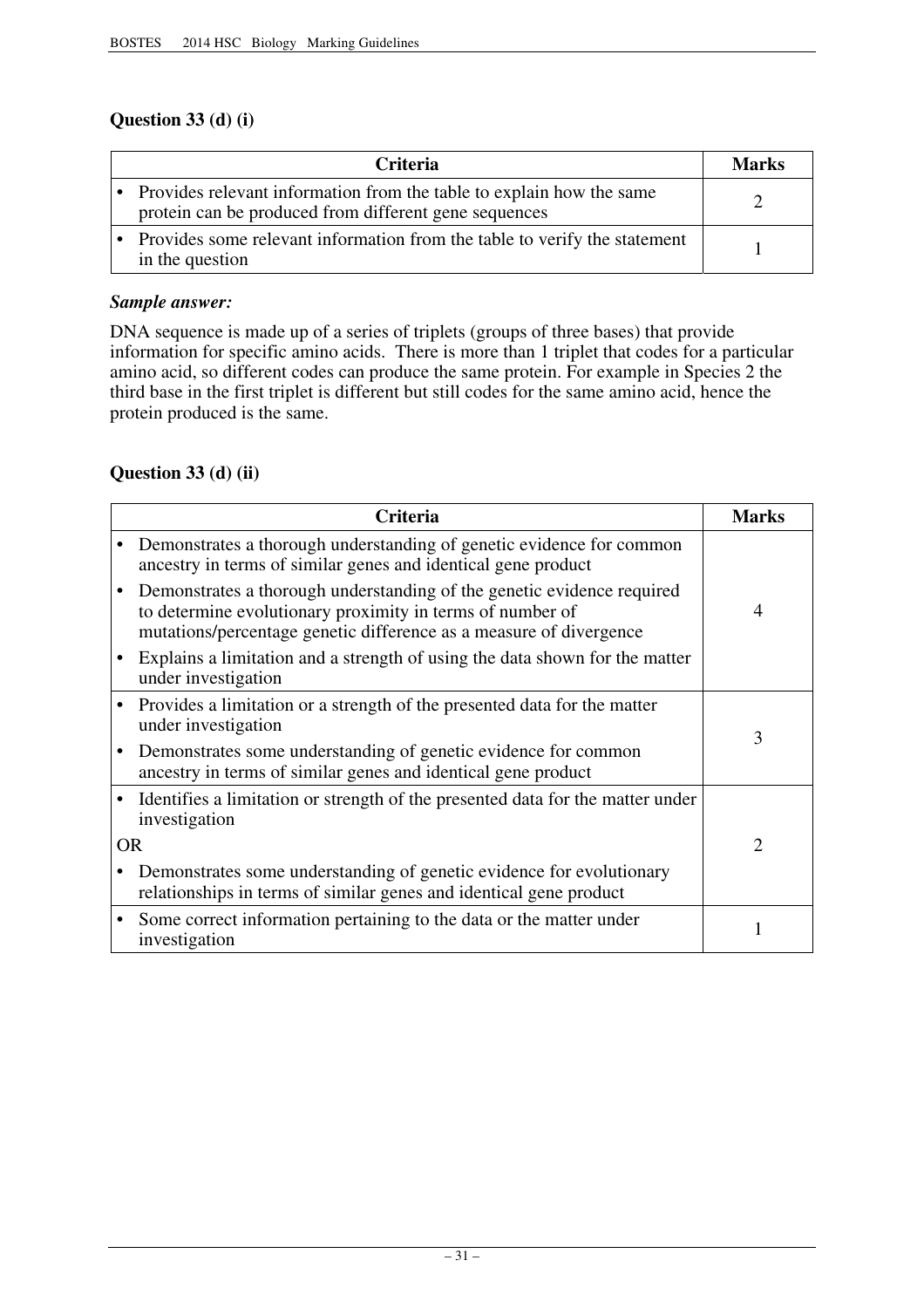### *Sample answer:*

## *Strength of Data Use for Deducing Evolutionary Relationships*

Despite having different amino acid sequences, the proteins produced by these genes are the same. Therefore any of these genes' products would initiate eye development in any of the species listed.

This provides strong evidence of close ancestry of all these organisms. Their common ancestor possessed an eye control gene not dissimilar to these, in amino acid sequence.

#### OR

Since the average rate of mutation is known, the number of mutations between organisms can be used as a measure of time since divergence from a common ancestor. The data on % genetic similarity in the eye control gene shows that Species 2 (85% genetic similarity) would be more closely related to the mouse than Species 4 (71.66% genetic similarity), because it must have diverged more recently.

#### *Limitation of Data Use for Deducing Evolutionary Relationships*

The data presented relates to one gene only, not the entire genome of the five species being compared. With the entire genome of the each organism taken into account, % genetic similarity figures might be different from that of the eye control gene. Hence the predictions of evolutionary relationships might be different.

OR

Back mutations can be masked in modern amino acid sequences, and so the estimated total number of changes to amino acid sequences over time would be in error. This would affect predictions of evolutionary relationships.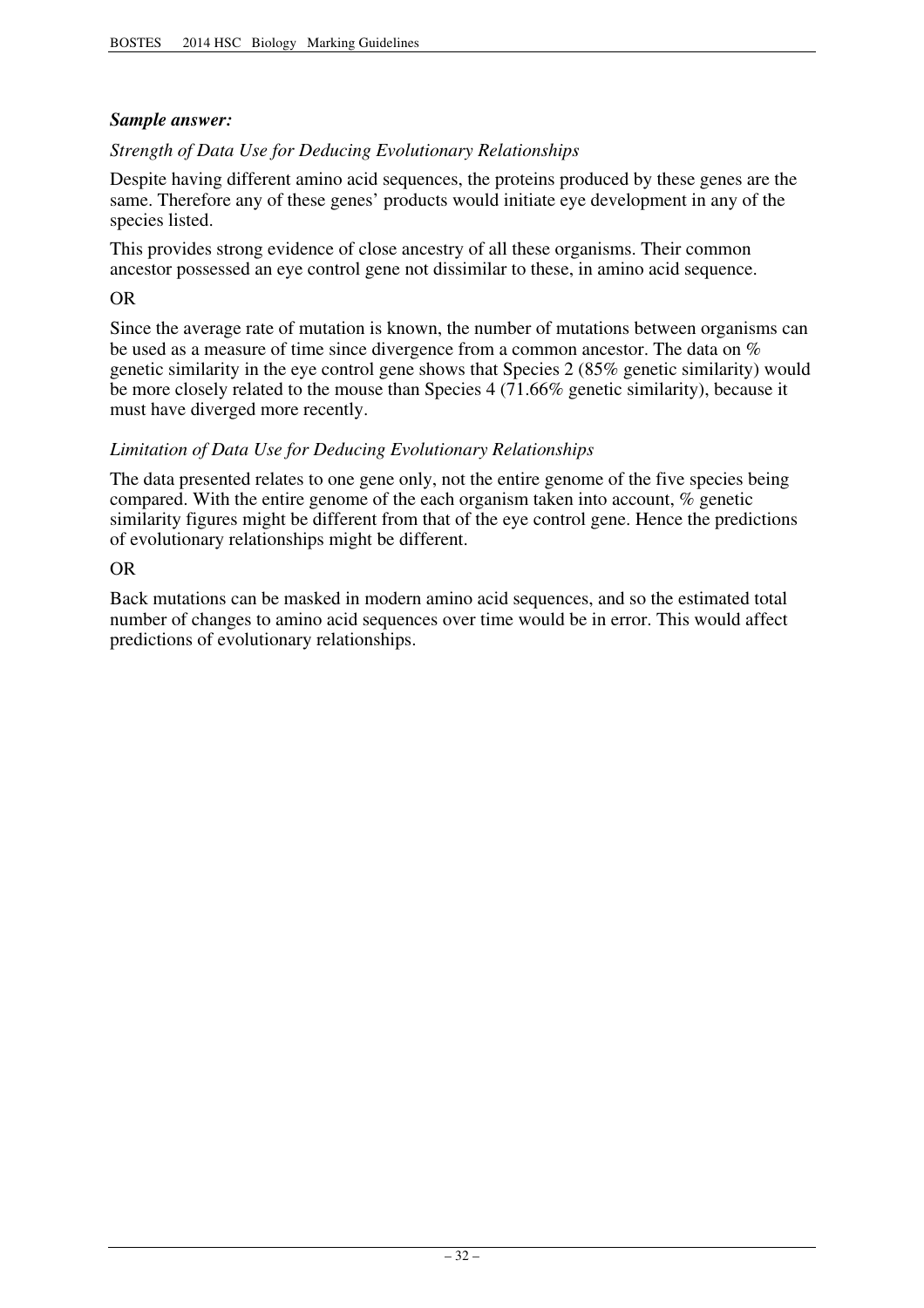## **Question 33 (e)**

|           | <b>Criteria</b>                                                                                                                                 | <b>Marks</b> |
|-----------|-------------------------------------------------------------------------------------------------------------------------------------------------|--------------|
|           | Demonstrates understanding of homologous pairs of chromosomes<br>controlling a trait, eg sex chromosomes in human females                       |              |
|           | Describes thoroughly the use of recombinant DNA technologies required<br>to get the XIST gene into the genome of human cells                    | 7            |
|           | Demonstrates a thorough understanding of trisomy and its implications for<br>human health                                                       |              |
|           | Explains the implications of the use of XIST gene to avoid trisomy in the<br>human genome into the future                                       |              |
| $\bullet$ | Outlines that homologous pairs of chromosomes control traits, eg sex<br>chromosomes in human females                                            |              |
|           | Describes the use of recombinant DNA technologies required to get the<br>XIST gene into the genome of human cells                               | 5-6          |
|           | Demonstrates an understanding of trisomy (in general terms)                                                                                     |              |
|           | Identifies the significance of the use of XIST gene to avoid trisomy                                                                            |              |
|           | Outlines that homologous pairs of chromosomes control traits, eg sex<br>chromosomes in human females                                            |              |
|           | Identifies a recombinant DNA technology (ies) required or classification as<br>gene therapy to get the XIST gene into the genome of human cells | $3 - 4$      |
|           | Demonstrates an understanding of trisomy (in general terms)                                                                                     |              |
| $\bullet$ | Provides some information about genetics or gene technology relevant to<br>the question                                                         | $1 - 2$      |

#### *Sample answer:*

During embryonic development, genes are switched on and off. The XIST gene switches off one whole chromosome in an homologous pair (one of the two X chromosomes in the cells of a normal human female). This is a normal function in the genomes of every human female, apparently.

Recombinant DNA technology using restriction enzymes can be used to remove the XIST gene which can be inserted into another chromosome. Within this technology, scientists can also use PCR gene amplification technologies to make many copies of this gene, and gene splicing technologies to introduce this gene into other parts of the human genome. The introduced XIST gene presumably silences the chromosomes it is spliced into.

Trisomy is a condition in which an individual has three chromosomes instead of an homologous pair. Down syndrome is an example of this, and is a serious disease involving many adverse phenotypic symptoms for the sufferer including shorter life span. Trisomy is a serious mutation and can occur in a range of chromosome pairs in the human genome and can cause many diseases.

The last experiment mentioned is attempting to use the XIST gene to silence one of the three chromosomes causing a trisomy. If successful the individual would have a normal phenotype, quality of life and lifespan. This is a completely new form of gene therapy and would be important to medicine in reducing the incidence of the phenotypes of trisomies like Down syndrome in the population.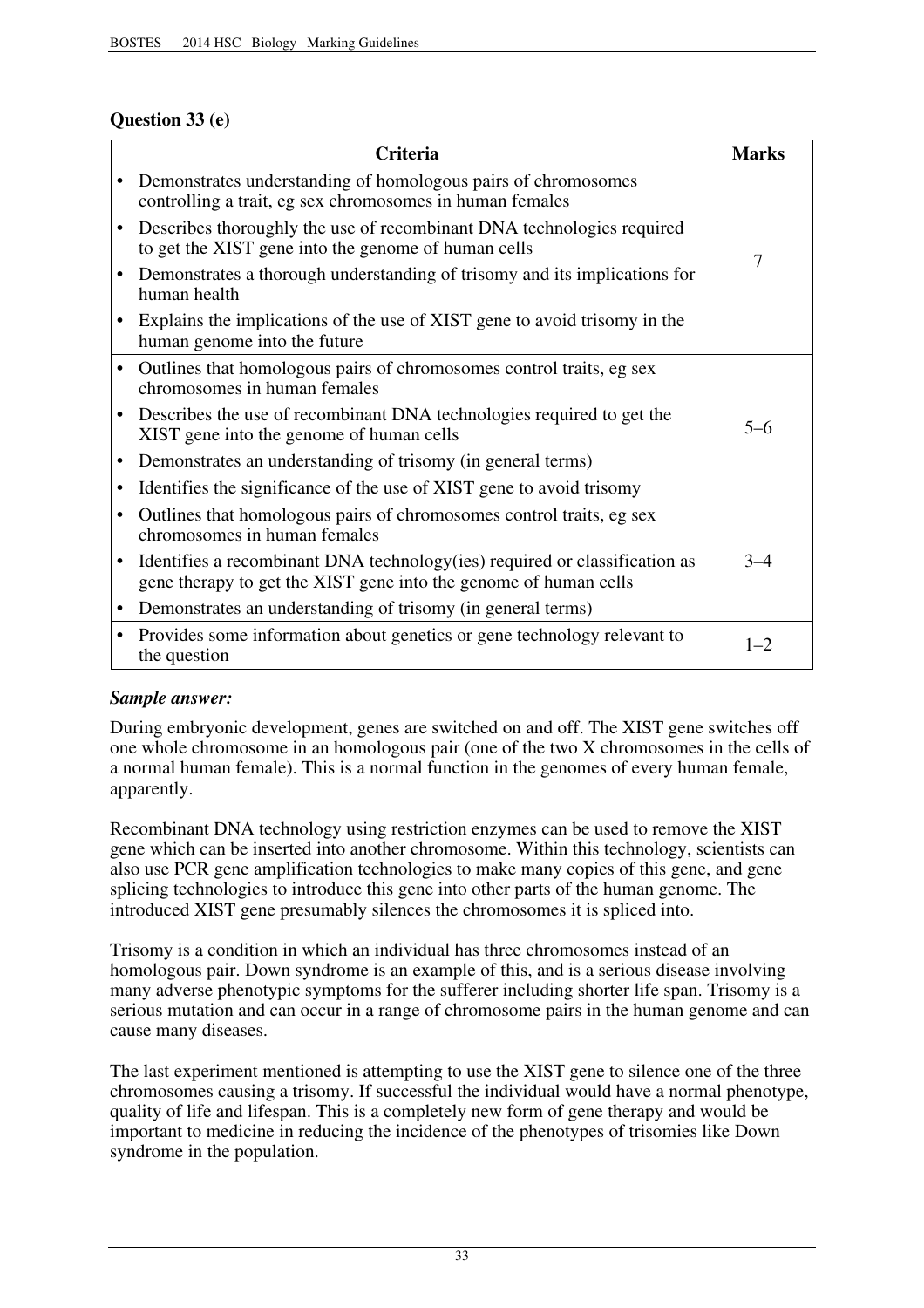## **Question 34 (a) (i)**

| Criteria                                                          | <b>Marks</b> |
|-------------------------------------------------------------------|--------------|
| States one feature that is used to classify humans as <i>Homo</i> |              |

#### *Sample answer:*

Upright stance/parabolic jaw shape

## **Question 34 (a) (ii)**

| <b>Criteria</b>                                                                     | Marks |
|-------------------------------------------------------------------------------------|-------|
| Sketches in general terms the difficulties of interpreting the data from<br>fossils |       |
| • Identifies the difficulties of interpreting data                                  |       |
| • Provides some relevant information                                                |       |

#### *Sample answer:*

Conflicting dates based on different technologies: carbon dating would give a low reliability age for fossil species older than 50,000 years.

Paucity of the fossil record: eg some species only recently evolved, rare rate of fossil formation generally, so few fossils of these species.

Different interpretations of the same evidence: eg objects around skeleton might suggest afterlife belief, but might not.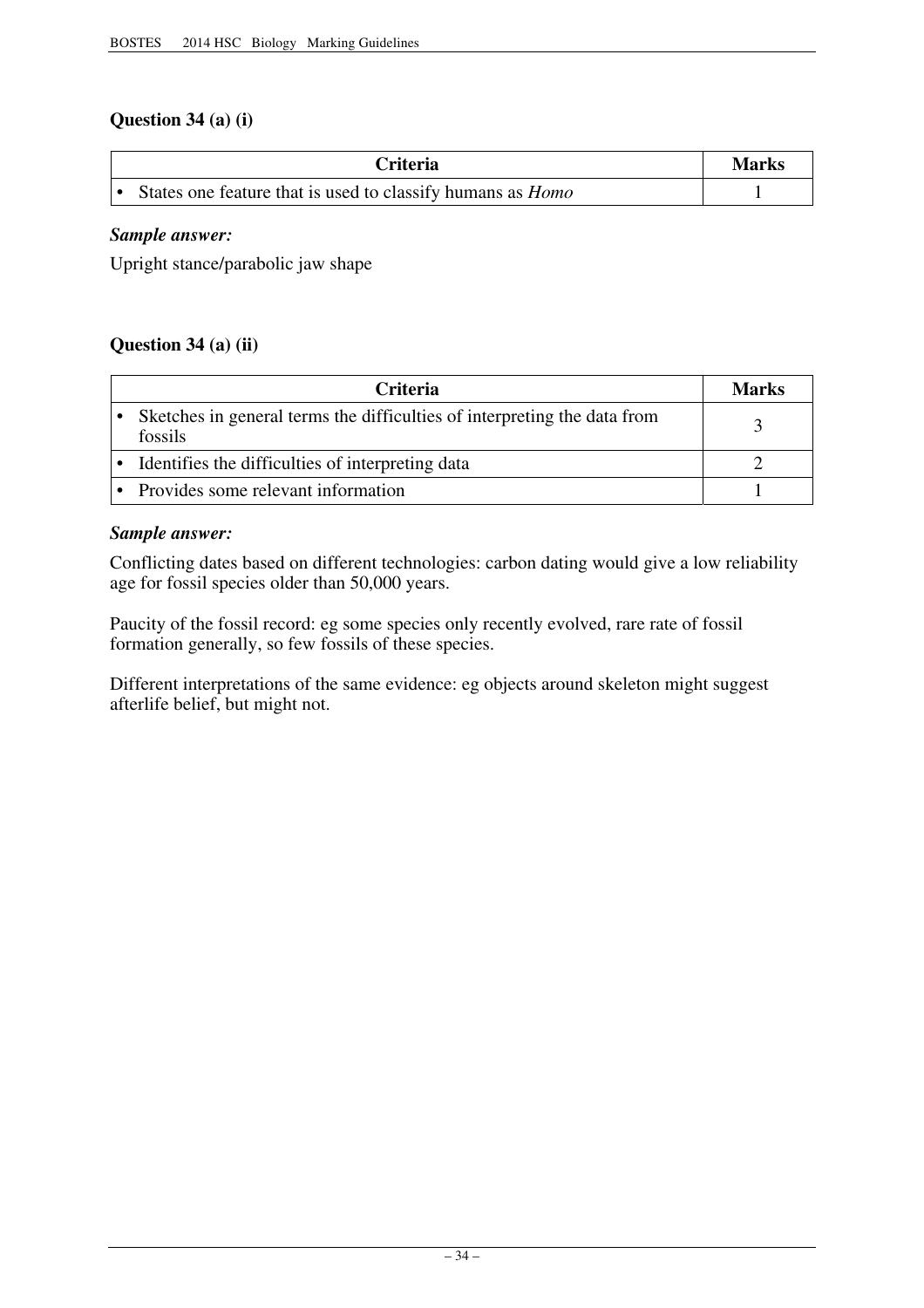## **Question 34 (b)**

|           | Criteria                                                                                                                                           | <b>Marks</b>   |
|-----------|----------------------------------------------------------------------------------------------------------------------------------------------------|----------------|
|           | Provides sequential steps linked, where each step follows logically from<br>the preceding step, in terms of a dichotomous key about these primates |                |
|           | Provides observable features of animals correct in their contexts                                                                                  | 4              |
|           | Identifies all animals at the end branch points of the key                                                                                         |                |
| ٠         | Provides steps linked, where most of the steps follow logically in terms of<br>a key about these primates                                          |                |
|           | Provides observable features of animals mostly correct in their contexts                                                                           | 3              |
|           | Identifies most animals in the question in the key                                                                                                 |                |
| ٠         | Provides some steps linked, where some of the steps follow logically in<br>terms of a key about primates                                           |                |
| <b>OR</b> |                                                                                                                                                    | $\overline{c}$ |
|           | Provides distinguishing observable features of animals mostly correct in<br>their contexts                                                         |                |
|           | Provides a distinguishing observable feature of one animal                                                                                         |                |
| <b>OR</b> |                                                                                                                                                    |                |
|           | Provides correct features of a dichotomous key                                                                                                     |                |

#### *Sample answer:*

Dichotomous Key

## OR

Classification tree

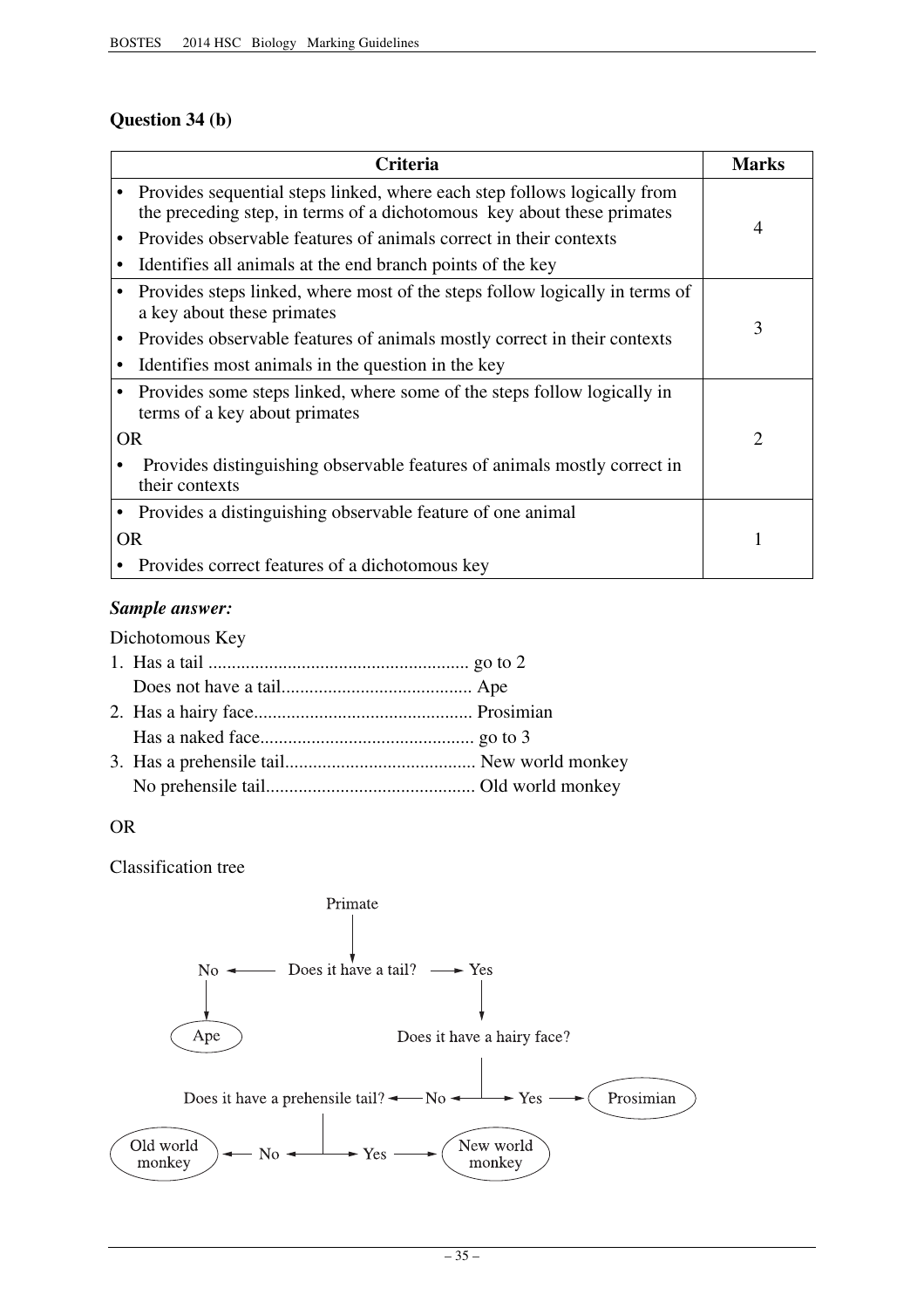## **Question 34 (c)**

| <b>Criteria</b>                                                                                                                   | Marks |
|-----------------------------------------------------------------------------------------------------------------------------------|-------|
| Demonstrates sound knowledge of applications which have arisen from<br>the Human Genome Project                                   |       |
| Relates applications of HGP to possible future trends in human evolution<br>in terms of changes to gene frequencies or equivalent |       |
| Demonstrates some knowledge of applications which arise from the<br>Human Genome Project                                          | 3     |
| Relates applications of HGP to possible future trends in human evolution                                                          |       |
| Describes an application which has arisen as a consequence of HGP                                                                 | 2     |
| Provides some correct information about HGP                                                                                       |       |

#### *Sample answer:*

The Human Genome Project has succeeded in mapping genes and identifying base sequences of the entire genome. Precise locations of disease-causing genes have been worked out, as well as their specific base sequences.

Genetic screening allows people to find out whether they hold defective genes and hence whether they are at risk of a genetic disease, even before symptoms appear. Modification of lifestyle could help to prolong life and increase the chances of the individual producing offspring. This could increase the frequency of the defective gene in the population.

Medicines (pharmaceuticals) can be designed to prevent expression of defective DNA using base sequence recognition chemistry. This would mean that holders of a defective gene would not experience a defective genotype and might live long lives and reproduce. The defective gene could become more common in the humans species as a consequence.

## **Question 34 (d) (i)**

|    | <b>Criteria</b>                                     | <b>Marks</b> |
|----|-----------------------------------------------------|--------------|
|    | Describes the two general trends shown in the graph |              |
|    | Describes a general trend                           |              |
| OR |                                                     |              |
|    | Compares two equivalent data points from each line  |              |

#### *Sample answer:*

- Average skin pigmentation decreases with distance from the equator
- At any particular distance from the equator, people in the northern hemisphere will have less pigmentation than people in the southern hemisphere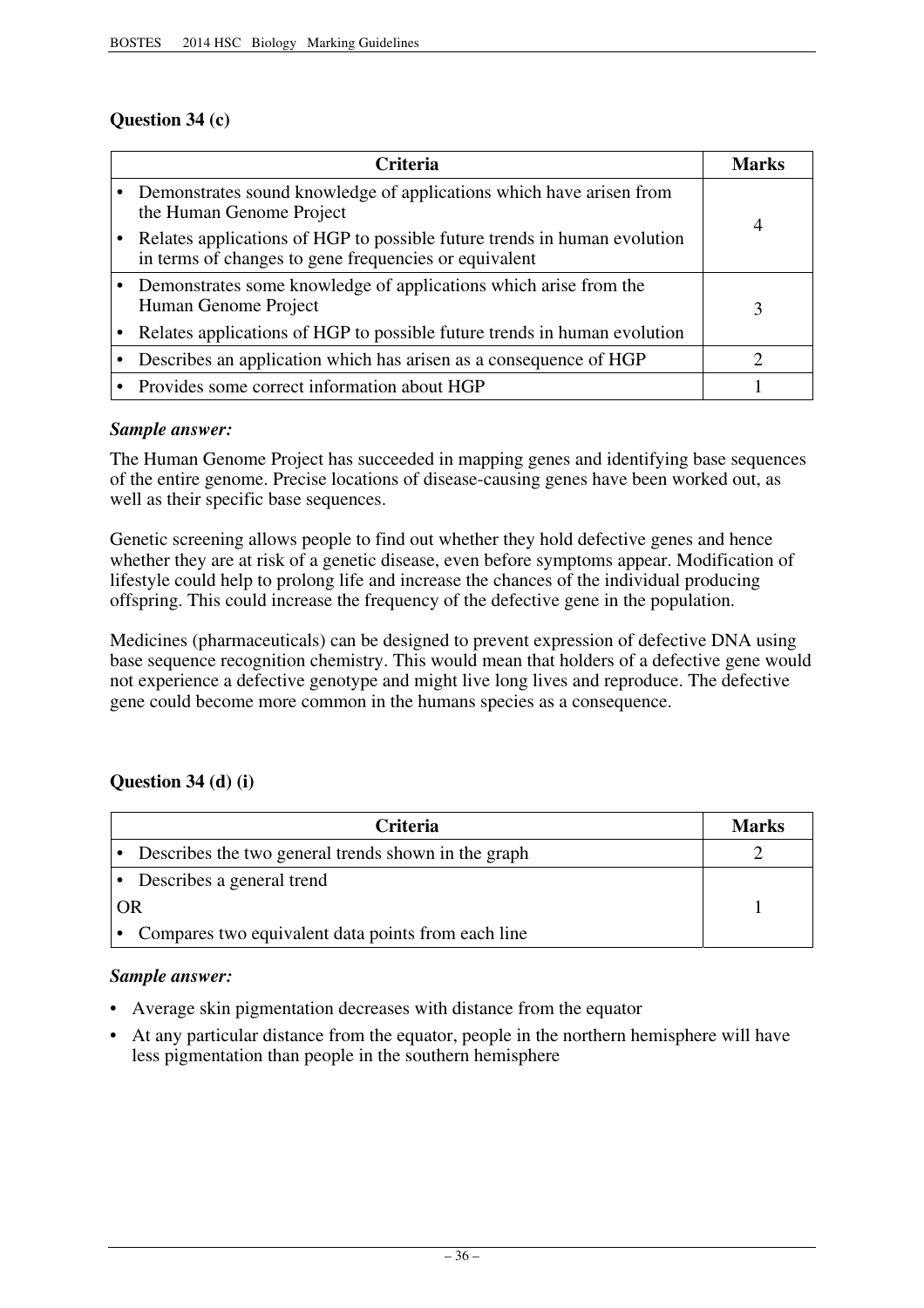## **Question 34 (d) (ii)**

|           | <b>Criteria</b>                                                                                      | <b>Marks</b>   |  |  |
|-----------|------------------------------------------------------------------------------------------------------|----------------|--|--|
| $\bullet$ | Demonstrates understanding of polymorphism                                                           |                |  |  |
| $\bullet$ | Identifies an appropriate example of polymorphism                                                    |                |  |  |
| $\bullet$ | Describes selective pressures in the environment                                                     | $\overline{4}$ |  |  |
| $\bullet$ | Relates the adaptive advantage of variants in this phenotype to those<br>selective pressures         |                |  |  |
| $\bullet$ | Identifies an appropriate example of polymorphism                                                    |                |  |  |
| $\bullet$ | Describes selective pressures appropriate to the example in the<br>environment                       |                |  |  |
|           | Relates the adaptive advantage of variants in this phenotype to those<br>selective pressures         | 3              |  |  |
| <b>OR</b> |                                                                                                      |                |  |  |
| ٠         | Demonstrates understanding of polymorphism                                                           |                |  |  |
|           | Identifies an appropriate example of polymorphism                                                    |                |  |  |
| ٠         | Describes selective pressures in the environment                                                     |                |  |  |
| $\bullet$ | Outlines an appropriate feature of polymorphism                                                      |                |  |  |
| <b>OR</b> |                                                                                                      | $\overline{2}$ |  |  |
|           | Describes how selective pressures in the environment have resulted in<br>variation in the population |                |  |  |
| ٠         | Gives some relevant information about polymorphism                                                   |                |  |  |
| <b>OR</b> |                                                                                                      | 1              |  |  |
|           | Describes the evolutionary significance of changes in skin colour with<br>latitude                   |                |  |  |

#### *Sample answer:*

Polymorphism is the occurrence of several different phenotypes in a population as a result of more than one form of the gene controlling that trait. These variations in phenotype can provide an adaptive advantage for organisms to different selection pressures in different environments.

Sickle-cell anaemia is an example. It is a genetic disease caused by a mutation in the gene for haemoglobin. The normal gene and the defective gene are co-dominant.

In heterozygous individuals, some red blood cells are sickled and some are normal. The oxygen-carrying capacity, though impaired, is not as adversely affected as in homozygous individuals.

Malaria is a potentially fatal disease in which the pathogen conducts part of its life cycle within the red blood cells of the host. Sickle cells in blood do not provide this habitat for the pathogen.

In tropical habitats where communities are prone to malaria, this heterozygous condition confers an adaptive advantage by providing protection against malaria and adequate oxygen transport.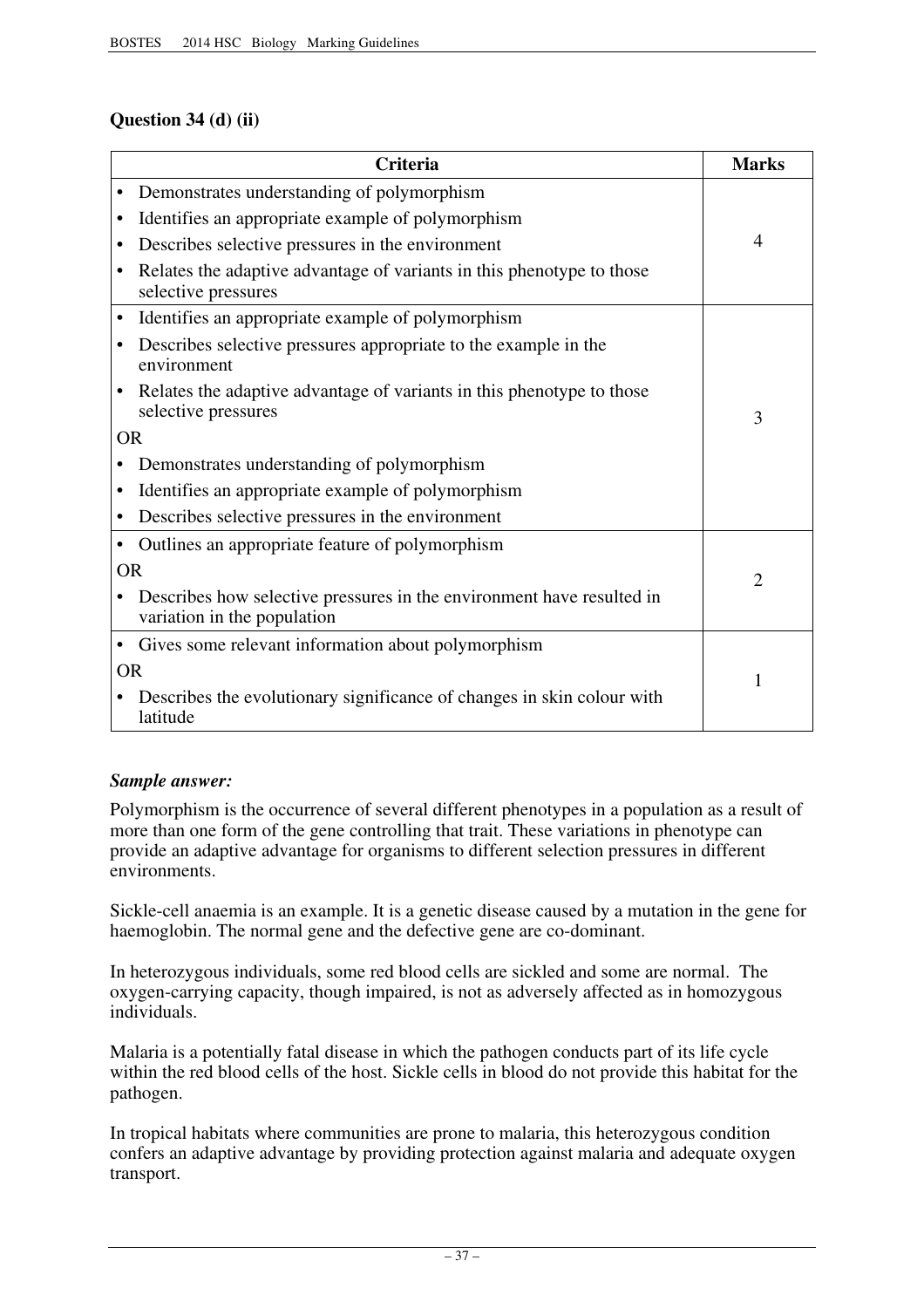## **Question 34 (e)**

|           | <b>Criteria</b>                                                                                                                 | <b>Marks</b> |  |  |
|-----------|---------------------------------------------------------------------------------------------------------------------------------|--------------|--|--|
|           | Demonstrates a sound understanding of relevant technologies                                                                     |              |  |  |
| ٠         | Describes the results generated by the relevant technologies                                                                    |              |  |  |
| $\bullet$ | Relates the use of technologies and results to the deductions on hominin<br>history                                             | 7            |  |  |
| $\bullet$ | Identifies significant new ideas on hominin history                                                                             |              |  |  |
| $\bullet$ | Describes fully how existing theories on hominin evolution could be<br>modified as a consequence                                |              |  |  |
| $\bullet$ | Demonstrates some understanding of relevant technologies                                                                        |              |  |  |
| $\bullet$ | Describes the results generated by the technologies                                                                             |              |  |  |
|           | Relates the use of technologies and results to the deductions on hominin<br>history                                             | $5 - 6$      |  |  |
| $\bullet$ | Describes how existing theories on hominin evolution could be modified<br>as a consequence                                      |              |  |  |
| $\bullet$ | Identifies a relevant technology and the use of the results it generates                                                        |              |  |  |
|           | Makes reference to ideas on hominin evolution                                                                                   |              |  |  |
| <b>OR</b> |                                                                                                                                 | $3 - 4$      |  |  |
|           | Identifies the significance of this new fossil find and describes how one<br>existing theory could be modified as a consequence |              |  |  |
| $\bullet$ | Makes reference to a technology                                                                                                 |              |  |  |
| $\bullet$ | Provides some information about a relevant technology or an existing<br>theory on hominin evolution                             | $1 - 2$      |  |  |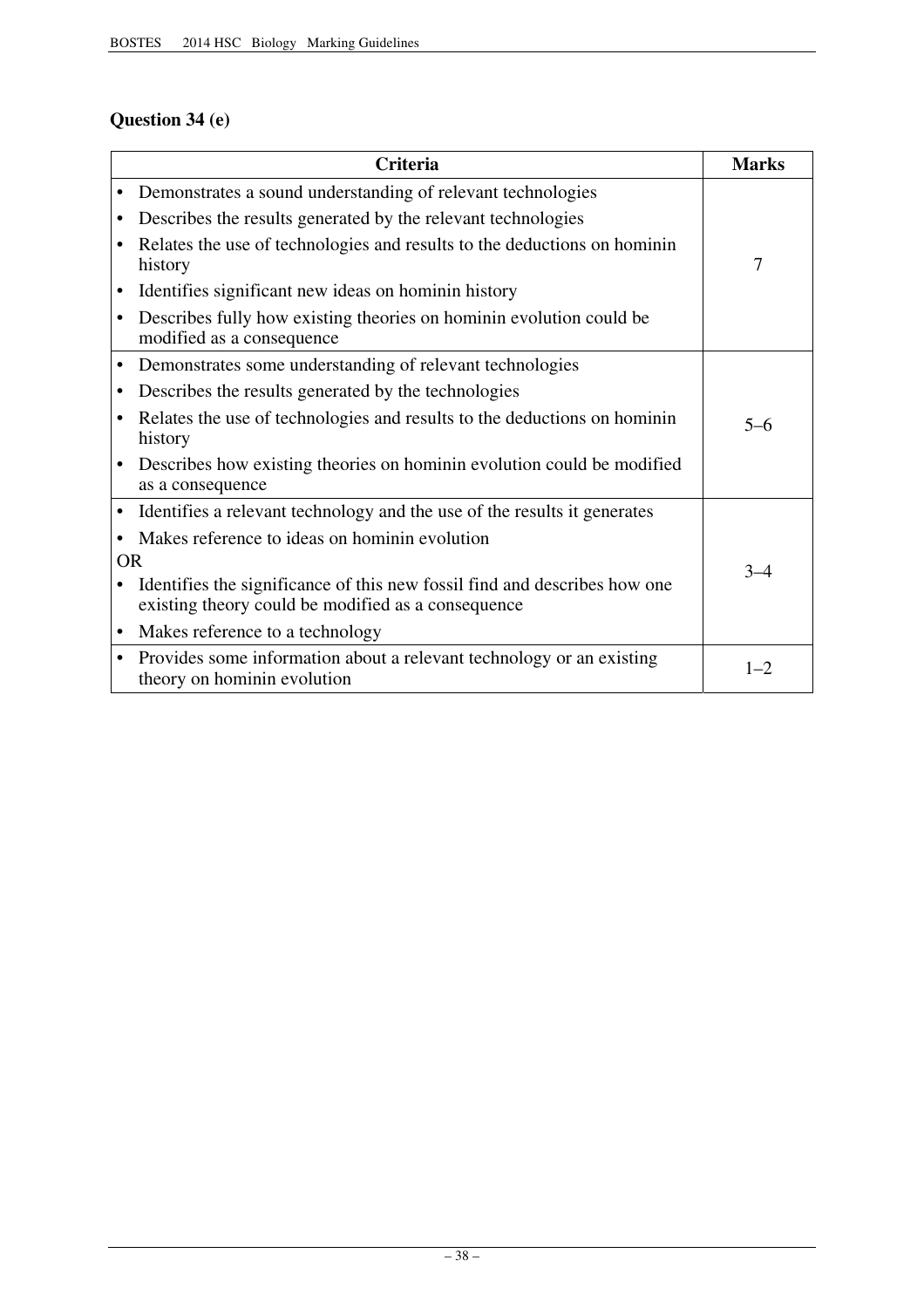#### *Sample answer:*

#### *Use of technologies and the results they generate*

- (i) Age of the Denisovan fossils The fossil bone is intact, so radiocarbon dating is appropriate. Scientists would look at the ratio of carbon 14 to carbon 12 and compare it to the same ratio in living species. Using published half-life of carbon 12 they can calculate how many half-lives have elapsed. Approximately six half-lives would have elapsed for the radioisotopes in the Russian fossils for a 41, 000 age estimate.
- (ii) Migration of Denisovans out of Africa
	- They would use a mt-DNA molecular clock, knowing the rate of mutation of mt-DNA. They could quantify the difference between mt-DNA from the Russian fossils and the Spanish fossils. Comparing this to a known rate of mitochondrial DNA mutation they can see how much time has elapsed between Spanish fossil forms and Russian fossil forms. This gives an indication of the dates of migration, and the rates of migration. They could work backwards to estimate time leaving Africa.

#### *New ideas on hominin history deduced*

A new form of hominin (Denisovan) has now been discovered, descended from a separate migration out of Africa (600,000 years ago), later than the *Homo erectus* migration (1.4 million years ago), but earlier than *Homo sapien* migrations (80,000 years ago). This hominin was very successful, being of a large population and moving over great distances in a long history on the planet.

 60,000 – 80,000 years ago) and Neanderthals possibly at a much earlier date. This hominin interbred with other hominins including our own species *Homo sapiens* (likely

#### *Modify existing theories*

(i) The former scientific thinking was the original Out of Africa hypothesis in which *Homo erectus* migrated out of Africa approximately 1.4 million years ago and diverged into other forms like Neanderthals or Peking Man. Once *Homo sapiens* left Africa approximately 60,000 years ago they displaced other hominins they encountered and so dominated the planet.

This new evidence requires the Out of Africa hypothesis to be modified to recognise significant interbreeding between hominins after the migration of *Homo sapiens* out of Africa. It also requires the acceptance of a new variety of hominin that was a contemporary of Neanderthals and which predates *Homo sapien*.

(ii) This evidence is further evidence against the multi-regional theory of human evolution. This evidence further supports the Out of Africa hypothesis.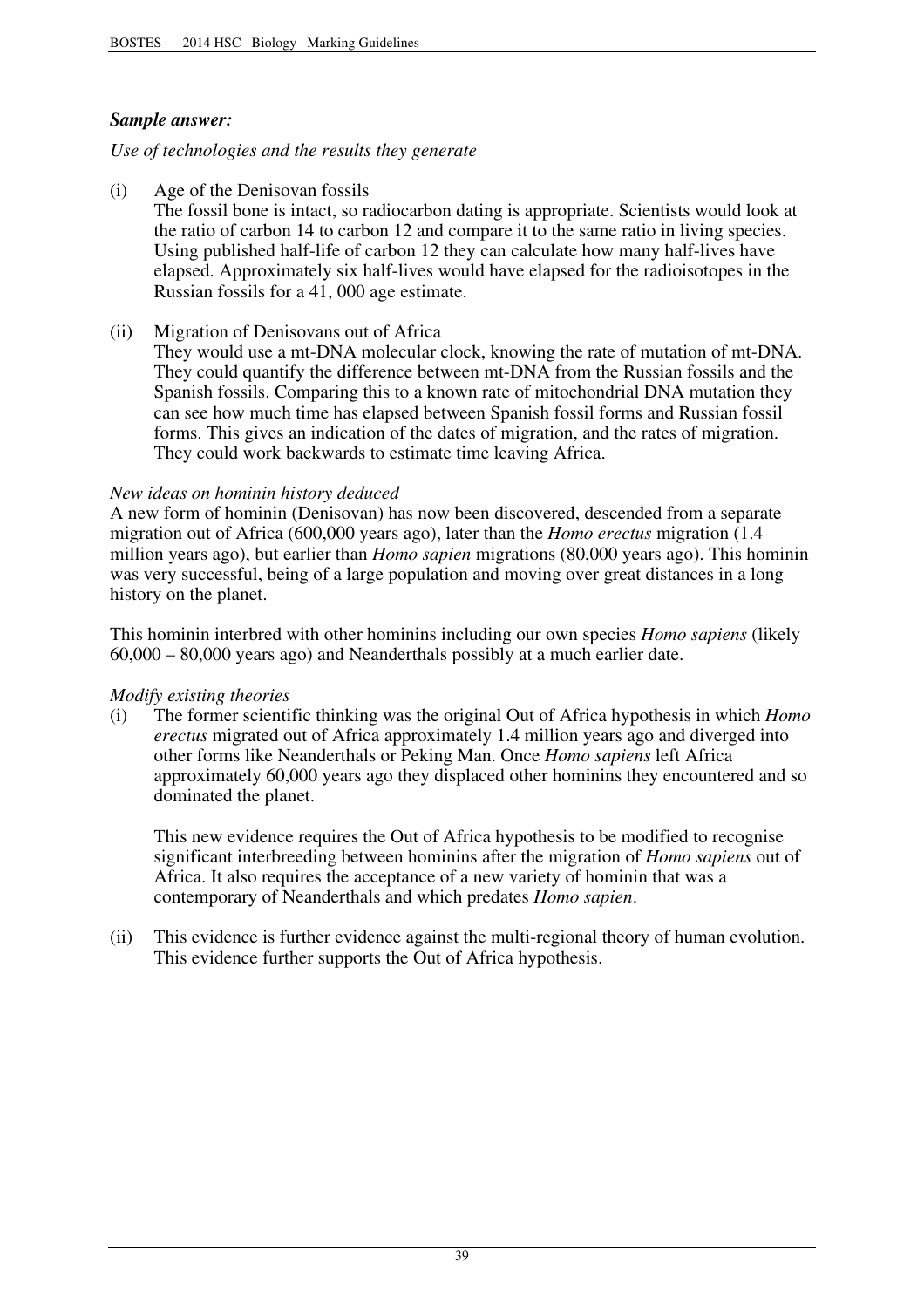## **Question 35 (a) (i)**

| <b>Criteria</b>                    | Marks |
|------------------------------------|-------|
| Gives name of a relevant scientist |       |

#### *Answer could include:*

One of Van Helmont, Hales, Priestley, Ingen-Housz, Senebier, Saussure

## **Question 35 (a) (ii)**

| <b>Criteria</b>                                                                       | Marks |
|---------------------------------------------------------------------------------------|-------|
| • Provides the main features of a 17th or 18th century experiment and its<br>findings |       |
| • Provides how the findings informed a conclusion                                     |       |
| • Provides some features of an experiment                                             |       |
| • Provides a conclusion for the experiment                                            |       |
| • Provides some relevant information                                                  |       |

#### *Sample answer:*

#### *Data collected*

Saussure grew plants in a closed system and collected quantitative data:

- Initial and final mass of the soil
- Initial and final mass of the plant
- Mass of water added to the plant
- The mass of the carbon dioxide absorbed by the plant.

#### *Data Analysis*

The mass increase of the plant was larger than the combined mass of  $CO<sub>2</sub>$  absorbed and the minerals taken from the soil.

#### *Conclusion*

The plant's increase in weight could not be solely due to uptake of carbon dioxide from the air or minerals from the soil. Water uptake and incorporation into the plant also contributed to the mass gained by the plant.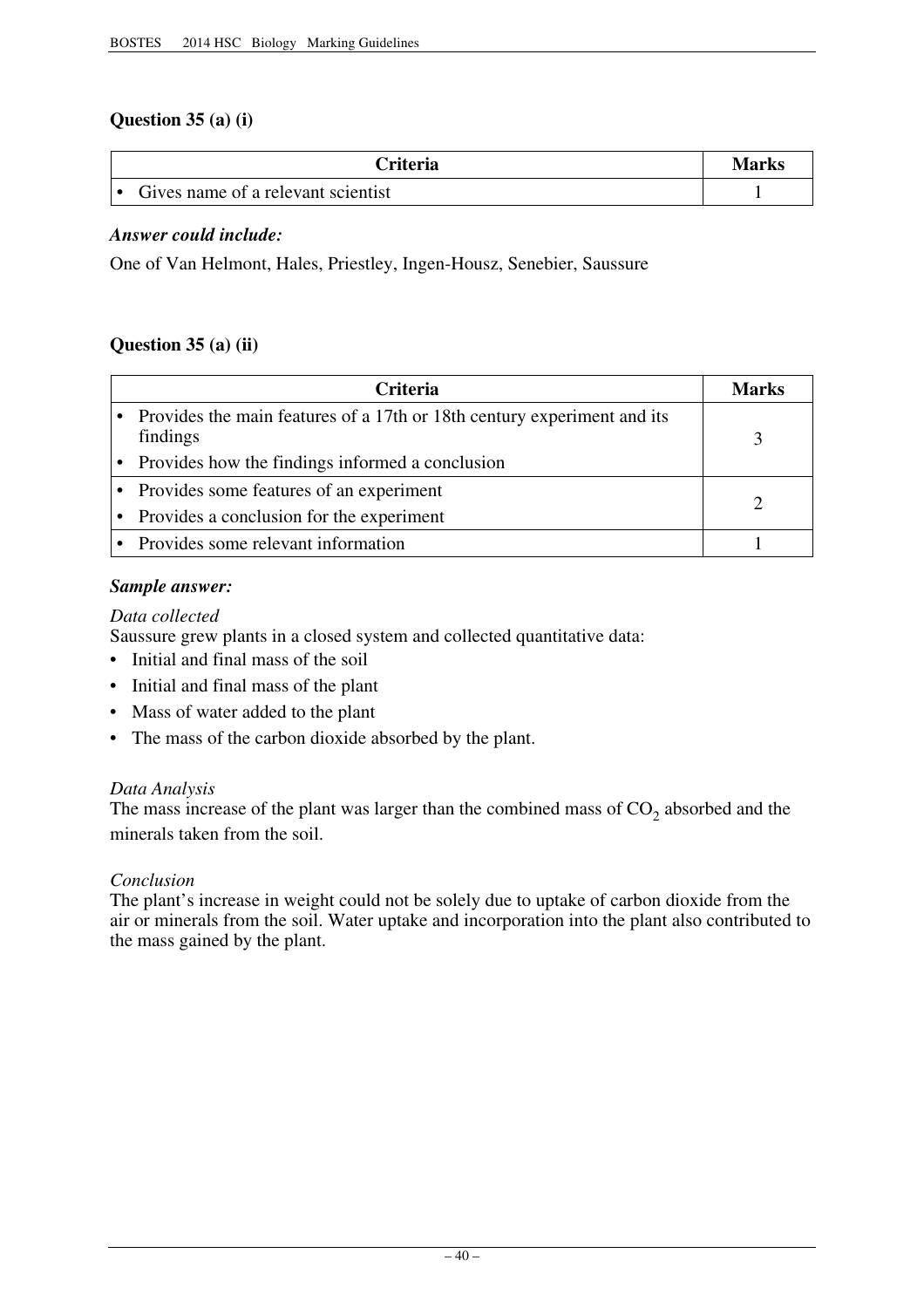## **Question 35 (b)**

| <b>Criteria</b>                                                                                                                                              | <b>Marks</b>   |
|--------------------------------------------------------------------------------------------------------------------------------------------------------------|----------------|
| Provides sequential steps linked by arrows where each step follows<br>logically, from the preceding step, in terms of preparation of plant cell<br>fractions | $\overline{4}$ |
| Identifies correct processes and conditions                                                                                                                  |                |
| Identifies correct products at each stage                                                                                                                    |                |
| Provides sequential steps where most of the steps follow logically in terms<br>of preparation of plant cell fractions                                        |                |
| Identifies some correct processes and conditions                                                                                                             | 3              |
| Identifies some cell components at correct stage of process                                                                                                  |                |
| Provides steps where some of the steps follow logically in terms of plant<br>cell break-up and separation                                                    | 2              |
| Identifies some correct processes OR cell components                                                                                                         |                |
| Provides some correct information on cell components                                                                                                         |                |

## *Sample answer:*

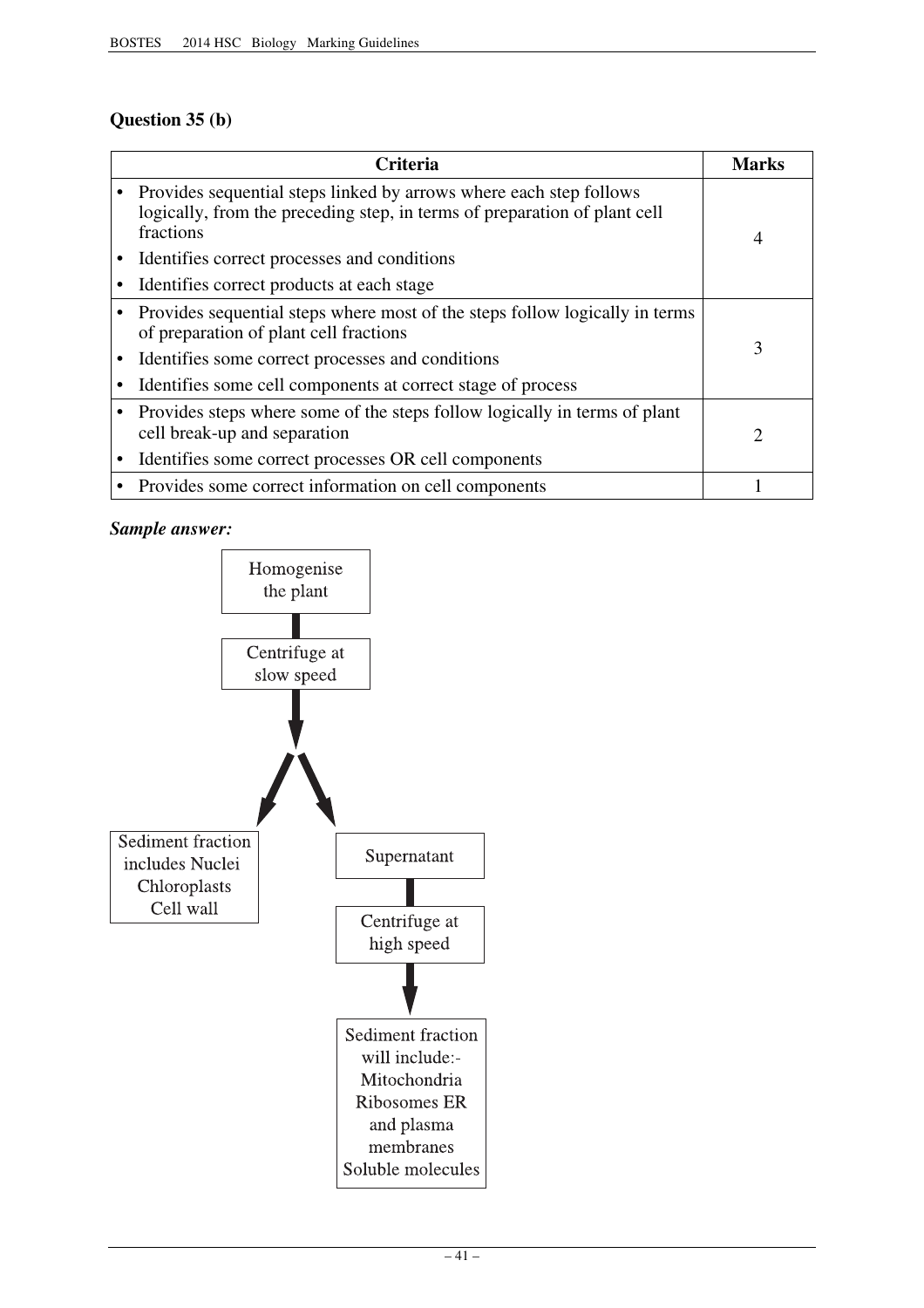## **Question 35 (c)**

|           | <b>Criteria</b>                                                                                                                                                           | Marks          |
|-----------|---------------------------------------------------------------------------------------------------------------------------------------------------------------------------|----------------|
|           | Demonstrates an in-depth knowledge of the design of Calvin's<br>experiments                                                                                               |                |
|           | Relates exact timing of the pulse of radioactive carbon dioxide and the<br>timing of killing the algal cells to the observation of sequential products of<br>the reaction | $\overline{4}$ |
| $\bullet$ | Relates procedures to identify organic molecules in chromatography<br>including comparison to standard chromatographs                                                     |                |
|           | Describes use of radioactive tags on carbon dioxide molecules made<br>visible by X-ray film after the chromatography                                                      |                |
| ٠         | Demonstrates some knowledge of the design of Calvin's experiments                                                                                                         |                |
|           | Provides links between some features of Calvin's experiments and the<br>success of his experiments                                                                        | 3              |
|           | Demonstrates some knowledge of Calvin's experiments                                                                                                                       |                |
|           | Provides a link between a feature of Calvin's experiments and the success<br>of his experiments                                                                           | $\overline{2}$ |
|           | Provides some information on Calvin's experiments                                                                                                                         |                |

#### *Sample answer:*

The experiments carried out by Calvin exposed a unicellular algae to a pulse of radioactive carbon dioxide  ${}^{14}CO_2$ .

Samples of the algae at various time intervals were placed into boiling alcohol to kill the cells, denature the enzymes and to stop the metabolic pathway at different stages.

Each timed collected sample was broken up and then separated into separate metabolites using paper chromatography.

Placing the chromatogram over a sheet of X-ray film identified those lines on the chromatogram that contained metabolites containing the  ${}^{14}C$ . The components were identified by comparison to control chromatograms of known organic substances.

Early metabolites in carbon fixation would be found tagged with  ${}^{14}C$  in the earliest chromatograms. Later metabolites in carbon fixation would be found tagged with  ${}^{14}C$  in the samples of the algae in later chromatograms.

In this way Calvin was able to identify each sequential molecule in the biochemical pathway in the light-independent reaction.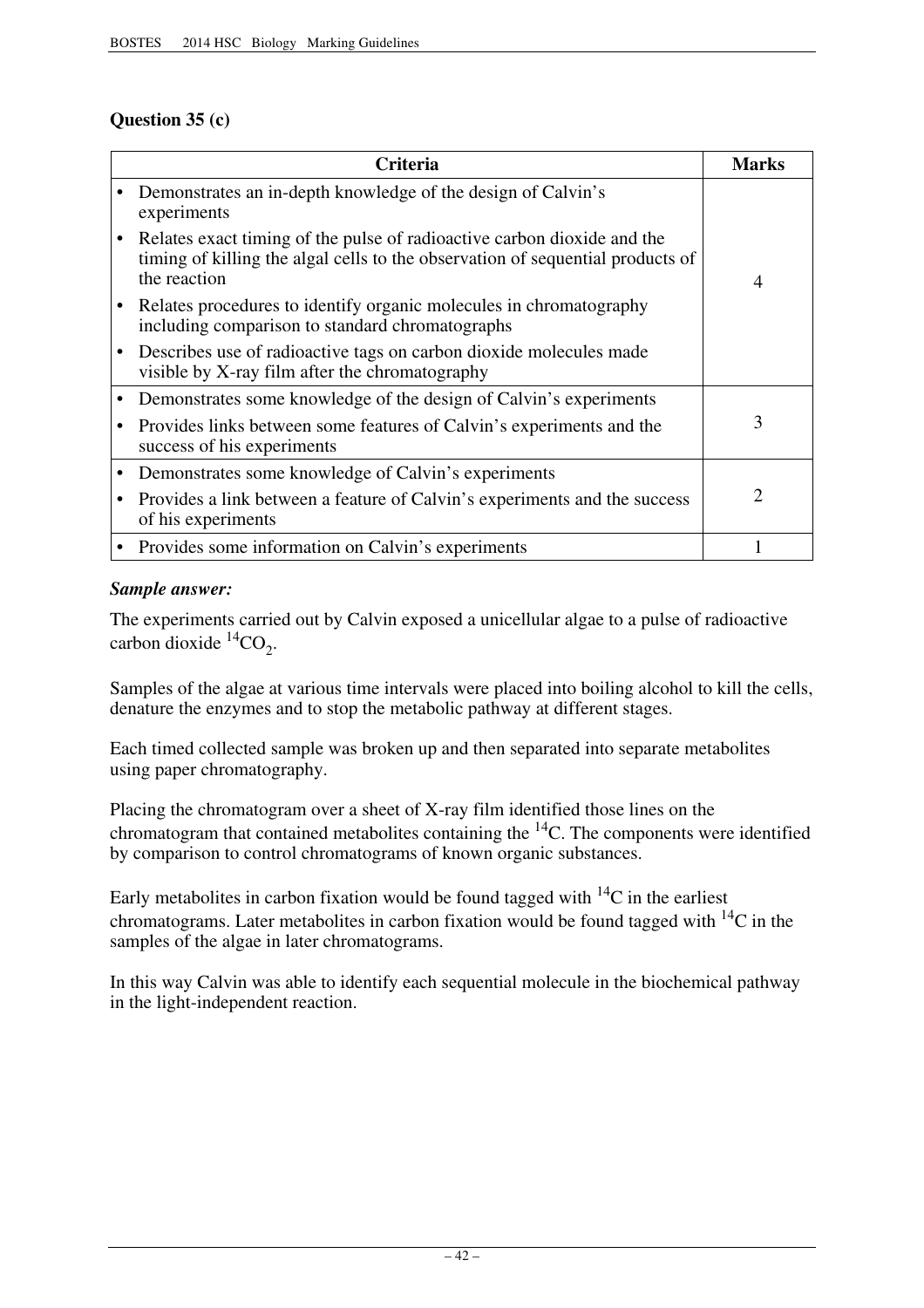## **Question 35 (d) (i)**

| <b>Criteria</b>                                                                                                                   | <b>Marks</b> |
|-----------------------------------------------------------------------------------------------------------------------------------|--------------|
| • Provides the formula for each radioactive tracer used, with each<br>radioactive tracer clearly linked to the correct experiment |              |
| Provides the formula for one radioactive tracer, with the radioactive tracer<br>clearly linked to the correct experiment          |              |

#### *Sample answer:*

Experiment 1  $H_2^{18}O$ 

Experiment 2  $C^{18}O_2$ 

#### **Question 35 (d) (ii)**

| <b>Criteria</b>                                                                                                                                                          | Marks          |
|--------------------------------------------------------------------------------------------------------------------------------------------------------------------------|----------------|
| Makes reference to specific numbers in the result table for each of<br>Experiment 1 and Experiment 2                                                                     | $\overline{4}$ |
| Identifies appropriate relationships between the data in the table and the<br>mechanism of the reaction of photosynthesis for each experiment                            |                |
| Gives an explanation for the results of Experiment 1 and Experiment 2 in<br>terms of the mechanism of the photosynthesis reaction                                        | 3              |
| • Gives some information about the mechanism of the photosynthesis<br>reaction                                                                                           | $\overline{c}$ |
| Outlines the use of radioactive tracers in the study of photosynthesis                                                                                                   |                |
| • Gives some information about the mechanism of the photosynthesis<br>reaction or the use radioactive tracers in the study of photosynthesis<br>relevant to the question |                |

#### *Sample answer:*

Ratio of <sup>18</sup>O to <sup>16</sup>O is high in reactant H<sub>2</sub>O (0.900) and high in product O<sub>2</sub> (0.857) in Experiment 1 because the oxygen released in photosynthesis comes from the reactant water molecule. The water is split in the light reaction releasing oxygen into the air.

 $2H_2^{18}O \longrightarrow 18O_2$  + combined hydrogen (glucose)

The oxygen–18 in the carbon dioxide (0.850) in Experiment 2 goes into the glucose molecule, which is another product of photosynthesis, not into the oxygen product (0.003 which is effectively zero).

 $C^{18}O_2$   $C^{18}{}_6H_{12}O_6$  + combined oxygen (water)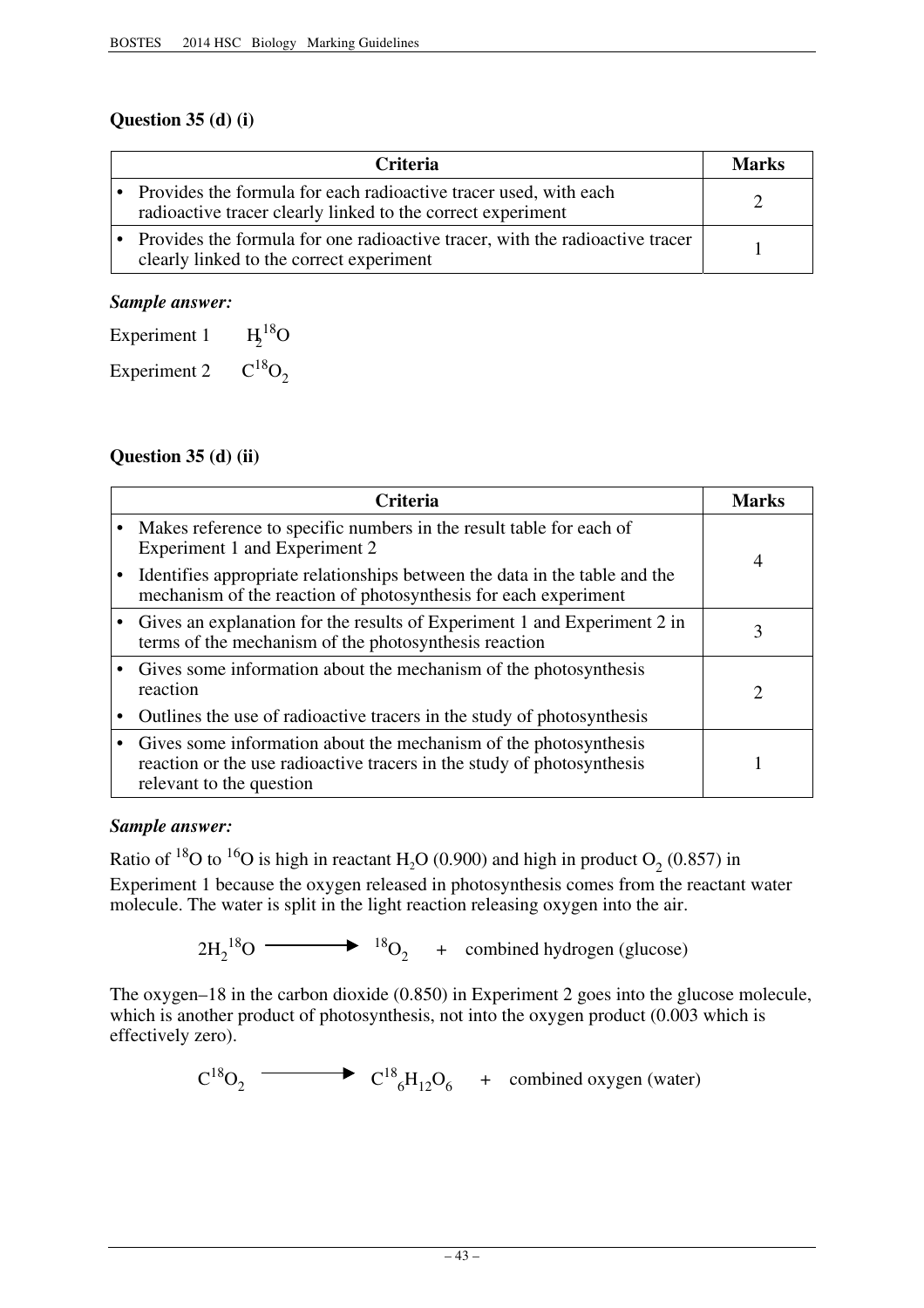## **Question 35 (e)**

|           | <b>Criteria</b>                                                                                                                                                                    | <b>Marks</b> |
|-----------|------------------------------------------------------------------------------------------------------------------------------------------------------------------------------------|--------------|
|           | Identifies the main ideas presented in the text                                                                                                                                    |              |
|           | Explains the ideas using knowledge of the mechanism of the photosynthesis<br>reaction                                                                                              |              |
|           | Demonstrates thorough knowledge of photosynthesis at the molecular,<br>intra-organelle, photosystem and enzyme/co-enzyme level                                                     | 7            |
|           | Relates knowledge of photosynthesis to problem-solving in the<br>development of high efficiency renewable energy technologies with<br>implications for society and the environment |              |
| $\bullet$ | Identifies most of the main ideas presented in the text                                                                                                                            |              |
|           | Explains the ideas using knowledge of the mechanism of the photosynthesis<br>reaction                                                                                              | $5 - 6$      |
|           | Demonstrates a good knowledge of photosynthesis at the molecular level                                                                                                             |              |
| $\bullet$ | Relates knowledge of photosynthesis to problem-solving for society and the<br>environment                                                                                          |              |
| ٠         | Identifies some ideas presented in the text                                                                                                                                        |              |
|           | Explains the ideas using knowledge of photosynthesis                                                                                                                               |              |
| <b>OR</b> |                                                                                                                                                                                    | $3 - 4$      |
|           | Identifies some ideas presented in the text                                                                                                                                        |              |
| ٠         | Relates knowledge of photosynthesis to problem-solving for society and the<br>environment                                                                                          |              |
|           | • Provides some features of photosynthesis                                                                                                                                         |              |
| <b>OR</b> |                                                                                                                                                                                    | $1 - 2$      |
|           | • Identifies one social implication of the ideas presented in the text                                                                                                             |              |

#### *Sample answer:*

#### **Chemical bottlenecks waste captured light energy as heat**

(i) Downstream electron transfer less efficient

ATP synthesis in photosystem I occurs as excited electrons are passed from protein to protein in the electron transport chain. For the energy of the electron to be effectively captured, ADP and P must be available to make ATP. If this is not the case the small quanta of energy from each movement of the electrons between embedded proteins will not be captured into ATP and will be lost as heat.

ATP synthesis at the end of photosystem II relies on the diffusion of H+ ions from the stroma to an enzyme in the thylakoid membrane (ATP synthase). Enzyme catalysed reactions can be slow and depend on substrate concentration and temperature. This could be a bottleneck.

(ii) Downstream carbon fixation less efficient

The Calvin cycle of reactions happens in the stroma where dissolved enzymes catalyse a cycle of reactions. Co-enzymes ATP and NADPH from the light reaction must diffuse through the stroma and find the appropriate enzyme and substrate to act on. These enzyme-catalysed reactions can be affected by concentration of reactants.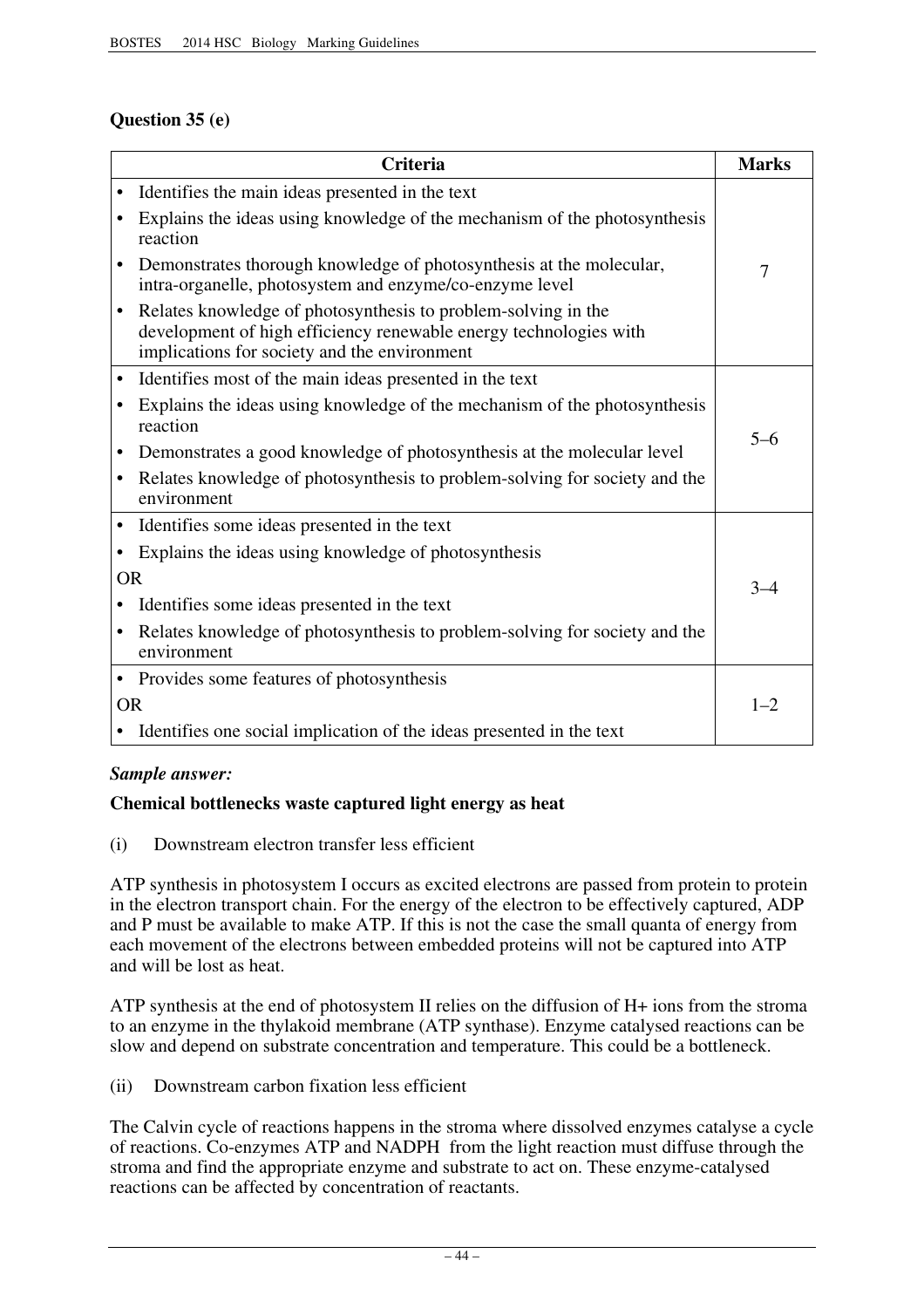## **Modified the expression of chlorophyll-b genes in algal cells**

The main chlorophyll molecule responsive to light is chlorophyll-a. Ancillary pigments like chlorophyll-b are tuned to light of different frequency and can collect extra light to excite electrons and channel them towards chlorophyll-a.

If these chlorophyll-b molecules were modified to be ineffective, less light energy would be transferred to electrons and more light energy would be transmitted to deeply located algae cells. This would make larger algal cultures photosynthesise more efficiently.

#### **Implications for Society and the Environment**

The use of micro-algal cells is a renewable energy technology which manipulates the efficiency of photosynthesis in large industrial scale cultures.

Human society faces an energy constraint as some traditional sources of energy dwindle (oil and natural gas), and with concerns with the carbon emissions from the burning of other traditional fuels like coal. Society needs more energy not less as third world countries progress to first world standards of living.

Being renewable this technology takes in carbon dioxide from the air in the photosynthesis of the algal cells, and returns the carbon dioxide to the air as the products of this technology are burned to release energy. The carbon is cycled, there is no net increase in the carbon in the atmosphere.

Reducing carbon emissions into the atmosphere is good for the environment: reduction of average temperature rise, prevention of melt of ice caps, reduction of habitat loss and species loss.

#### *Answers could include:*

#### **Photosynthetic cells very efficiently capture light energy**

This process is efficient because chlorophylls are excellent light absorbers because they possess delocalised electrons, which are sensitive to light. These electrons are easily excited by light of the right wavelength.

Two photosystems each tuned to a different wavelength, and linked by excited electron flow, allow electrons to be excited to very high energy levels in photosystem II.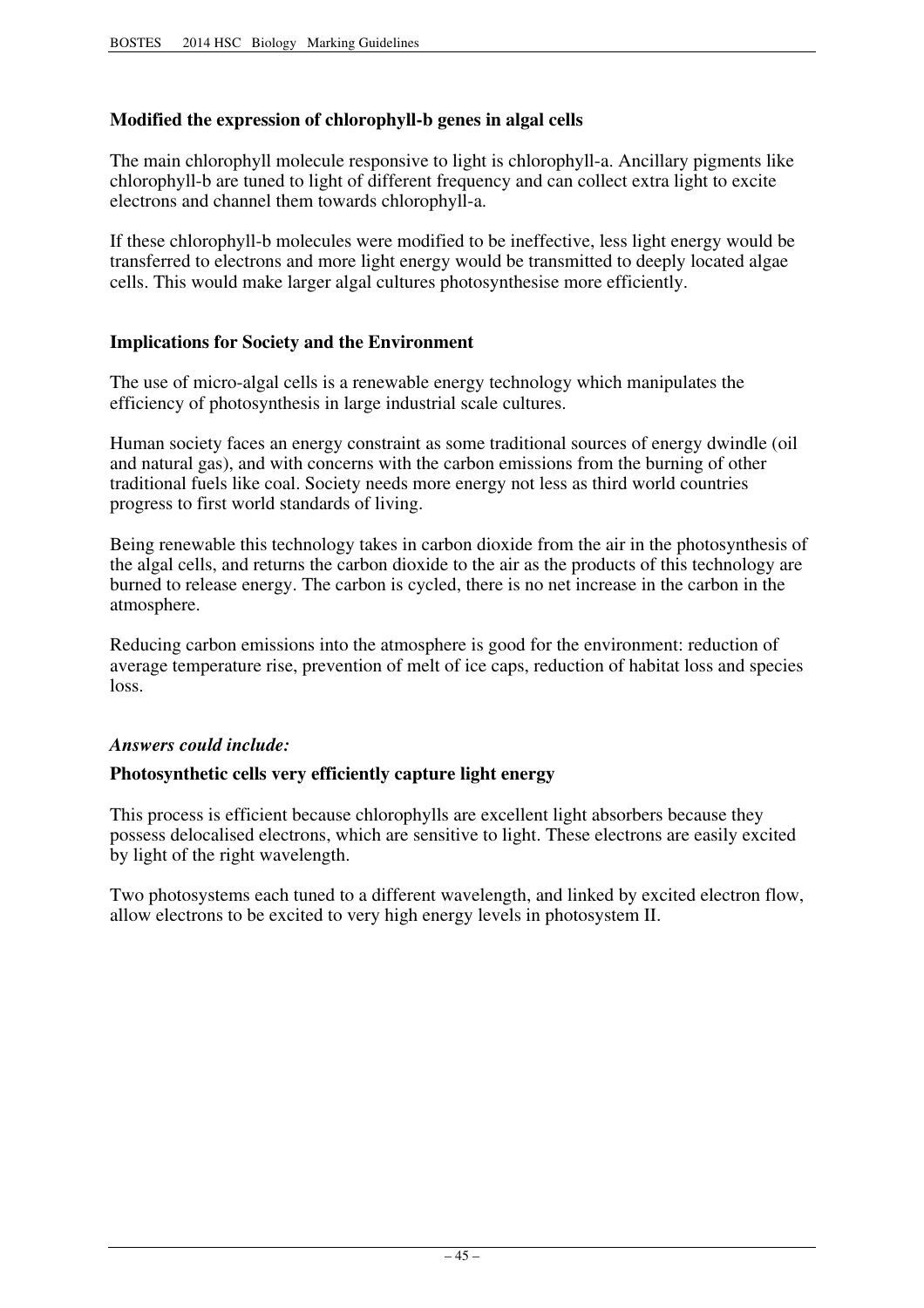# **Biology**  2014 HSC Examination Mapping Grid

#### **Section I Part A**

| <b>Question</b> | <b>Marks</b> | <b>Content</b>                                           | <b>Syllabus outcomes</b> |
|-----------------|--------------|----------------------------------------------------------|--------------------------|
| 1               | 1            | 9.3.4.2.5                                                | H7                       |
| $\overline{2}$  | 1            | 9.2.3.2.5                                                | H <sub>6</sub>           |
| 3               | $\mathbf{1}$ | 9.2.3.2.9                                                | H <sub>6</sub>           |
| $\overline{4}$  | $\mathbf{1}$ | 9.2.3.3.4, 9.2.3.3.5                                     | H <sub>6</sub>           |
| 5               | $\mathbf{1}$ | 9.4.2.2.2                                                | H <sub>8</sub>           |
| 6               | $\mathbf{1}$ | 9.2.3.2.3                                                | H <sub>6</sub>           |
| $\tau$          | $\mathbf{1}$ | 9.3.1.3.1, 9.3.1.2.3                                     | H10                      |
| 8               | $\mathbf{1}$ | 9.2.2.3.6, 9.2.2.2.6                                     | H <sub>6</sub>           |
| 9               | $\mathbf{1}$ | 12.4.b, 9.2.2.3.6                                        | H12                      |
| 10              | $\mathbf{1}$ | 9.3.3.2.6, 9.3.2.2.5                                     | H <sub>9</sub>           |
| 11              | $\mathbf{1}$ | 9.4.3.2.3, 9.4.3.3.4                                     | H7, H10                  |
| 12              | $\mathbf{1}$ | 9.4.3.3.1, 14.2c, 11.2b, 12.3c                           | H11, H12, H14            |
| 13              | 1            | 14.1g, 14.3c                                             | H14                      |
| 14              | $\mathbf{1}$ | 9.2.2.2.6                                                | H6, H14                  |
| 15              | $\mathbf{1}$ | 9.3.3.2.6, 9.3.3.2.7                                     | H <sup>9</sup>           |
| 16              | $\mathbf{1}$ | 9.3.5.2.2, 9.3.5.3.2                                     | H7, H9                   |
| 17              | 1            | 9.4.1.2.2, 9.4.5.2.1                                     | H <sub>6</sub>           |
| 18              | 1            | 9.4.4.2.2, 9.4.5.2.1, 9.4.5.2.3, 12.3.c, 14.1a,<br>14.1d | H6, H12, H14             |
| 19              | $\mathbf{1}$ | 9.3.3.3.3, 14.1g, 14.1d, 14.1a                           | H9, H14                  |
| 20              | 1            | 9.3.3.2.9, 14.3c                                         | H9, H14                  |

#### **Section I Part B**

| Question | <b>Marks</b>   | <b>Content</b>                    | <b>Syllabus outcomes</b>         |
|----------|----------------|-----------------------------------|----------------------------------|
| 21(a)    | 1              | 9.4.4.2.4                         | H <sub>6</sub>                   |
| 21(b)    | 2              | 9.4.4.1, 9.4.4.2.4                | H <sub>6</sub>                   |
| 22(a)    | $\overline{4}$ | 9.4.2.2.1, 9.4.6.2.2              | H <sub>4</sub>                   |
| 22(b)    | 2              | 9.4.2.2.2                         | H <sub>3</sub>                   |
| 23(a)    | $\overline{4}$ | 9.4.7.3.1, 11.2.a, 11.2.b, 11.2.c | H11                              |
| 23(b)    | 1              | 11.2d                             | H11                              |
| 24(a)    | 2              | 9.2.2.2.3, 13.1(e)                | H <sub>6</sub> , H <sub>13</sub> |
| 24(b)    | 2              | 9.2.2.2.3                         | H <sub>6</sub>                   |
| 25(a)    | 2              | 9.4.3.3.2                         | H1                               |
| 25(b)    | $\overline{4}$ | 9.4.5.2.3, 9.4.5.3.1, 9.4.3.3.2   | H <sub>3</sub> , H <sub>6</sub>  |
| 26       | 5              | 9.3.1.2.3                         | H1, H9, H10                      |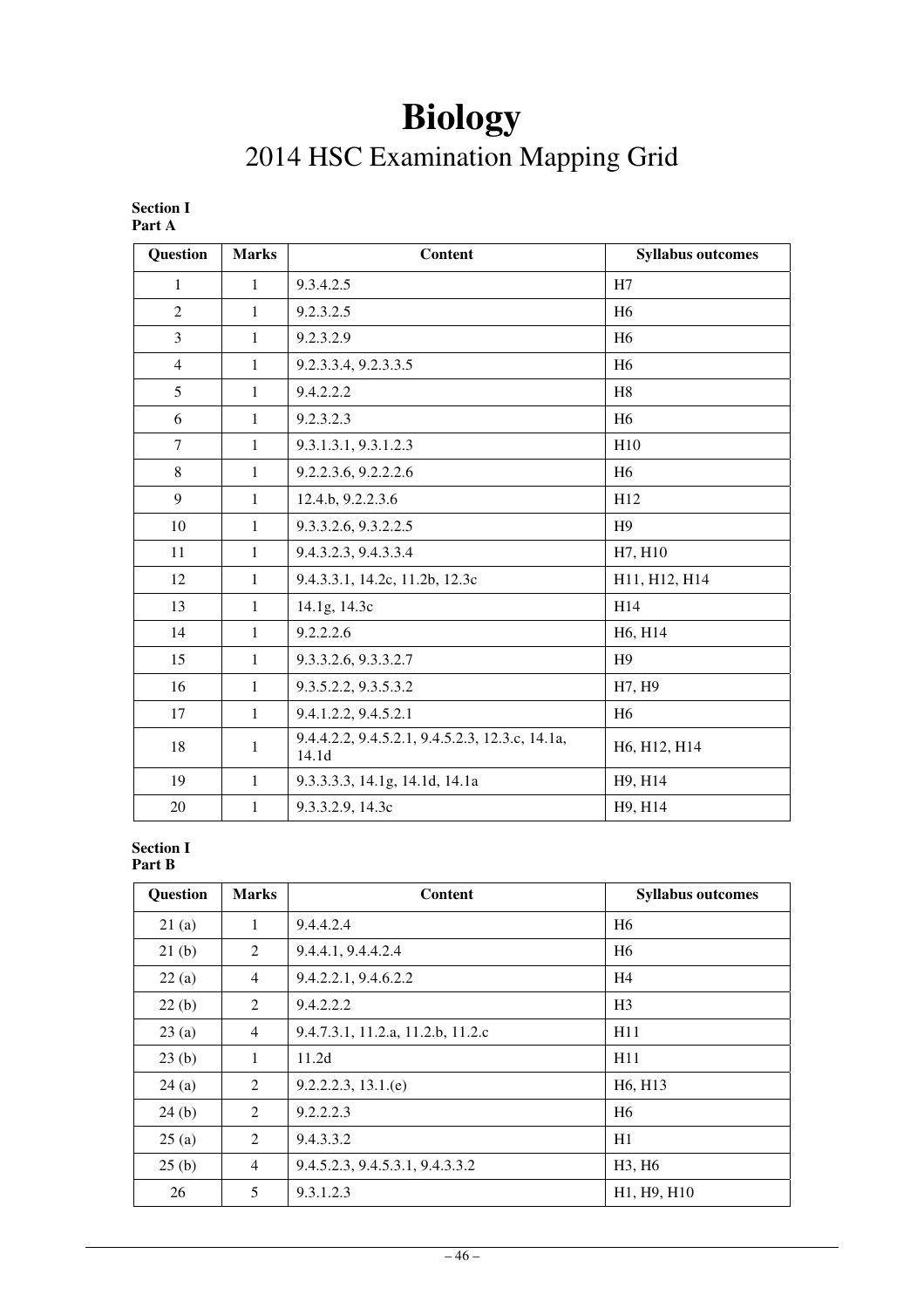| Question | <b>Marks</b> | <b>Content</b>                                                               | <b>Syllabus outcomes</b>                                           |
|----------|--------------|------------------------------------------------------------------------------|--------------------------------------------------------------------|
| 27(a)    |              | 9.2.2.2.5, 14.1d                                                             | H <sub>6</sub> , H <sub>14</sub>                                   |
| 27(b)    | 3            | 9.2.1.8, 9.2.1.3.3, 13.1(f)                                                  | H <sub>6</sub> , H <sub>13</sub>                                   |
| 27(c)    | 3            | 9.2.1.2.8, 9.2.1.3.3.1(d), 14.1(b)                                           | H <sub>6</sub> . H <sub>14</sub>                                   |
| 28(a)    | 2            | $12.4(c)$ , $12.4(e)$                                                        | H12                                                                |
| 28(b)    | 4            | 9.2.1.2.2, 9.2.1.3.1, 9.2.2.3.1, 14.1(a), (d), (g)                           | H3. H14                                                            |
| 29       | 5            | 9.3.5.2.1, 9.3.5.3.1, 9.3.3.2.4, 9.3.3.2.5,<br>9.3.3.3.1, 14.1(d), 14.3(c)   | H <sub>2</sub> , H <sub>9</sub> , H <sub>6</sub> , H <sub>14</sub> |
| 30       | 8            | 9.3.2.2.1, 9.3.2.2.2, 9.3.2.2.3, 9.3.3.2.1,<br>9.3.3.2.7, 9.3.4.3.3, 14.1(h) | H1, H2, H14                                                        |

#### **Section II**

|                | Communication                                                                         |                                                                                     |
|----------------|---------------------------------------------------------------------------------------|-------------------------------------------------------------------------------------|
|                |                                                                                       |                                                                                     |
| $\mathbf{1}$   | 9.5.7.2.1                                                                             | H <sub>6</sub>                                                                      |
| 3              | 9.5.1.2.2                                                                             | H <sub>6</sub>                                                                      |
| $\overline{4}$ | 9.5.6.2.2, 9.5.6.2.4, 13.1(e)                                                         | H6, H13                                                                             |
| $\overline{4}$ | 9.5.4.2.1, 9.5.4.2.2, 9.5.4.2.4                                                       | H <sub>6</sub>                                                                      |
| $\overline{2}$ | 9.5.3.2.6, 12.3(c), 14.1(a)                                                           | H <sub>2</sub> , H <sub>12</sub> , H <sub>14</sub>                                  |
| 4              | 9.5.3.2.6, 12.3(b), 12.3(c), 14.1(a),<br>14.1(d)                                      | H6, H12, H14                                                                        |
| $\tau$         | 9.5.5.2.1, 9.5.5.3.2, 9.5.6.2.1,<br>$9.5.6.3.2$ , $9.5.5.2.2$ , $14.3(c)$ , $14.3(d)$ | H <sub>2</sub> , H <sub>14</sub>                                                    |
|                |                                                                                       |                                                                                     |
|                | <b>Biotechnology</b>                                                                  |                                                                                     |
| $\mathbf{1}$   | 9.6.4.2.1                                                                             | H <sub>6</sub>                                                                      |
| 3              | 9.6.4.2.1                                                                             | H <sub>6</sub>                                                                      |
| $\overline{4}$ | 9.6.5.2.2, 13.1(e)                                                                    | H4, H1, H13                                                                         |
| $\overline{4}$ | 9.6.3.2.4                                                                             | H1, H3                                                                              |
| 2              | 12.3(c)                                                                               | H <sub>2</sub> , H <sub>3</sub> , H <sub>12</sub>                                   |
| $\overline{4}$ | 9.6.3.2.3, 12.3(c), 14.1(a), 14.1(d)                                                  | H <sub>2</sub> , H <sub>3</sub> , H <sub>12</sub> , H <sub>14</sub>                 |
| $\overline{7}$ | 9.6.7.2.1, 9.6.7.3.1, 9.6.7.2.2,<br>9.6.6.3.1, 14.3(c), 14.3(d)                       | H <sub>4</sub> , H <sub>6</sub> , H <sub>8</sub> , H <sub>7</sub> , H <sub>14</sub> |
|                |                                                                                       |                                                                                     |